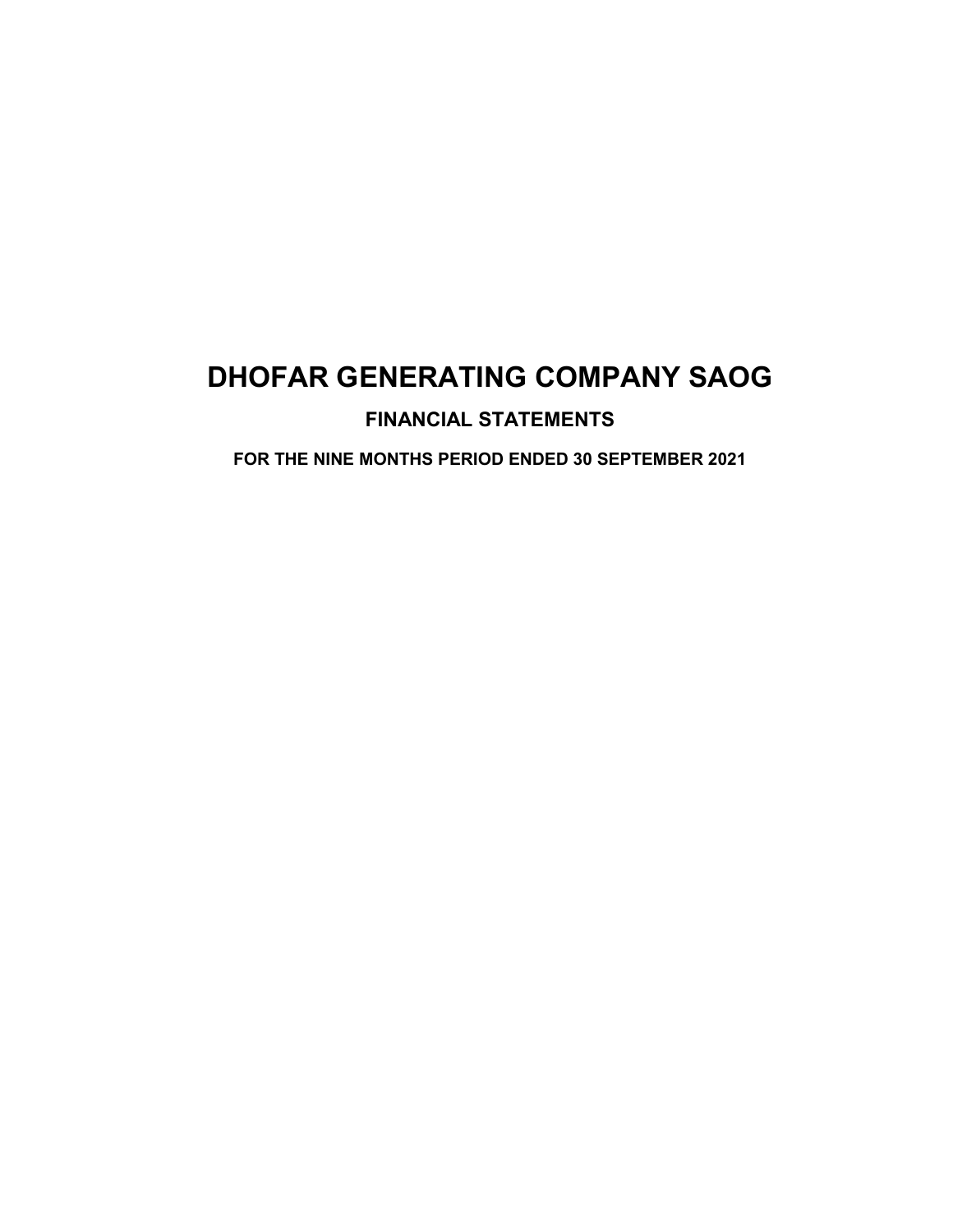### FINANCIAL STATEMENTS

For the nine months period ended 30 September 2021

| <b>Contents</b>                                            | Page     |
|------------------------------------------------------------|----------|
| Statement of profit or loss and other comprehensive income | 1        |
| Statement of financial position                            | 2        |
| Statement of cash flows                                    | 3        |
| Statement of changes in equity                             | 4        |
| Notes to the financial statements                          | $5 - 42$ |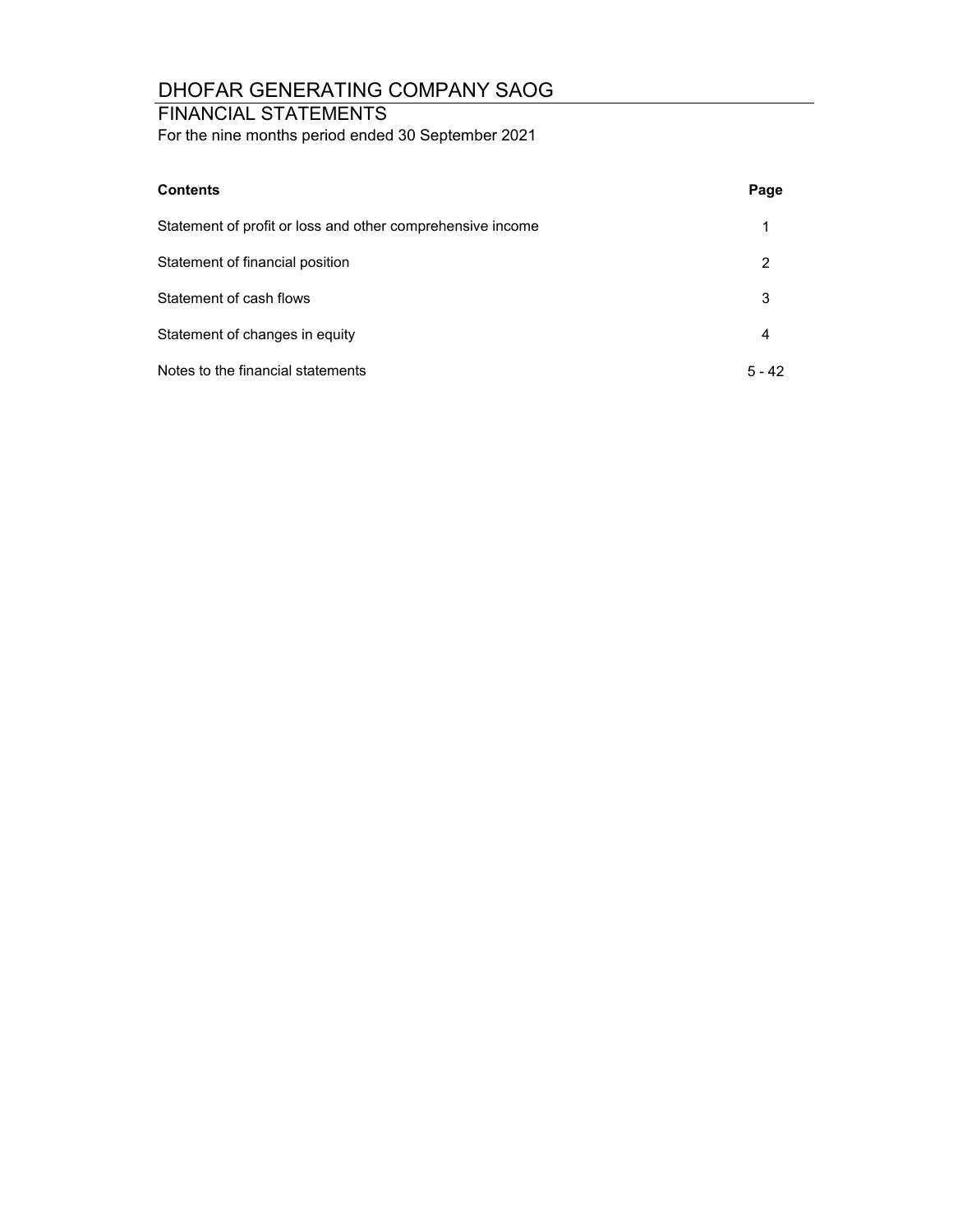STATEMENT OF PROFIT OR LOSS AND OTHER COMPREHENSIVE INCOME

For the nine months period ended 30 September 2021

|                                                                     |              | Quarter<br>ended<br>30-Sep-21 | 9 months<br>ended<br>30-Sep-21 | Quarter<br>ended<br>30-Sep-20 | 9 months<br>ended<br>30-Sep-20 |
|---------------------------------------------------------------------|--------------|-------------------------------|--------------------------------|-------------------------------|--------------------------------|
|                                                                     | <b>Notes</b> | <b>RO</b>                     | <b>RO</b>                      | <b>RO</b>                     | <b>RO</b>                      |
|                                                                     |              |                               |                                | Restated                      | Restated                       |
| Revenue                                                             | 20           | 11,291,320                    | 31,006,774                     | 10,236,971                    | 31,713,760                     |
| Operating costs                                                     | 21           | (8,787,923)                   | (22, 538, 963)                 | (7,802,734)                   | (23,032,500)                   |
| <b>GROSS PROFIT</b>                                                 |              | 2,503,397                     | 8,467,811                      | 2,434,237                     | 8,681,260                      |
| Other Income                                                        |              | 12,476                        | 12,476                         |                               |                                |
| General and administrative expenses                                 | 22           | (164, 236)                    | (574, 234)                     | (241, 589)                    | (743, 562)                     |
| Finance costs                                                       | 24           | (1,830,512)                   | (5,439,706)                    | (1,807,569)                   | (5,264,577)                    |
| Finance income                                                      | 6            | 52,517                        | 166,416                        | 63,944                        | 190,563                        |
| <b>PROFIT BEFORE TAX</b>                                            |              | 573.642                       | 2,632,763                      | 449,023                       | 2,863,684                      |
| Income tax expense                                                  | 19           | (385, 245)                    | 281,160                        | (86, 017)                     | (994, 427)                     |
| Net profit for the period                                           |              | 188,397                       | 2,913,923                      | 363,006                       | 1,869,257                      |
| Other comprehensive income / (loss)                                 |              |                               |                                |                               |                                |
| Items that may be reclassified subsequently to profit or loss       |              |                               |                                |                               |                                |
| Fair value loss arising during the year on cash flow hedge - net of |              |                               |                                |                               |                                |
| tax                                                                 | 13           | 337,542                       | 3,194,234                      | 376,835                       | (5, 157, 673)                  |
| TOTAL COMPREHENSIVE INCOME/(LOSS) FOR THE PERIOD                    |              | 525,939                       | 6,108,157                      | 739,841                       | (3, 288, 416)                  |
| Basic and diluted earnings per share                                | 25           | 0.001                         | 0.013                          | 0.002                         | 0.008                          |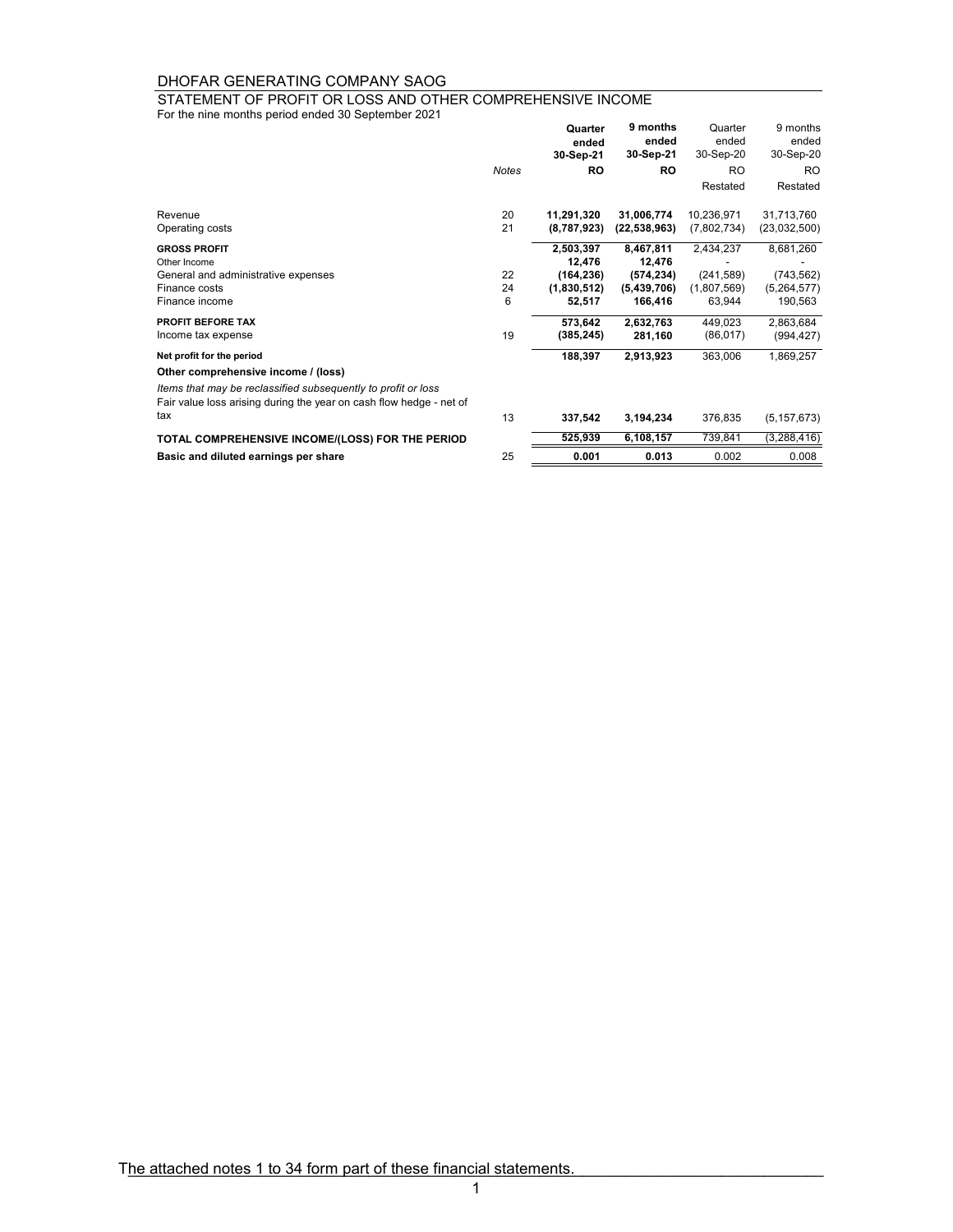STATEMENT OF CASH FLOWS

For the nine months period ended 30 September 2021

|                                                                                                    |              | 9 months<br>ended<br>30-Sep-21 | 9 months<br>ended<br>30-Sep-20 |
|----------------------------------------------------------------------------------------------------|--------------|--------------------------------|--------------------------------|
|                                                                                                    | <b>Notes</b> | RO                             | <b>RO</b>                      |
|                                                                                                    |              |                                | Restated                       |
| <b>OPERATING ACTIVITIES</b>                                                                        |              |                                |                                |
| Profit before tax for the period                                                                   |              | 2,632,763                      | 2,863,684                      |
| Adjustments for:                                                                                   |              |                                |                                |
| Depreciation of plant and equipment                                                                | 4            | 2,986,845                      | 2,970,000                      |
| Depreciation of right of use asset                                                                 | 18           | 50,812                         | 50,812                         |
| Finance costs                                                                                      | 24           | 5,439,706                      | 5,264,577                      |
| Finance income                                                                                     | 6            | (166, 416)                     | (190, 563)                     |
| Interest income on finance lease                                                                   | 20           | (2,753,697)                    | (2,889,570)                    |
| Major maintenance revenue                                                                          | 20           | (119, 712)                     | (361, 271)                     |
| Provision for end of service benefit                                                               |              | 18,640                         | 14,357                         |
|                                                                                                    |              | 8,088,941                      | 7,722,026                      |
| Working capital changes:                                                                           |              |                                |                                |
| Inventories                                                                                        |              | (72, 348)                      | 123,346                        |
| Trade and other receivables                                                                        |              | 11,895,641                     | (16, 321, 071)                 |
| Trade and other payables                                                                           |              | (12, 315, 907)                 | 15,591,613                     |
| Prepaid connection charges                                                                         |              | (89, 774)                      | 12,734                         |
| Advances and prepayments                                                                           |              | 286,218                        | 57,027                         |
| Cash generated from operations                                                                     |              | 7,792,771                      | 7,185,675                      |
| Income tax paid                                                                                    | 19           |                                | (343,048)                      |
| Finance lease and major maintenance installments received                                          |              | 5,114,333                      | 5,114,334                      |
| Net cash flows generated from operating activities                                                 |              | 12,907,104                     | 11,956,961                     |
| <b>INVESTING ACTIVITIES</b>                                                                        |              |                                |                                |
|                                                                                                    | 4            |                                |                                |
| Additions to equipment and capital work-in-progress<br>Net cash flows used in investing activities |              | (187, 835)<br>(187, 835)       | (36, 645)<br>(36, 645)         |
|                                                                                                    |              |                                |                                |
| <b>FINANCING ACTIVITIES</b>                                                                        |              |                                |                                |
| Finance cost paid                                                                                  |              | (5, 134, 286)                  | (4,783,365)                    |
| Payment of lease liabilities                                                                       | 18           | (156, 761)                     | (140, 292)                     |
| Repayment of long term loan                                                                        | 16           | (7,057,926)                    | (7,348,457)                    |
| Dividend payment                                                                                   | 33           | (2,000,160)                    | (4,000,320)                    |
| Net cash flows used in financing activities                                                        |              | (14, 349, 133)                 | (16, 272, 434)                 |
| <b>DECREASE IN CASH AND CASH EQUIVALENTS</b>                                                       |              | (1,629,864)                    | (4,352,118)                    |
| Cash and cash equivalents at beginning of the period                                               |              | 4,648,738                      | 6,279,412                      |
| CASH AND CASH EQUIVALENTS AT END OF THE PERIOD                                                     | 10           | 3,018,874                      | 1,927,294                      |

The attached notes 1 to 34 form part of these financial statements.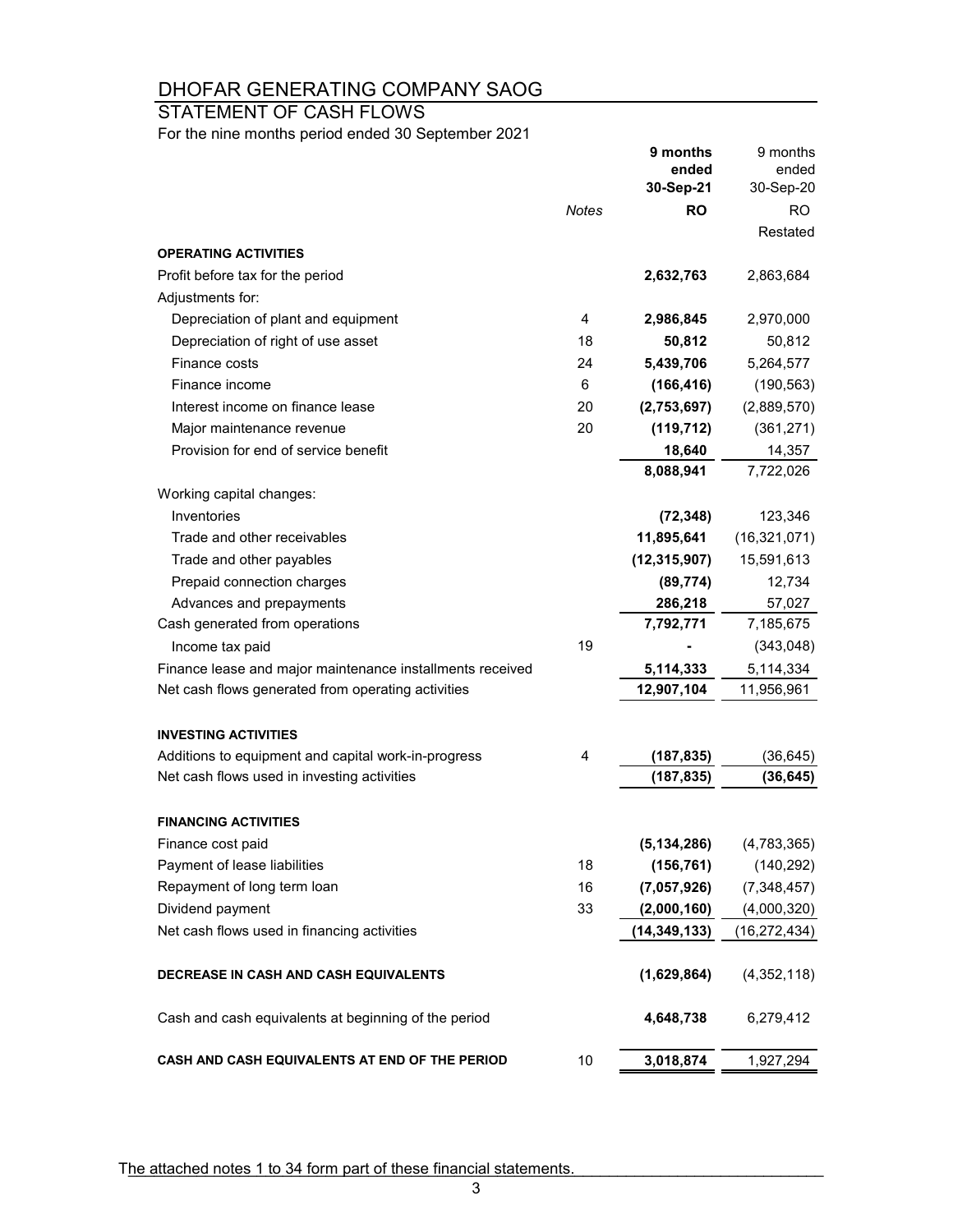#### STATEMENT OF FINANCIAL POSITION

AS AT 30 SEPTEMBER 2021

|                                                                 | <b>Notes</b> | 30-Sep-21<br><b>RO</b> | 31-Dec-20<br>RO.     |
|-----------------------------------------------------------------|--------------|------------------------|----------------------|
| <b>ASSETS</b>                                                   |              |                        |                      |
| <b>Non-current assets</b>                                       |              |                        |                      |
| Plant, equipment and capital work in progress                   | 4            | 147,294,395            | 150,093,406          |
| Finance lease receivable                                        | 5            | 41,336,614             | 43,222,248           |
| Right-of-use assets                                             | 18<br>6      | 1,804,924              | 1,855,736            |
| Major maintenance accrued revenue<br>Prepaid connection charges |              | 2,040,453<br>543,527   | 2,307,738<br>453,753 |
| <b>Total non-current assets</b>                                 |              | 193,019,913            | 197,932,881          |
|                                                                 |              |                        |                      |
| <b>Current assets</b>                                           |              |                        |                      |
| Inventories                                                     | 7            | 5,742,753              | 5,670,405            |
| Finance lease receivable                                        | 5            | 2,480,524              | 2,333,129            |
| Major maintenance accrued revenue                               | 6            | 515,751                | 584,735              |
| Trade and other receivables                                     | 8            | 15,859,194             | 27,754,835           |
| Advances and prepayments<br>Cash and cash equivalents           | 9<br>10      | 138,408<br>3,018,874   | 424,626<br>4,648,738 |
| <b>Total current assets</b>                                     |              | 27,755,504             | 41,416,468           |
| <b>TOTAL ASSETS</b>                                             |              | 220,775,417            | 239,349,349          |
|                                                                 |              |                        |                      |
| <b>EQUITY AND LIABILITIES</b><br><b>EQUITY</b>                  |              |                        |                      |
| Share capital                                                   | 11           | 22,224,000             | 22,224,000           |
| Legal reserve                                                   | 12           | 439,457                | 439,457              |
| Retained earnings                                               |              | 25,577,353             | 24,663,590           |
| Cash flow hedge reserve                                         | 13           | (6, 576, 739)          | (9,770,973)          |
| <b>Net equity</b>                                               |              | 41,664,071             | 37,556,074           |
|                                                                 |              |                        |                      |
| <b>Non-current liabilities</b><br>Long term loan                | 16           | 131,154,066            | 138,578,204          |
| Fair value of the cash flow hedge                               | 14           | 5,725,632              | 9,541,067            |
| Provision for decommissioning costs                             | 15           | 4,899,779              | 4,722,679            |
| End of service benefits payable                                 |              | 111,130                | 92,490               |
| Lease liabilities                                               | 18           | 1,851,898              | 1,919,068            |
| Deferred tax liability - net                                    | 19           | 8,863,274              | 8,580,746            |
| <b>Total non-current liabilities</b>                            |              | 152,605,779            | 163,434,254          |
| <b>Current liabilities</b>                                      |              |                        |                      |
| Long term loan                                                  | 16           | 7,452,454              | 6,957,669            |
| Fair value of the cash flow hedge                               | 14           | 2,011,708              | 1,954,195            |
| Lease liabilities                                               | 18           | 152,716                | 152,716              |
| Trade and other payables                                        | 17           | 16,853,367             | 29,259,119           |
| Income tax payable                                              | 19           | 35,322                 | 35,322               |
| <b>Total current liabilities</b>                                |              | 26,505,567             | 38,359,021           |
| <b>Total liabilities</b>                                        |              | 179,111,346            | 201,793,275          |
| TOTAL EQUITY AND LIABILITIES                                    |              | 220,775,417            | 239,349,349          |
| Net assets per share                                            | 31           | 0.187                  | 0.169                |
|                                                                 |              |                        |                      |

The financial statements were approved by a resolution of the Board of Directors on 26 October 2021

Chairman Chief Executive Officer

The attached notes 1 to 34 form part of these financial statements.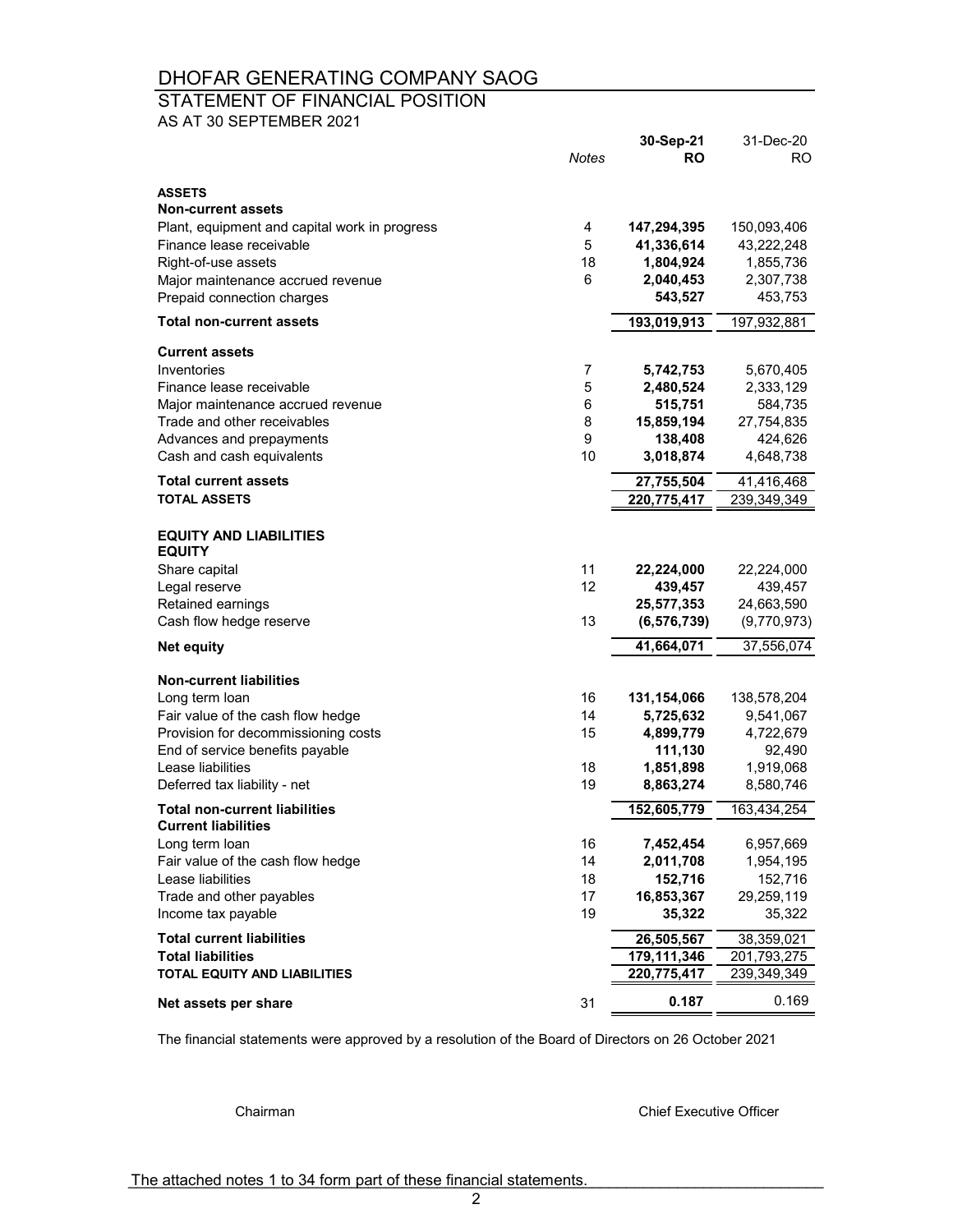## STATEMENT OF CHANGES IN EQUITY

For the nine months period ended 30 September 2021

|                                           | <b>Share</b><br>capital | Legal<br>reserve | <b>Retained</b><br>earnings | <b>Cash flow</b><br>hedge<br>reserve | <b>Total</b>   |
|-------------------------------------------|-------------------------|------------------|-----------------------------|--------------------------------------|----------------|
|                                           | <b>RO</b>               | <b>RO</b>        | <b>RO</b>                   | <b>RO</b>                            | <b>RO</b>      |
| Balance at 1 January 2020                 | 22,224,000              | 277,045          | 27,202,198                  | (5,374,064)                          | 44,329,179     |
| Profit for the period                     |                         |                  | 1,869,257                   |                                      | 1,869,257      |
| Other comprehensive loss for the year     |                         |                  |                             | (5, 157, 673)                        | (5, 157, 673)  |
| Total comprehensive loss for the year     |                         |                  | 1,869,257                   | (5, 157, 673)                        | (3,288,416)    |
| Dividend paid (note 33)                   |                         |                  | (4,000,320)                 |                                      | (4,000,320)    |
| Balance at 30 September 2020              | 22,224,000              | 277,045          | 25,071,135                  | (10, 531, 737)                       | 37,040,443     |
| Balance at 1 January 2021                 | 22,224,000              | 439,457          | 24,663,590                  | (9,770,973)                          | 37,556,074     |
| Profit for the period                     |                         |                  | 2,913,923                   |                                      | 2,913,923      |
| Other comprehensive profit for the period |                         |                  |                             | 3,194,234                            | 3,194,234      |
| Total comprehensive profit for the period |                         |                  | 2,913,923                   | 3,194,234                            | 6,108,157      |
| Dividend paid (note 33)                   |                         | $\blacksquare$   | (2,000,160.00)              |                                      | (2,000,160)    |
| <b>Balance at 30 September 2021</b>       | 22,224,000.000          | 439,457.000      | 25,577,353.000              | (6, 576, 739.000)                    | 41,664,071.000 |

The attached notes 1 to 34 form part of these financial statements.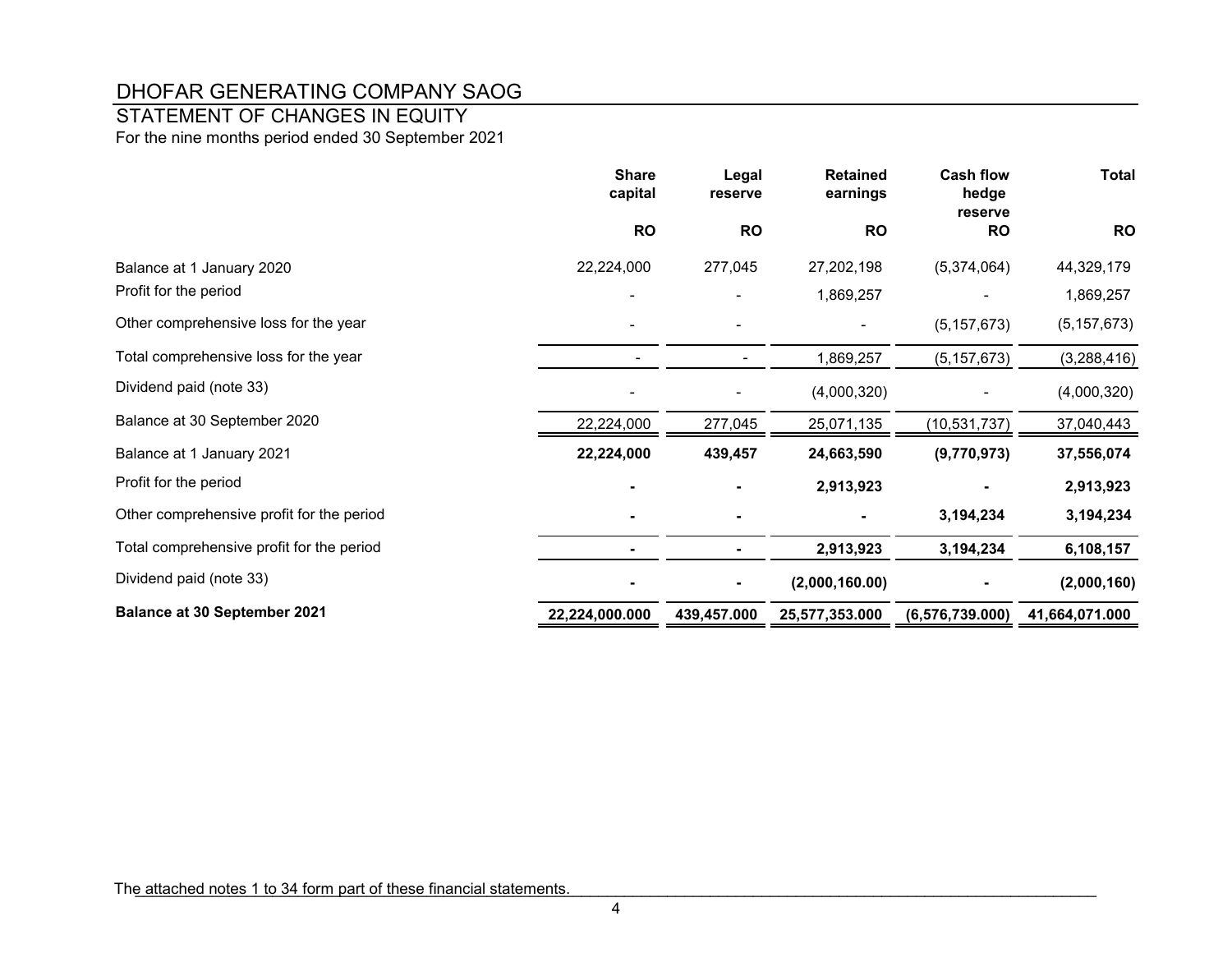NOTES TO THE FINANCIAL STATEMENTS For the nine months period ended 30 September 2021

### **1 ACTIVITIES**

Dhofar Generating Company (the "Company" or "DGC") was registered as a closely held joint stock company ('SAOC') in the Sultanate of Oman on 28 February 2001 under the Commercial Companies Law in Oman. Subsequently, the Company was converted to a Public Joint Stock Company ("SAOG") and was listed on the Muscat Securities Market on 5 September 2018.

The ultimate investors include International Company for Water and Power Projects ("ACWA Power"), Mitsui & Co., Ltd., and Dhofar International Development & Investment Holding Company S.A.O.G ("DIDIC"). The registered address of ACWA Power is 22616, King Abdul Aziz Road, Riyadh, Kingdom of Saudi Arabia. The registered address of Mitsui & Co., Ltd. Marunouchi l-chime, Chiyoda—ku, Tokyo 100- 8631, Japan Nippon Life Marunouchi Garden Tower. The registered address of DIDIC is P.O.Box: 2163 Salalah, Postal Code: 211, Sultanate of Oman.

The operations of the Company are governed by the provisions of "the Law for the Regulation and Privatization of the Electricity and Related Water Sector" (the Sector Law) promulgated by Royal Decree 78/2004. The principal activity of the Company is electricity generation under a license issued by the Authority for Electricity Regulation, Oman (AER).

#### **Agreements**

The Concession Agreement, to which DGC was a party, was terminated effective 1 January 2014. Accordingly, from 1 January 2014, the Company has been granted a generation license by the AER for the electricity generation business. The Company has entered into a Power Purchase Agreement ('PPA') on 31 December 2013 with Oman Power and Water Procurement Company SAOC ('OPWP') to sell the available capacity of Electricity. The PPA was subsequently amended on 1 January 2014.

A second amendment agreement to the PPA was signed on 19 April 2015 which became effective on 22 June 2015 after completion of all requirements under the terms of the agreement. This amendment agreement envisions the construction of a new 445MW power plant and sets the PPA term of the existing 273MW power plant and new plant for a year of 15 years from the scheduled commercial operation date ('SCOD') of the new plant. The SCOD was achieved on 1 January 2018 as per the plan.

The Company entered into an Engineering, Procurement and Construction ('EPC') contract with SEPCO III Electric Power Construction Corporation for the construction of a new 445MW facility. The Company also entered into a long term loan agreement on 8 July 2015 with a consortium of local and international banks including Bank Muscat SAOG, Bank Dhofar SAOG, Mizuho Bank LTD, Standard Chartered Bank, KfW IPEX-Bank GmbH, Sumitomo Mitsui Trust Bank Limited and Sumitomo Mitsui Bank Corporation.

The Company has signed an Operations and Maintenance Agreement with Dhofar O&M Company LLC effective 4 June 2015 for all operations and maintenance of the plants.

### **2 SIGNIFICANT ACCOUNTING POLICIES**

#### **2.1 Basis of preparation**

The financial statements prepared in accordance with International Financial Reporting Standard (IFRS) as issued by the International Accounting Standard Board ("IASB") and the applicable requirements of the Commercial Companies Law of the Sultanate of Oman, as amended and the disclosure requirements of Capital Market Authority.

The new Commercial Companies Law promulgated by the Royal Decree No. 18/2019 (the Commercial Companies Law of the Sultanate of Oman) was issued on 13 February 2019 which has replaced the Commercial Companies Law of 1974. As per the articles of the Royal Decree No. 18/2019, the new Commercial Companies Law has come into force on 17 April 2019 and the companies should comply with the new law within 1 year from 17 April 2019.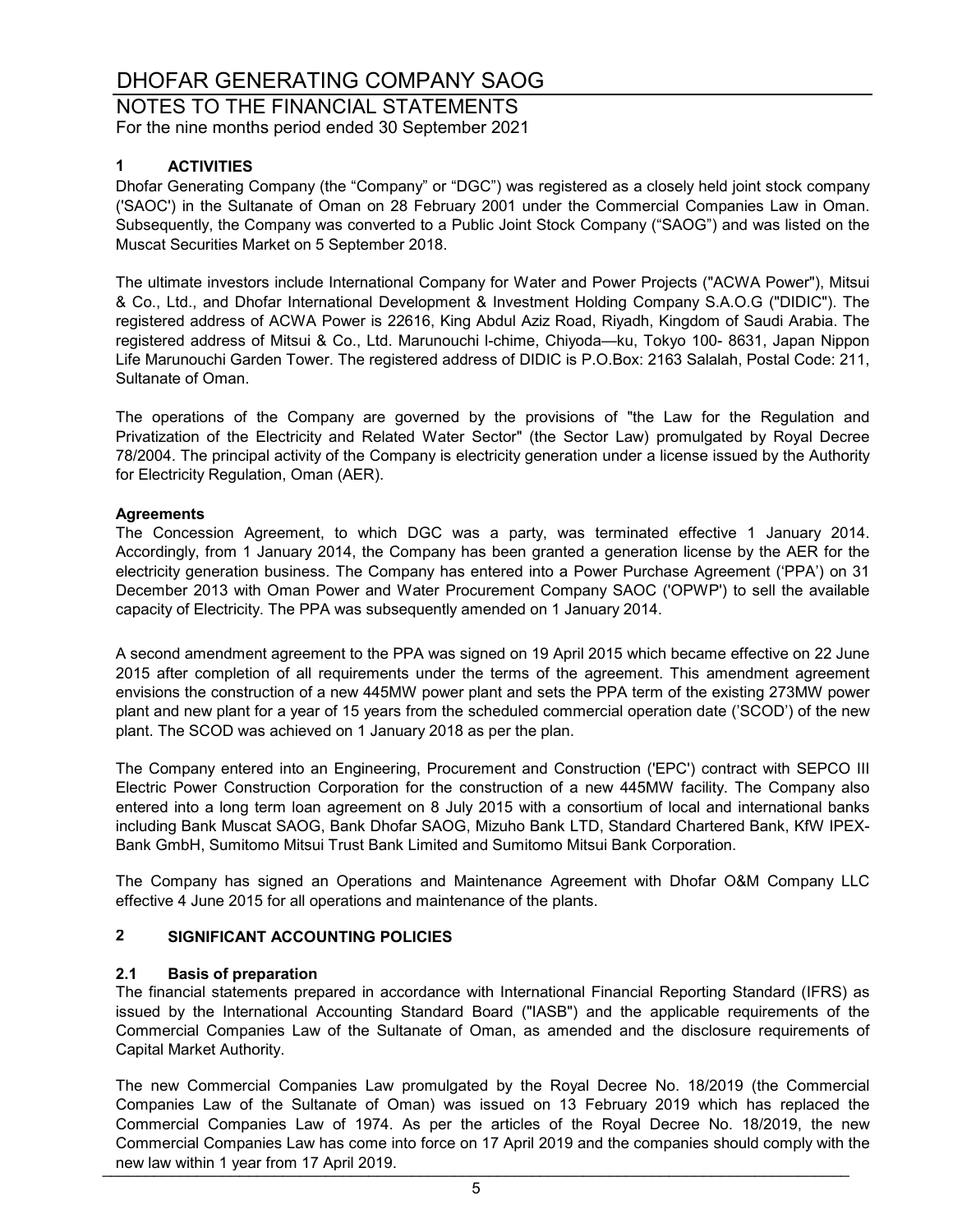#### NOTES TO THE FINANCIAL STATEMENTS For the nine months period ended 30 September 2021

# **2 SIGNIFICANT ACCOUNTING POLICIES (continued)**

### **2.1 Basis of preparation (continued)**

The financial statements have been prepared on a historical cost basis, except for derivative financial instruments carried at fair value.

The financial statements have been presented in Rial Omani which is the functional and reporting currency of the Company.

#### **2.2 Changes in accounting policies**

The accounting policies are consistent with those in the previous years except as following:

#### **2.2.1 New and amended IFRS applied with no material effect on the financial statements**

The following new and revised IFRSs, which became effective for annual periods beginning on or after 1 January 2020, have been adopted in these financial statements.

**New and revised IFRSs Effective for annual periods beginning on or after**

Definition of a Business - Amendments to IFRS 3 *Business Combinations* 1 January 2020 The amendments clarify that to be considered a business, an integrated set of activities and assets must include, at a minimum, an input and a substantive process that together significantly contribute to the ability to create output. IASB also clarify that a business can exist without including all of the inputs and processes needed to create outputs. That is, the inputs and processes applied to those inputs must have 'the ability to contribute to the creation of outputs' rather than 'the ability to create outputs'.

Amendments to *References to the Conceptual Framework in IFRS* 1 January 2020 *Standards*

Amendments to References to the Conceptual Framework in IFRS Standards related IFRS 2, IFRS 3, IFRS 6, IFRS 14, IAS 1, IAS 8, IAS 34, IAS 37, IAS 38, IFRIC 12, IFRIC 19, IFRIC 20, IFRIC 22, and SIC-32 to update those pronouncements with regard to references to and quotes from the framework or to indicate where they refer to a different version of the Conceptual Framework.

1 January 2020 *IFRS 7 Financial Instruments: Disclosures and IFRS 9 - Financial Instruments*

Amendments regarding pre-replacement issues in the context of the IBOR reform.

*Amendments to IAS 1 and IAS 8 Definition of material*

The amendments make the definition of material in IAS 1 easier to understand and are not intended to alter the underlying concept of materiality in IFRS Standards. The concept of 'obscuring' material information with immaterial information has been included as part of the new definition.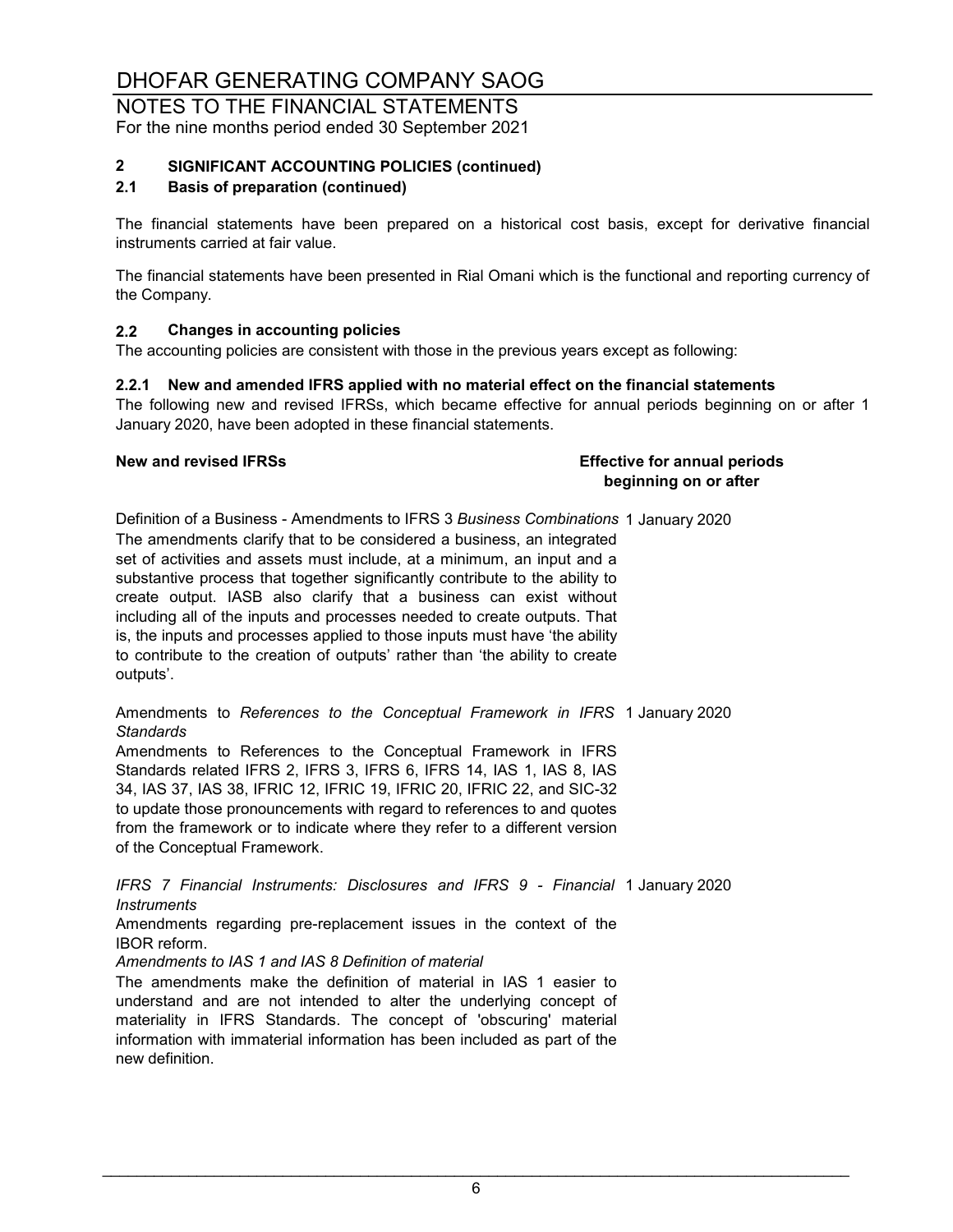#### NOTES TO THE FINANCIAL STATEMENTS For the nine months period ended 30 September 2021

# **2 SIGNIFICANT ACCOUNTING POLICIES (continued)**

### **2.1 Basis of preparation (continued)**

### **2.2.1 New and amended IFRS applied with no material effect on the financial statements (continued)**

**New and revised IFRSs Effective for annual periods beginning on or after**

The threshold for materiality influencing users has been changed from 'could influence' to 'could reasonably be expected to influence'. The definition of material in IAS 8 has been replaced by a reference to the definition of material in IAS 1. In addition, the IASB amended other Standards and the Conceptual Framework that contain a definition of 'material' or refer to the term 'material' to ensure consistency.

#### *Amendment to IFRS 16 'Leases'* 1 June 2020

To provide lessees with an exemption from assessing whether a COVID-19-related rent concession is a lease modification.

The application of above revised standards has not had impact on the amount reported for the current and prior periods but may affect the accounting for future transactions or arrangements.

#### **2.2.2 New and amended IFRSs in issue but not yet effective and not early adopted**

The Company has not yet applied the following new and revised IFRSs that have been issued but are not yet effective:

**Effective for annual periods New and revised IFRSs beginning on or after**

| <b>IFRS 17 Insurance Contracts</b>                                                                                                                                                                               | 1 January 2023                                 |
|------------------------------------------------------------------------------------------------------------------------------------------------------------------------------------------------------------------|------------------------------------------------|
| Amendments to IFRS 10 and IAS 28 - Sale or Contribution of Assets Available for optional adoption/                                                                                                               |                                                |
| between an Investor and its Associate or Joint Venture                                                                                                                                                           | effective date deferred indefinitely           |
| Amendments to IAS 1 – Classification of Liabilities as Current or Non- 1 January 2023. Early application is<br>current                                                                                           | permitted.                                     |
| Amendments to IFRS 3 – Reference to the Conceptual Framework                                                                                                                                                     | 1 January 2022                                 |
| Amendments to IAS 16 – Property, Plant and Equipment—Proceeds 1 January 2022. Early application                                                                                                                  |                                                |
| before Intended Use                                                                                                                                                                                              | permitted.                                     |
| Amendments to IAS 37 - Onerous Contracts-Cost of Fulfilling a 1 January 2022. Early application<br>Contract                                                                                                      | permitted                                      |
| Interest Rate Benchmark Reform - Phase 2 (Amendments to IFRS 9, 1 January 2021                                                                                                                                   |                                                |
| IAS 39, IFRS 7, IFRS 4 and IFRS 16)                                                                                                                                                                              |                                                |
| Annual Improvements to IFRS Standards 2018-2020                                                                                                                                                                  | 1 January 2022. Early application<br>permitted |
| - IFRS 1 First-time Adoption of International Financial Reporting Standards: The amendment provides<br>additional relief to a subsidiary which becomes a first-time adopter later than its parent to account for |                                                |

- additional relief to a subsidiary which becomes a first-time adopter later than its parent to account for cumulative translation differences.
- IFRS 9 Financial Instruments: The amendment clarifies that in applying the '10 per cent' test to assess whether to derecognise a financial liability
- IFRS 16 Leases: The amendment removes the illustration of the reimbursement of leasehold improvements.
- IAS 41 Agriculture: The amendment removes the requirement in IAS 41 for entities to exclude cash flows for taxation when measuring fair value.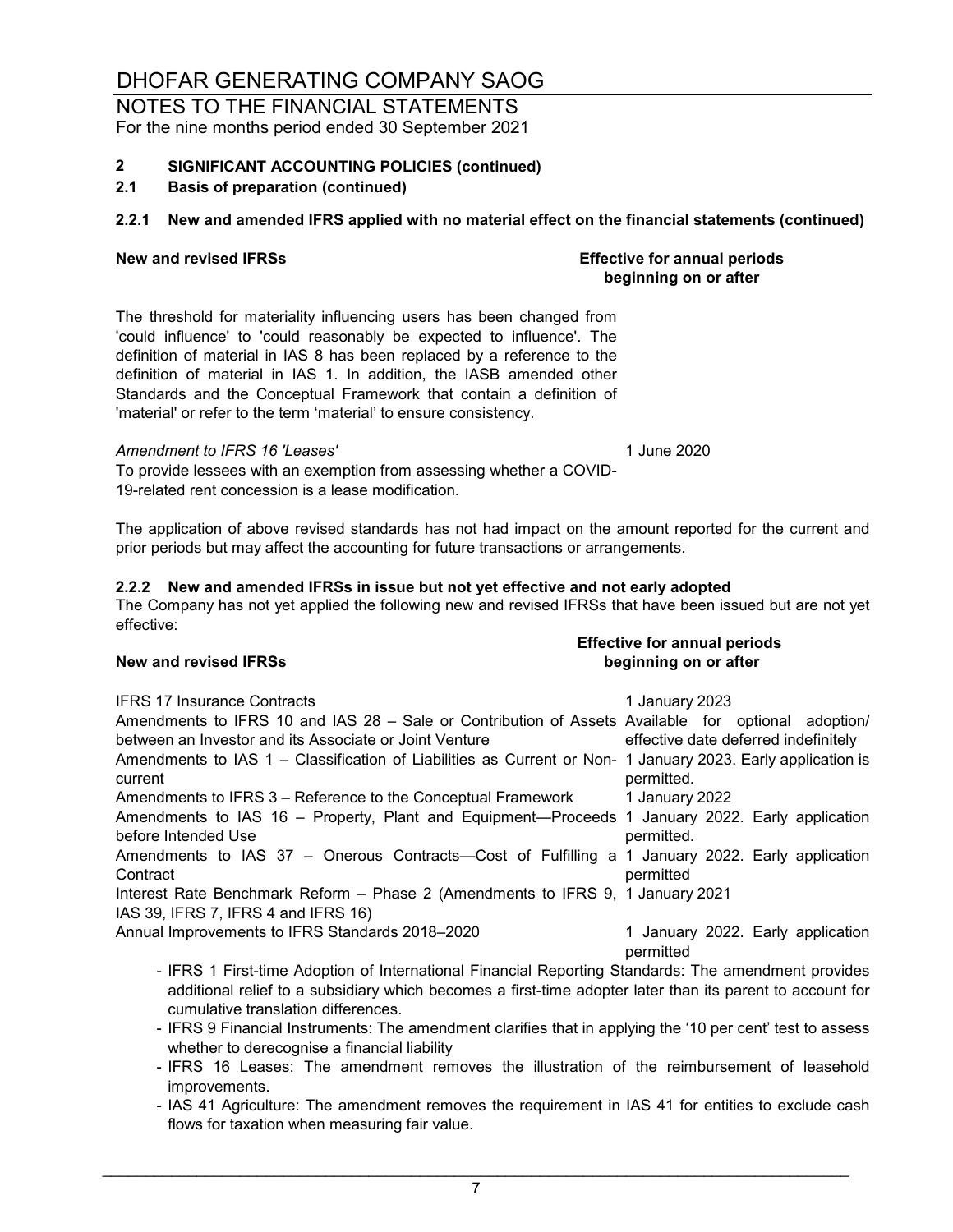NOTES TO THE FINANCIAL STATEMENTS For the nine months period ended 30 September 2021

### **2 SIGNIFICANT ACCOUNTING POLICIES (continued)**

### **2.2.2 New and amended IFRSs in issue but not yet effective and not early adopted**

The Directors anticipates that these new standards, interpretations and amendments will be adopted in the Company's financial statements as and when they are applicable and adoption of these new standards, interpretations and amendments as highlighted in previous paragraphs, may have no material impact on the financial statements of the Company in the period of initial application.

### **2.2.3 Interest Rate Benchmark Reform**

In July 2017, the United Kingdom Financial Conduct Authority (FCA), which regulates the London Interbank Offered Rate ('LIBOR') announced that the interest benchmark would cease after 2021. LIBOR is one of the most common series of benchmark interest rates. LIBOR reforms and expectations of cessation of LIBOR will impact the Company's current risk management strategy and possibly accounting for financial instruments. As at 31 December 2020, the Company has derivate liability of RO 11.5 million (2019: RO 6.3 million).

As part of the Company's risk management strategy, the Company uses financial instruments to manage exposure arising from variation of interest rates that could affect profit or loss or other comprehensive income and applies hedge accounting to these instruments.

These financial statements are reference to LIBOR. Refer note 14 to the financial statements for nominal value and details of derivatives contracts under hedging arrangements.

The amendments provide temporary relief from applying specific hedge accounting requirements to hedging relationship directly affected by IBOR reform. The reliefs have the effect that LIBOR reform should not generally cause hedge accounting to terminate.

The Company is assessing the impact of IBOR amendments which are effective for annual periods beginning on or after 1 January 2021.

#### **2.3 Summary of significant accounting policies**

Following are the significant accounting policies adopted by the Company:

#### **2.3.1 Current versus non-current classification**

The Company presents assets and liabilities in the statement of financial position based on current / noncurrent classification. An asset is current when it is:

- Expected to be realised or intended to be sold or consumed in the normal operating cycle
- Expected to be realised within twelve months after the reporting year, or
- Cash or cash equivalent unless restricted from being exchanged or used to settle a liability for at least twelve months after the reporting year
- Held primarily for the purpose of trading

All other assets are classified as non-current.

A liability is current when:

- It is expected to be settled in the normal operating cycle
- It is held primarily for the purpose of trading
- It is due to be settled within twelve months after the reporting year, or
- There is no unconditional right to defer the settlement of the liability for at least twelve months after the reporting year

The Company classifies all other liabilities as non-current.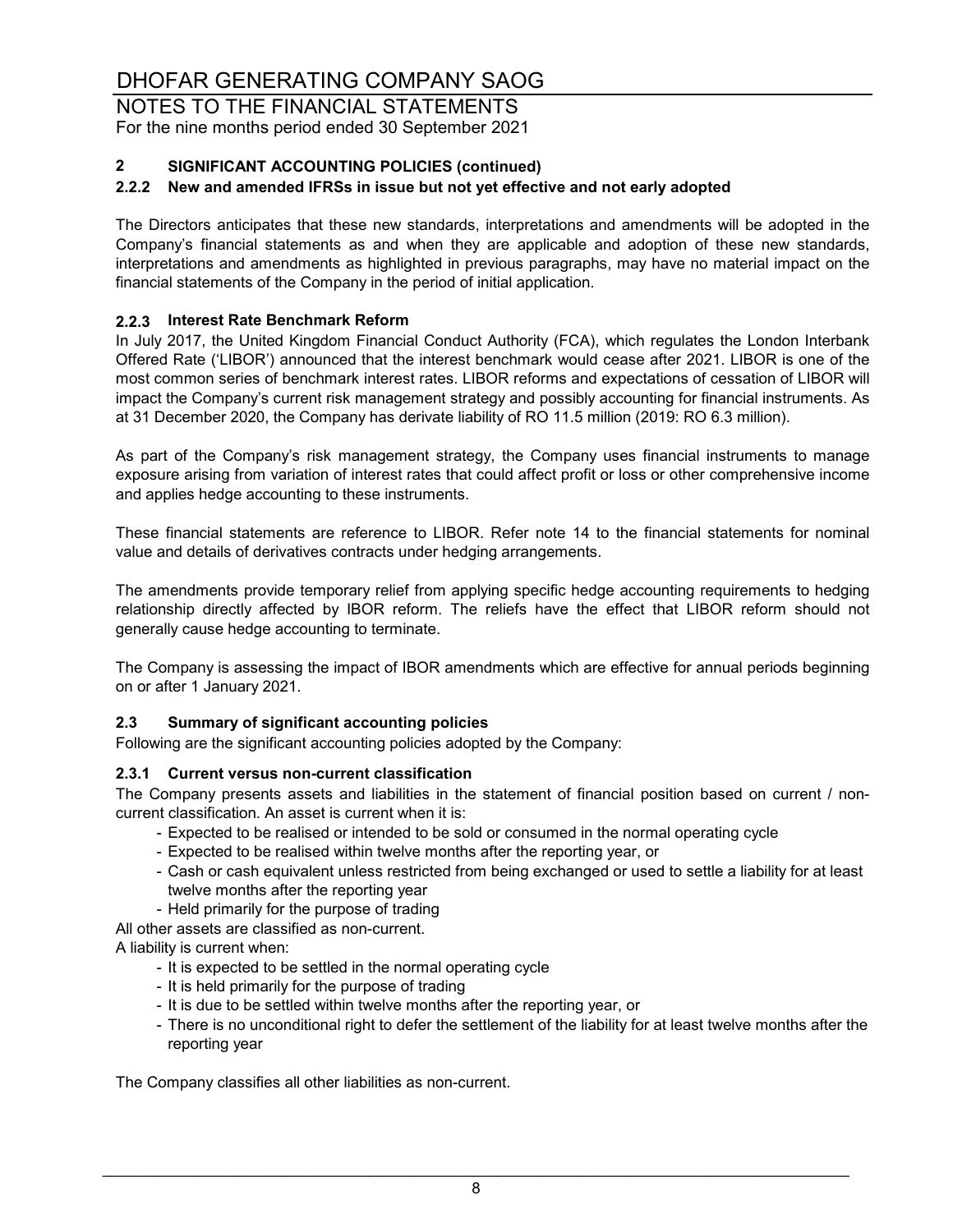NOTES TO THE FINANCIAL STATEMENTS For the nine months period ended 30 September 2021

# **2 SIGNIFICANT ACCOUNTING POLICIES (continued)**

#### **2.3 Summary of significant accounting policies (continued)**

#### **2.3.2 Fair value measurement**

The Company measures financial instruments such as derivatives at fair value at each reporting date.

Fair value is the price that would be received to sell an asset or paid to transfer a liability in an orderly transaction between market participants at the measurement date. The fair value measurement is based on the presumption that the transaction to sell the asset or transfer the liability takes place either:

- In the principal market for the asset or liability, or
- In the absence of a principal market, in the most advantageous market for the asset or liability. The principal or the most advantages market must be accessible by the Company.

The fair value of an asset or a liability is measured using the assumptions that market participants would use when pricing the asset or liability, assuming that market participants act in their economic best interest.

A fair value measurement of a non-financial asset takes into account a market participant's ability to generate economic benefits by using the asset in its highest and best use or by selling it to another market participant that would use the asset in its highest and best use.

The Company uses valuation techniques that are appropriate in the circumstances and for which sufficient data are available to measure fair value, maximizing the use of relevant observable inputs and minimizing the use of unobservable inputs.

All assets and liabilities for which fair value is measured or disclosed in the financial statements are categorized within the fair value hierarchy, described as follows, based on the lowest level input that is significant to the fair value measurement as a whole:

- Level 1 Quoted (unadjusted) market prices in active markets for identical assets or liabilities
- Level 2 Valuation techniques for which the lowest level input that is significant to the fair value measurement is directly or indirectly observable
- Level 3 Valuation techniques for which the lowest level input that is significant to the fair value measurement is unobservable

For assets and liabilities that are recognised in the financial statements at fair value on a recurring basis, the Company determines whether transfers have occurred between levels in the hierarchy by re-assessing categorization (based on the lowest level input that is significant to the fair value measurement as a whole) at the end of each reporting date.

#### **2.3.3 Revenue recognition**

The Company's business is to generate and supply electricity to its sole customer OPWP under long term PPA. Revenue from OPWP comprises of the following:

- Capacity charge covering the investment charge and fixed operation and maintenance charge; and
- Output charge covering the fuel charge and variable operation and maintenance charge.

The PPA of the Company is finance lease arrangement for the existing 273 MW power plant and operating lease arrangement for the new 445 MW power plant.

#### i) Revenue from lease contracts

The treatment for 273 MW plant is a finance lease arrangement and lease interest income is recognised in the statement of profit or loss and other comprehensive income. A portion of capacity charge covering the investment charge receiving under the PPA is finance lease payments and accounted based on IFRS 16.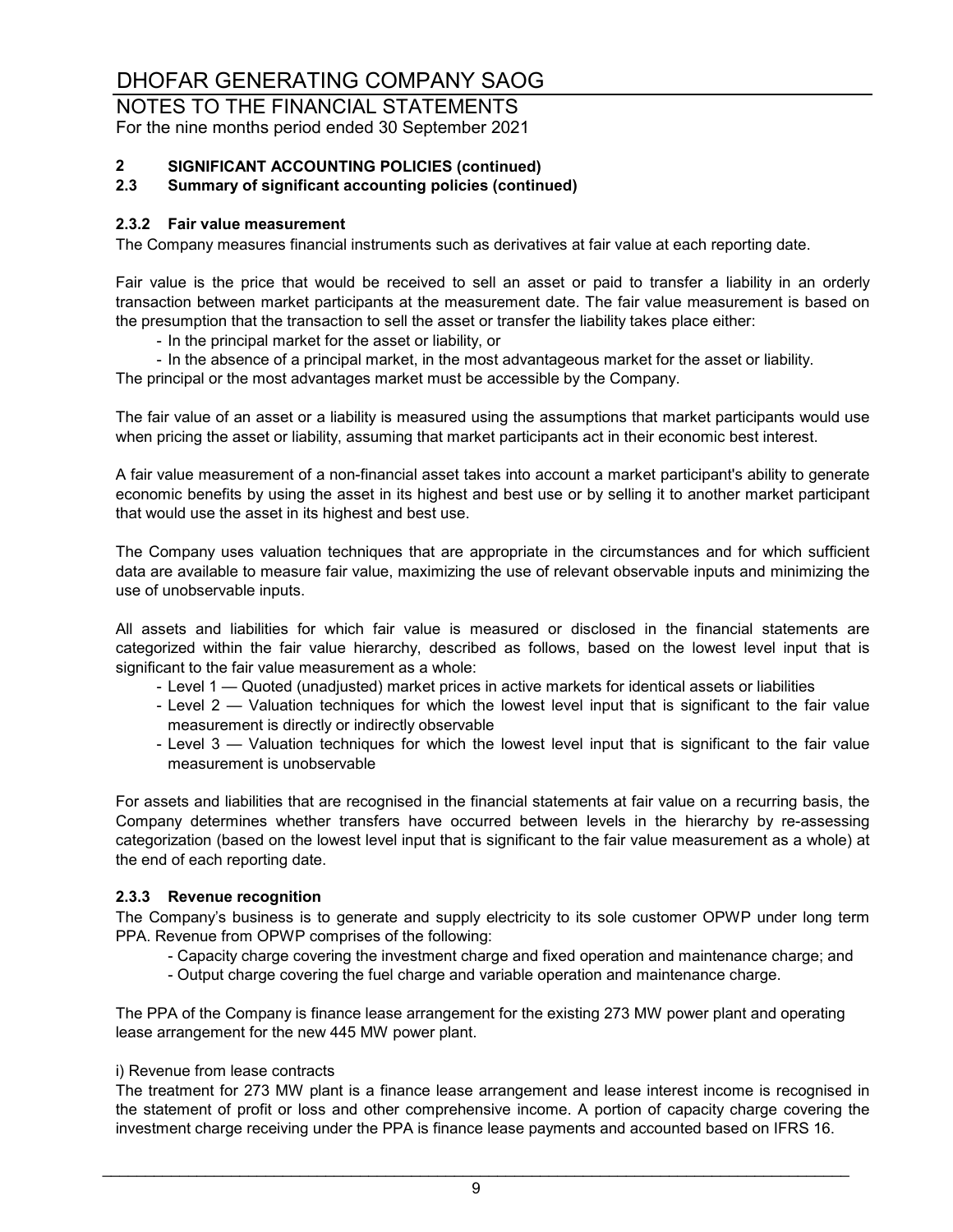NOTES TO THE FINANCIAL STATEMENTS For the nine months period ended 30 September 2021

# **2 SIGNIFICANT ACCOUNTING POLICIES (continued)**

**2.3 Summary of significant accounting policies (continued)**

#### **2.3.3 Revenue recognition (continued)**

i) Revenue from lease contracts

The investment charge of 445 MW plant has been treated as containing an operating lease which conveys the right to use the underlying assets in exchange of consideration. This component of revenue is recognised on straight line basis over the lease term to the extent that capacity has been made available based on contractual terms of PPA and accounted based on IFRS 16.

#### ii) Revenue from contracts with customers

Fixed operation and maintenance charges are recognised as revenue when the capacity is made available by performing required planned and unplanned maintenance on timely basis so that the plant is in a position to run and generate required output and accrue to the business over time. Output charges are recognised as revenue upon delivery of electricity to the national grid which accrue over time when the customer accepts deliveries and there is no unfulfilled performance obligation that could affect the customer's acceptance of the project. Amounts received in relation to electricity energy charges are contingent rental receipts. Revenue from contracts with customers is accounted based on IFRS 15.

The Company has long term agreements with OPWP which determine performance obligation, transaction price and allocates the transaction price to each of the separate performance obligations. Accumulated experience is used to estimate and provide for the discounts, using the expected value method, and revenue is only recognised to the extent that it is highly probable that a significant reversal will not occur.

There is no significant financing component attached to the receivable from customer other than major maintenance revenue. Goods and services are provided on agreed credit terms of the contract and payment occurs within 25 days from the submission of invoice. Company submits invoices on monthly basis in arrears and generally are submitted on or before the 5th day of the subsequent month.

#### **2.3.4 Taxes**

#### *Current income tax*

Taxation is provided in accordance with Omani fiscal regulations.

Income tax is recognised in the statement of profit or loss and other comprehensive income except to the extent that it relates to items recognised in the statement of profit or loss and other comprehensive income or directly in equity, in which case it is recognised in the statement of profit or loss and other comprehensive income or directly in equity, respectively. Current tax is the expected tax payable on the taxable income for the year or relating to previous years as a result of tax assessment, using tax rates enacted or substantially enacted at the reporting date, and any adjustment to tax payable in respect of previous years.

#### *Deferred tax*

Deferred income tax is provided using the liability method on temporary differences at the reporting date between the tax bases of assets and liabilities and their carrying amounts.

Deferred income tax assets and liabilities are measured at the tax rates that are expected to apply in the year when the asset is realised or the liability is settled, based on tax laws that have been enacted at the reporting date.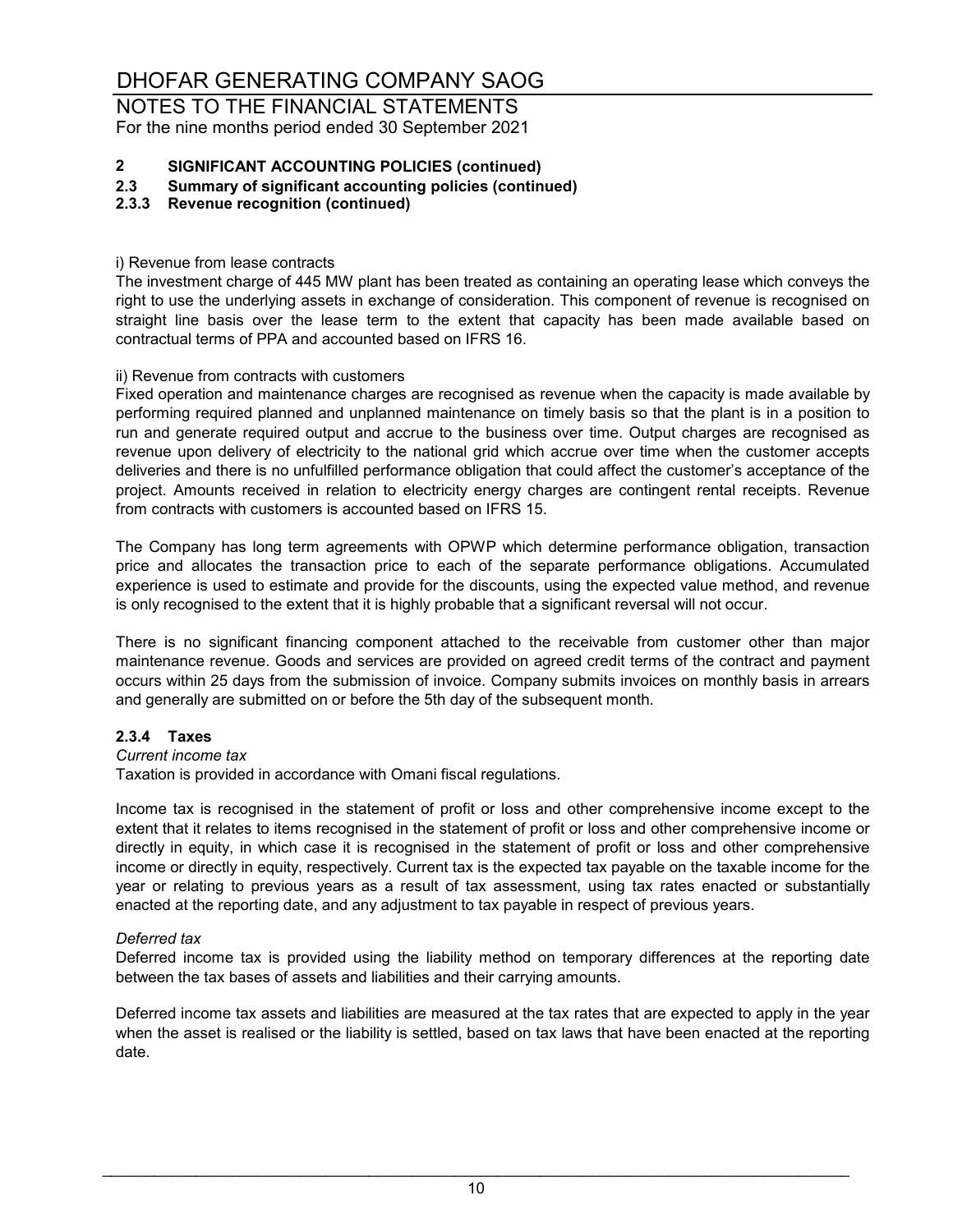NOTES TO THE FINANCIAL STATEMENTS For the nine months period ended 30 September 2021

# **2 SIGNIFICANT ACCOUNTING POLICIES (continued)**

### **2.3 Summary of significant accounting policies (continued)**

#### **2.3.4 Taxes**

Deferred income tax assets are recognised for all deductible temporary differences, carry-forward of unused tax credits and unused tax losses, to the extent that it is probable that taxable profit will be available, against which the deductible temporary differences and the carry-forward of unused tax credits and unused tax losses can be utilised except when the deferred tax asset relating to the deductible temporary difference arises from the initial recognition of an asset or liability in a transaction that is not a business combination and, at the time of the transaction, affects neither the accounting profit nor taxable profit or loss.

The carrying amount of deferred income tax assets are reviewed at each reporting date and reduced to the extent that it is no longer probable that sufficient taxable profit will be available to allow all or part of the deferred income tax asset to be utilised. Unrecognised deferred tax assets are re-assessed at each reporting date and are recognised to the extent that it has become probable that future taxable profits will allow the deferred tax asset to be recovered.

Deferred tax assets and liabilities are offset as there is a legally enforcement to offset these in Oman.

#### **2.3.5 Foreign currencies**

The Company's financial statements are presented in Omani Rials, which is also the company's functional currency. Transactions in foreign currencies are initially recorded by the Company at its functional currency spot rates at the date the transaction first qualifies for recognition. Monetary assets and liabilities denominated in foreign currencies are translated at the functional currency spot rates of exchange at the reporting date.

Non-monetary items that are measured in terms of historical cost in a foreign currency are translated using the exchange rates at the dates of the initial transactions. Non-monetary items measured at fair value in a foreign currency are translated using the exchange rates at the date when the fair value is determined.

The gain or loss arising on translation of non-monetary items measured at fair value is treated in line with the recognition of the gain or loss on the change in fair value of the item (i.e., translation differences on items whose fair value gain or loss is recognised in OCI or profit or loss are also recognised in OCI or profit or loss, respectively).

#### **2.3.6 Plant and equipment**

Capital work in progress is stated at cost, net of accumulated impairment losses, if any.

Depreciation of capital work in progress commences when the assets are ready for the intended use.

Plant and equipment is stated at cost, net of accumulated depreciation and accumulated impairment losses, if any. Such cost includes the cost of replacing part of the plant and equipment and borrowing costs for longterm construction projects if the recognition criteria are met. When significant parts of plant and equipment are required to be replaced at intervals, the Company depreciates them separately based on their specific useful lives. Likewise, when a major inspection is performed, its cost is recognised in the carrying amount of the plant and equipment as a replacement if the recognition criteria are satisfied. All other repair and maintenance costs are recognised in statement of profit or loss as incurred. The present value of the

Depreciation is calculated on a straight line basis over the estimated useful lives of assets as follows: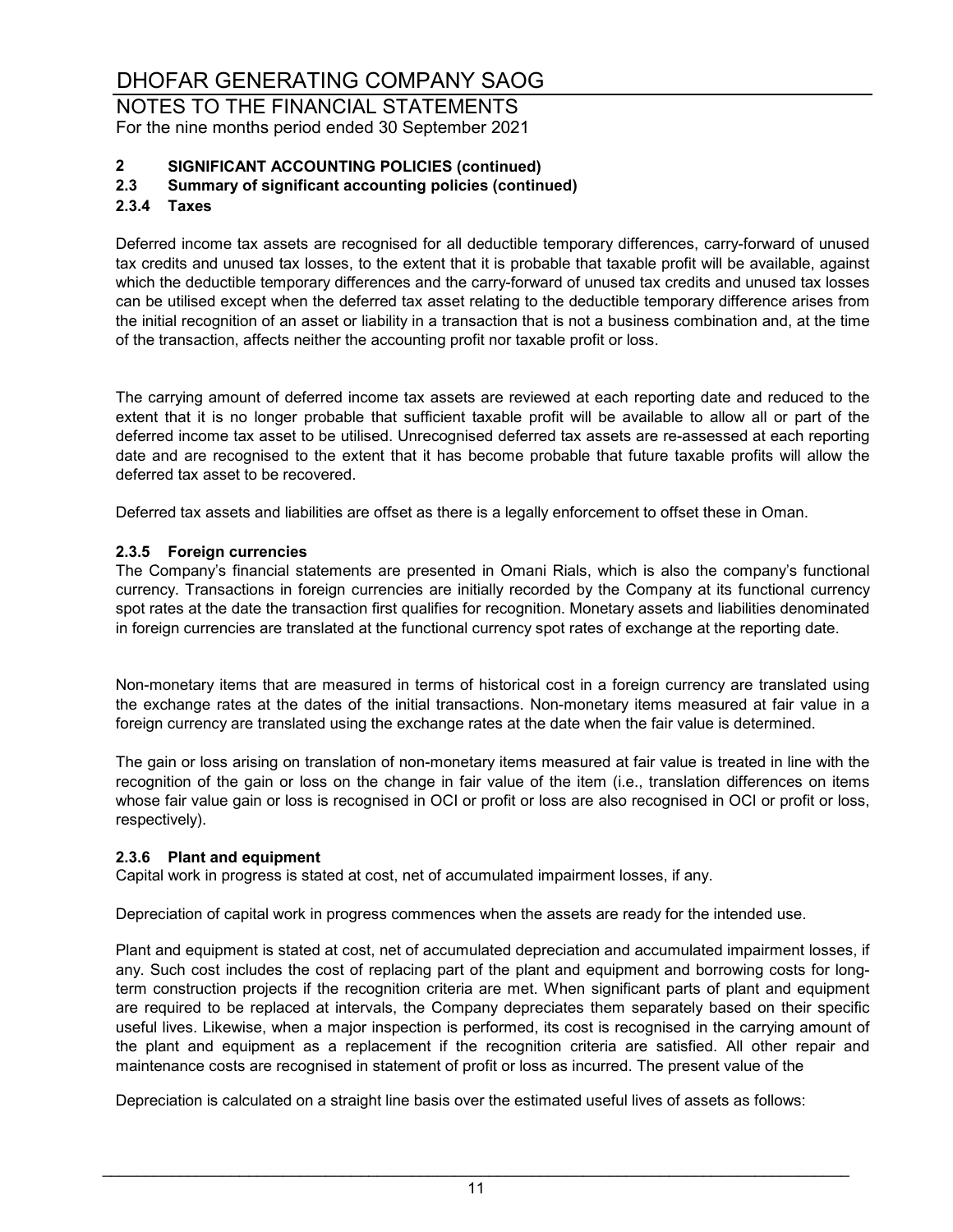#### NOTES TO THE FINANCIAL STATEMENTS For the nine months period ended 30 September 2021

# **2 SIGNIFICANT ACCOUNTING POLICIES (continued)**

#### **2.3 Summary of significant accounting policies (continued)**

#### **2.3.5 Plant and equipment (continued)**

|                                              | Years |
|----------------------------------------------|-------|
| Plant, machinery, civil and structural works | 40    |
| Decommissioning assets                       | 40    |
| Plant capital spares and other equipment     | 18    |
| Computer and equipment                       | 5     |
| Motor vehicle                                | 5     |
| <b>Furniture and fixtures</b>                | 5     |
| Computer software                            | 5     |
|                                              |       |

The carrying values of equipment are reviewed for impairment when events or changes in circumstances indicate the carrying value may not be recoverable. If any such indication exists and where the carrying values exceed the estimated recoverable amount, the assets are written down to their recoverable amount, being the higher of their fair value less costs to sell and their value in use.

Expenditure incurred to replace a component of an item of plant and equipment that is accounted for separately is capitalised and the carrying amount of the component that is replaced is written off. Other subsequent expenditure is capitalised only when it increases future economic benefits of the related item of property, equipment. All other expenditure is recognised in the statement of profit or loss and other comprehensive income as the expense is incurred.

An item of plant and equipment is derecognised upon disposal or when no future economic benefits are expected from its use or disposal. Any gain or loss arising on derecognition of the asset (calculated as the difference between the net disposal proceeds and the carrying amount of the asset) is included in the statement or profit or loss in the year the asset is derecognised.

The assets' residual values, useful lives and methods are reviewed, and adjusted prospectively, if appropriate, at each reporting period end.

The assets' residual values and useful lives are reviewed, and adjusted if appropriate, at each reporting date. Where the carrying amount of an item of property, plant and equipment is greater than the estimated recoverable amount, it is written down immediately to its recoverable amount.

Gains and losses on disposal of property, plant and equipment are determined by reference to their carrying amounts.

#### **2.3.7 Leases**

The Company assesses at contract inception whether a contract is, or contains, a lease. That is, if the contract conveys the right to control the use of an identified asset for a period of time in exchange for consideration.

#### *Company as a lessee*

The Company applies a single recognition and measurement approach for all leases, except for short-term leases and leases of low-value assets. The Company recognises lease liabilities to make lease payments and right-of-use assets representing the right to use the underlying assets.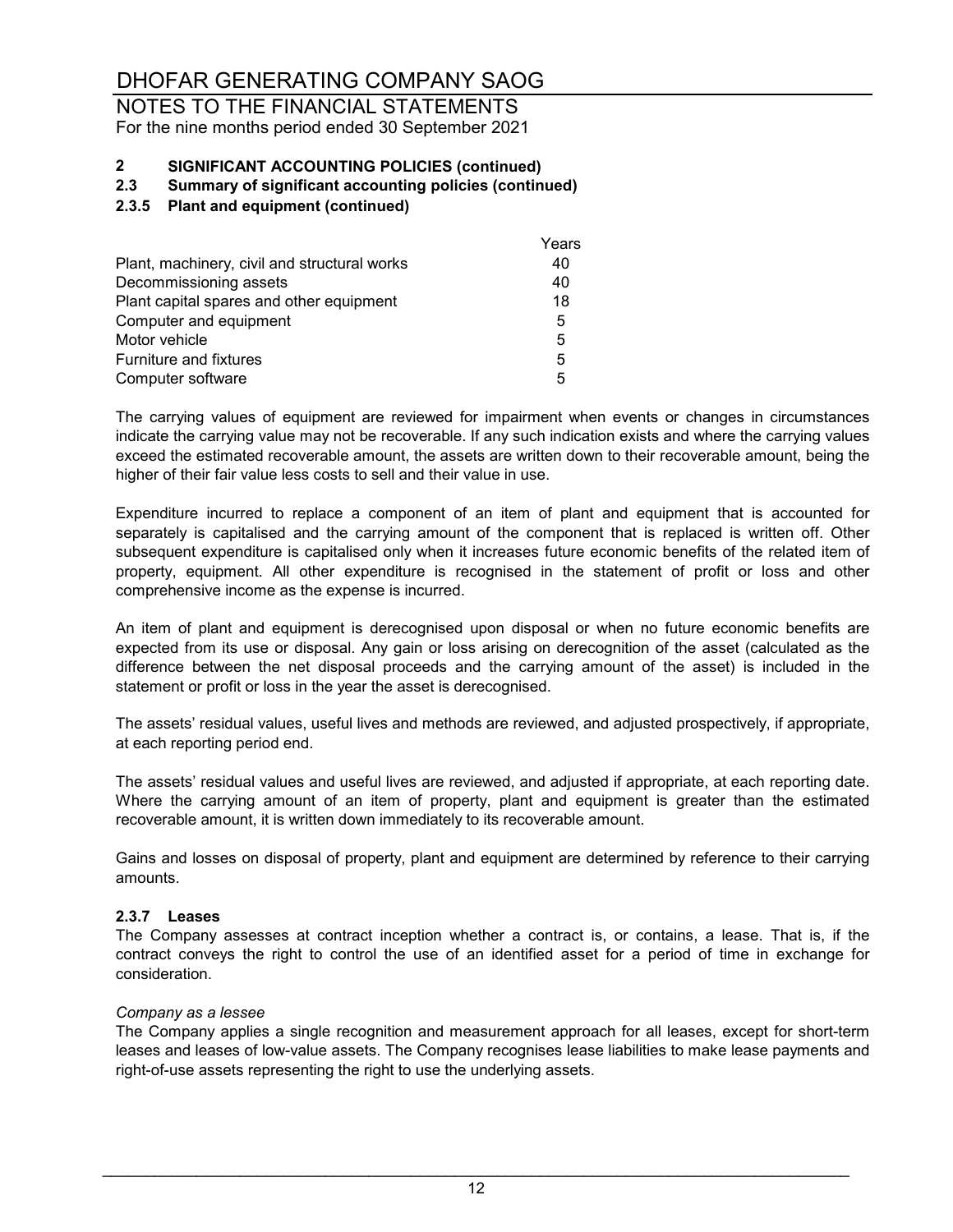NOTES TO THE FINANCIAL STATEMENTS For the nine months period ended 30 September 2021

# **2 SIGNIFICANT ACCOUNTING POLICIES (continued)**

#### **2.3 Summary of significant accounting policies (continued)**

#### **2.3.7 Leases**

#### *a. Right of use assets*

The Company recognises right-of-use assets at the commencement date of the lease (i.e., the date the underlying asset is available for use). Right of use assets are measured at cost, less any accumulated depreciation and impairment losses, and adjusted for any remeasurement of lease liabilities. The cost of right of use assets includes the amount of lease liabilities recognised, initial direct costs incurred, and lease payments made at or before the commencement date less any lease incentives received. Unless the Company is reasonably certain to obtain ownership of the leased asset at the end of the lease term, the recognised right of use assets are depreciated on a straight-line basis over the shorter of its estimated useful life and the lease term. Right-of-use assets are subject to impairment.

#### *b. Lease liabilities*

At the commencement date of the lease, the Company recognises lease liabilities measured at the present value of lease payments to be made over the lease term. The lease payments include fixed payments (including in- substance fixed payments) less any lease incentives receivable, variable lease payments that depend on an index or a rate, and amounts expected to be paid under residual value guarantees. The lease payments also include the exercise price of a purchase option reasonably certain to be exercised by the Company and payments of penalties for terminating a lease, if the lease term reflects the Company exercising the option to terminate. The variable lease payments that do not depend on an index or a rate are recognised as expense in the period on which the event or condition that triggers the payment occurs.

In calculating the present value of lease payments, the Company uses the incremental borrowing rate at the lease commencement date if the interest rate implicit in the lease is not readily determinable. After the commencement date, the amount of lease liabilities is increased to reflect the accretion of interest and reduced for the lease payments made. In addition, the carrying amount of lease liabilities is remeasured if there is a modification, a change in the lease term, a change in the lease payments (e.g., a changes in future payments resulting from a change in index or rate used to determine such lease payments) or a change in the assessment to purchase the underlying asset.

#### *c. Short-term leases and leases of low-value assets*

The Company applies the short-term lease recognition exemption to its short-term leases (i.e., those leases that have a lease term of 12 months or less from the commencement date and do not contain a purchase option). It also applies the lease of low-value assets recognition exemption to leases that are considered to be low value. Lease payments on short-term leases and leases of low-value assets are recognised as expense on a straight-line basis over the lease term.

#### *Company as a lessor*

When the company acts as a lessor, it determines at lease inception whether each lease is a finance lease or an operating lease.To classify each lease, the Company makes an overall assessment of whether the lease transfers substantially all of the risks and rewards incidental to ownership of the underlying asset. If this in the case, then the lease is a finance lease; if not, then it is an operating lease. As part of this assessment, the Company considers certain indicator such as whether the lease is for the major part of the economic life of the asset.

Leases in which the Company does not transfer substantially all the risks and rewards incidental to ownership of an asset are classified as operating leases. Rental income arising is accounted for on a straight-line basis over the lease terms and is included in revenue in the statement of profit or loss and other comprehensive income due to its operating nature. Initial direct costs incurred in negotiating and arranging an operating lease are added to the carrying amount of the leased asset and recognised over the lease term on the same basis as rental income. Contingent rents are recognised as revenue in the period in which they are earned.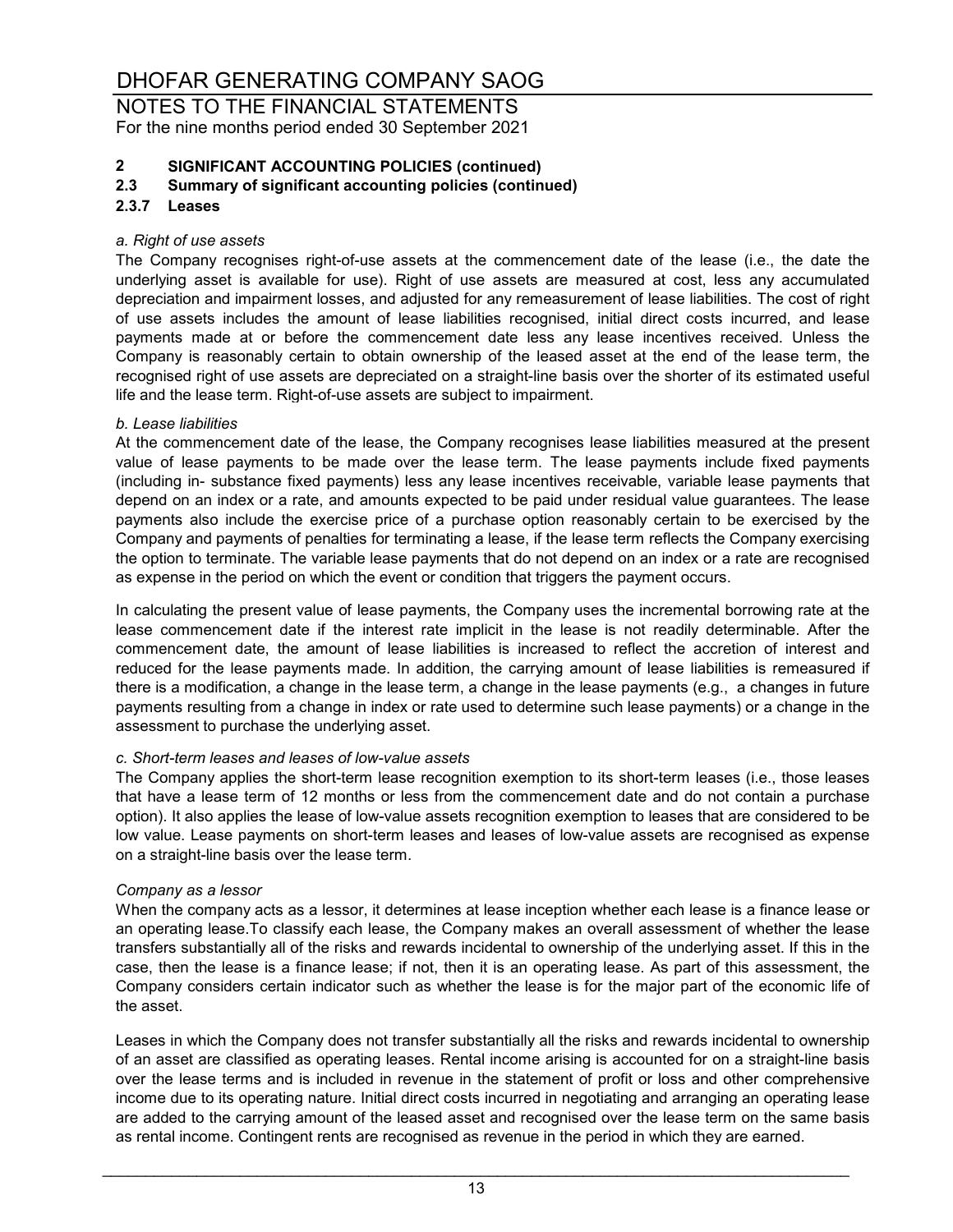#### NOTES TO THE FINANCIAL STATEMENTS For the nine months period ended 30 September 2021

# **2 SIGNIFICANT ACCOUNTING POLICIES (continued)**

#### **2.3 Summary of significant accounting policies (continued)**

#### **2.3.8 Financial assets**

#### *Initial recognition and measurement*

Financial assets are classified, at initial recognition, as subsequently measured at amortized cost, fair value through other comprehensive income (OCI), and fair value through profit or loss.

The classification of financial assets at initial recognition depends on the financial asset's contractual cash flow characteristics and the Company's business model for managing them. With the exception of trade receivables that do not contain a significant financing component or for which the Company has applied the practical expedient, the Company initially measures a financial asset at its fair value plus, in the case of a financial asset not at fair value through profit or loss, transaction costs. Trade receivables that do not contain a significant financing component or for which the Company has applied the practical expedient are measured at the transaction price determined under IFRS 15.

In order for a financial asset to be classified and measured at amortized cost, it needs to give rise to cash flows that are 'solely payments of principal and interest (SPPI)' on the principal amount outstanding. This assessment is referred to as the SPPI test and is performed at an instrument level. Financial asset with cash flow that are not SPPI are classified and measured at fair value through profit and loss irrespective of business model.

The Company's business model for managing financial assets refers to how it manages its financial assets in order to generate cash flows. The business model determines whether cash flows will result from collecting contractual cash flows, selling the financial assets, or both. The Company does not have any financial instrument that are measured either of FVOCI or FVPL except for the derivative instrument that are used as hedge instrument.

Purchases or sales of financial assets that require delivery of assets within a time frame established by regulation or convention in the market place (regular way trades) are recognised on the trade date, i.e., the date that the Company commits to purchase or sell the asset.

#### *Subsequent measurement*

For purposes of subsequent measurement, financial assets are classified in four categories:

- Financial assets at amortized cost (debt instruments)
- Financial assets at fair value through OCI with recycling of cumulative gains and losses (debt instruments)
- Financial assets designated at fair value through OCI with no recycling of cumulative gains and losses upon derecognition (equity instruments)
- Financial assets at fair value through profit or loss

#### *Financial assets at amortized cost (debt instruments)*

A financial asset is measured at amortised cost if it meets both of the following conditions and is not designated as at fair value through profit or loss account:

Business model test: The objective of the entity's business model is to hold the financial asset to collect the contractual cash flows (rather than to sell the instrument prior to its contractual maturity to realize its fair value changes).

Cash flow characteristics test: The contractual terms of the financial asset give rise on specified dates to cash flows that are solely payments of principal and interest on the principal amount outstanding.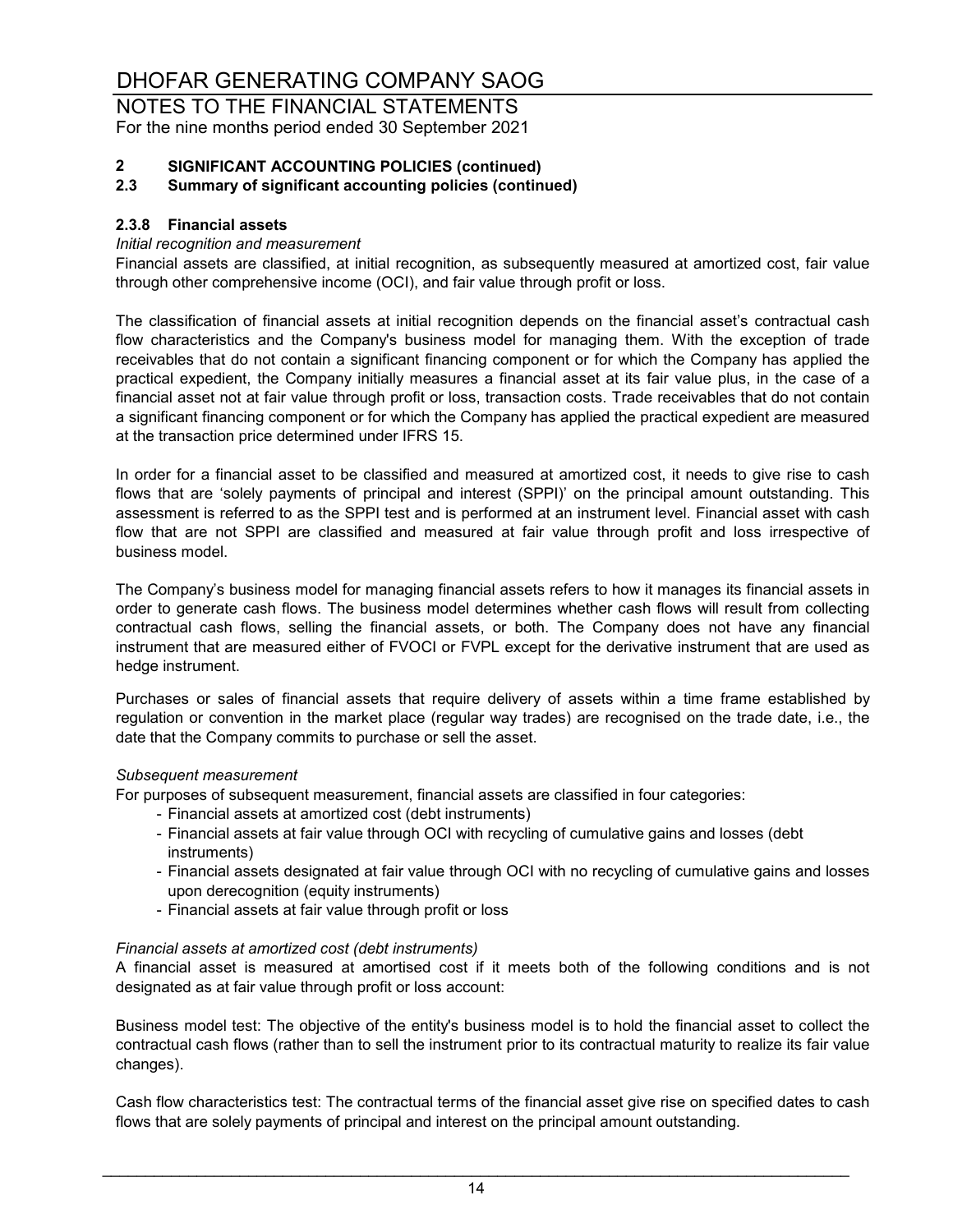NOTES TO THE FINANCIAL STATEMENTS For the nine months period ended 30 September 2021

# **2 SIGNIFICANT ACCOUNTING POLICIES (continued)**

#### **2.3 Summary of significant accounting policies (continued)**

#### **2.3.8 Financial assets (continued)**

Financial assets at amortized cost are subsequently measured using the effective interest (EIR) method and are subject to impairment. Gains and losses are recognised in statement of profit or loss and other comprehensive income when the asset is derecognised, modified or impaired.

The Company's financial assets at amortized cost includes major maintenance revenue receivable, trade receivables, cash and cash equivalents and finance lease receivable.

#### **Derecognition**

A financial asset (or, where applicable, a part of a financial asset or part of a company of similar financial assets) is primarily derecognised (i.e., removed from the Company's statement of financial position) when:

- The rights to receive cash flows from the asset have expired, or
- The Company has transferred its rights to receive cash flows from the asset or has assumed an obligation to pay the received cash flows in full without material delay to a third party under a 'passthrough' arrangement; and either (a) the Company has transferred substantially all the risks and rewards of the asset, or (b) the Company has neither transferred nor retained substantially all the risks and rewards of the asset, but has transferred control of the asset.

When the Company has transferred its rights to receive cash flows from an asset or has entered into a passthrough arrangement, it evaluates if, and to what extent, it has retained the risks and rewards of ownership. When it has neither transferred nor retained substantially all of the risks and rewards of the asset, nor transferred control of the asset, the Company continues to recognise the transferred asset to the extent of its continuing involvement. In that case, the Company also recognises an associated liability. The transferred asset and the associated liability are measured on a basis that reflects the rights and obligations that the Company has retained.

Continuing involvement that takes the form of a guarantee over the transferred asset is measured at the lower of the original carrying amount of the asset and the maximum amount of consideration that the Company could be required to repay.

#### *Impairment of financial assets*

The Company recognises an allowance for Expected Credit Losses (ECLs) for all debt instruments not held at fair value through profit or loss. ECLs are based on the difference between the contractual cash flows due in accordance with the contract and all the cash flows that the Company expects to receive, discounted at an approximation of the original effective interest rate. The expected cash flows will include cash flows from the sale of collateral held or other credit enhancements that are integral to the contractual terms.

ECLs are recognised in two stages. For credit exposures for which there has not been a significant increase in credit risk since initial recognition, ECLs are provided for credit losses that result from default events that are possible within the next 12-months (a 12-month ECL). For those credit exposures for which there has been a significant increase in credit risk since initial recognition, a loss allowance is required for credit losses expected over the remaining life of the exposure, irrespective of the timing of the default (a lifetime ECL).

For trade receivables covering user IFRS 15, the Company applies a simplified approach in calculating ECLs. Therefore, the Company does not track changes in credit risk, but instead recognises a loss allowance based on lifetime ECLs at each reporting date. The Company has established a provision matrix that is based on its historical credit loss experience, adjusted for forward-looking factors specific to the debtors and the economic environment. For finance lease receivable and major maintenance revenue receivable, the Company applies general approach in calculating the ECL and is determined by using the probability of default ( PD), exposure at default ( EAD) and loss given default ( LGD).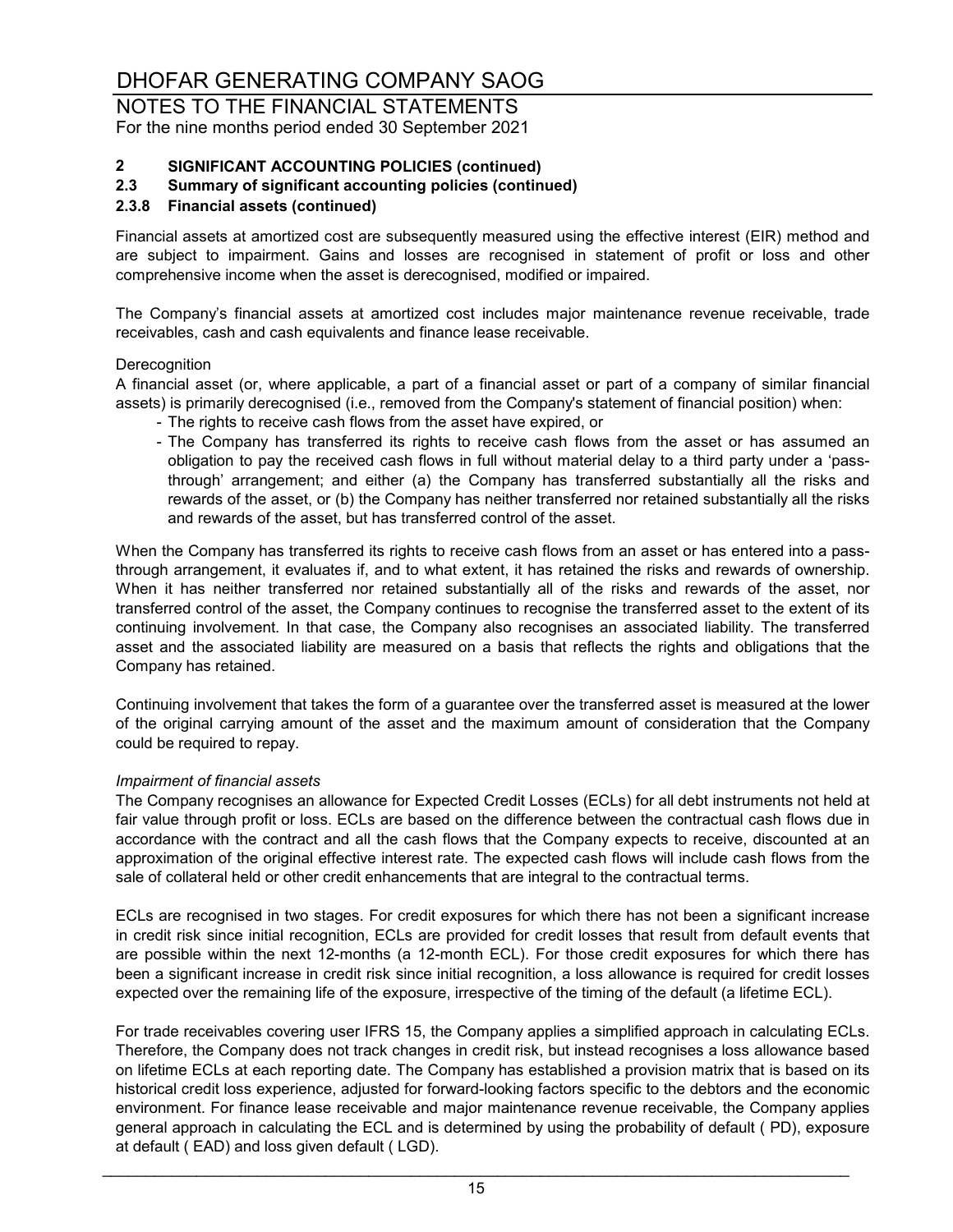#### NOTES TO THE FINANCIAL STATEMENTS For the nine months period ended 30 September 2021

# **2 SIGNIFICANT ACCOUNTING POLICIES (continued)**

#### **2.3 Summary of significant accounting policies (continued)**

#### **2.3.8 Financial assets (continued)**

#### Cash and cash equivalents

Cash and cash equivalents comprise cash in hand and at bank. Cash and cash equivalents are short term, highly liquid investments that are readily convertible to known amount of cash, which are subject to an insignificant risk of changes in value and have maturity of three months or less at the date of acquisition.

Trade receivable

A receivable is recognised if an amount of consideration that is unconditional as due from the customer (i.e. only the passage of time is recognised balance payment of the consideration is due) less expected credit losses.

#### **2.3.9 Financial liabilities**

Financial liabilities are classified as measured at amortised cost or fair value through profit or loss account. A financial liability is classified as at fair value through profit or loss account if it is classified as held-for-trading, it is a derivative or it is designated as such on initial recognition.

Financial liabilities, at initial recognition, may be designated at fair value through profit or loss if the following criteria are met:

- The designation eliminates or significantly reduces the inconsistent treatment that would otherwise arise from measuring the liabilities or recognising gains or losses on them on a different basis;
- The liabilities are part of a Company of financial liabilities which are managed and their performance evaluated on fair value basis, in accordance with a documented risk management strategy; or
- The financial liability contains an embedded derivative that would otherwise need to be separately recorded.

Financial liabilities at fair value through profit or loss account are measured at fair value and net gains and losses, including any interest expense, are recognised in the profit or loss account.

#### Subsequent measurement

The measurement of financial liabilities depends on their classification, as described below:

#### *Financial liabilities at fair value through profit or loss*

Financial liabilities at fair value through profit or loss include financial liabilities held for trading and financial liabilities designated upon initial recognition as at fair value through profit or loss.

Financial liabilities are classified as held for trading if they are incurred for the purpose of repurchasing in the near term. This category also includes derivative financial instruments entered into by the Company that are not designated as hedging instruments in hedge relationships as defined by IFRS 9. Separated embedded derivatives are also classified as held for trading unless they are designated as effective hedging instruments.

Gains or losses on liabilities held for trading are recognised in the statement of profit or loss and other comprehensive income.

Financial liabilities designated upon initial recognition at fair value through profit or loss are designated at the initial date of recognition, and only if the criteria in IFRS 9 are satisfied. The Company has not designated any financial liability as at fair value through profit or loss.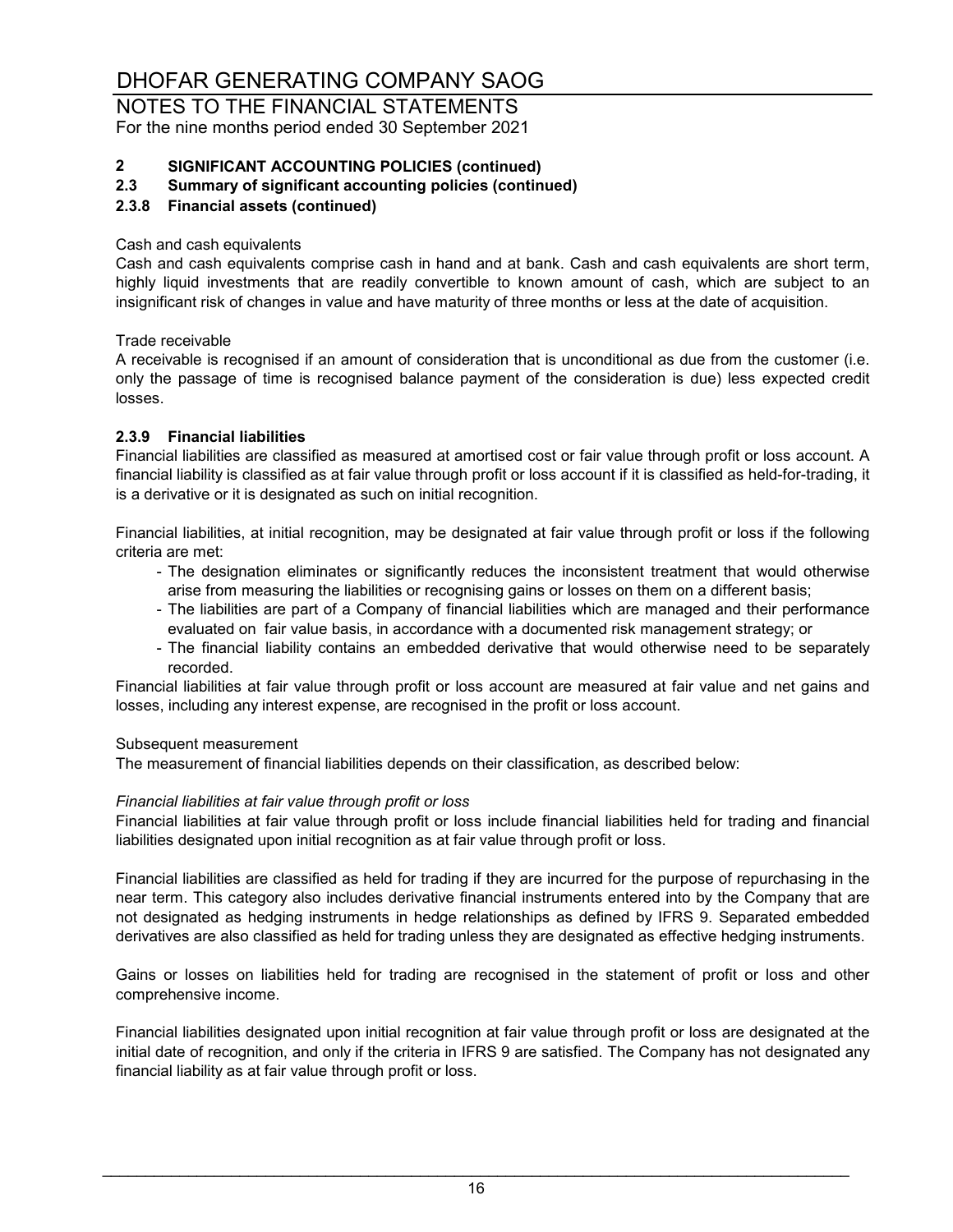NOTES TO THE FINANCIAL STATEMENTS For the nine months period ended 30 September 2021

# **2 SIGNIFICANT ACCOUNTING POLICIES (continued)**

**2.3 Summary of significant accounting policies (continued)**

#### **2.3.9 Financial liabilities (continued)**

#### *Financial liabilities at amortized cost (loans and borrowings)*

This is the category most relevant to the Company. After initial recognition, interest-bearing loans and borrowings are subsequently measured at amortized cost using the EIR method. Gains and losses are recognised in statement of profit or loss and other comprehensive income when the liabilities are derecognised as well as through the EIR amortization process.

Amortized cost is calculated by taking into account any discount or premium on acquisition and fees or costs that are an integral part of the EIR. The EIR amortization is included as finance costs in the statement of profit or loss and other comprehensive income.

#### *Derecognition*

A financial liability is derecognised when the obligation under the liability is discharged or cancelled or expires. When an existing financial liability is replaced by another from the same lender on substantially different terms, or the terms of an existing liability are substantially modified, such an exchange or modification is treated as the derecognition of the original liability and the recognition of a new liability. The difference in the respective carrying amounts is recognised in the statement of profit or loss and other comprehensive income.

#### Trade and other payable

Liabilities are recognised for the amount to be paid for goods and services rendered, whether or not billed to the Company.

#### **2.3.10 Derivative financial instruments and hedge accounting**

#### *Initial recognition and subsequent measurement*

The Company uses derivative financial instruments, such as interest rate swaps to hedge interest rate risks. Such derivative financial instruments are initially recognised at fair value on the date on which a derivative contract is entered into and are subsequently remeasured at fair value. Derivatives are carried as financial assets when the fair value is positive and as financial liabilities when the fair value is negative.

For the purpose of hedge accounting, hedges are classified as:

- Fair value hedges when hedging the exposure to changes in the fair value of a recognised asset or liability or an unrecognised firm commitment
- Cash flow hedges when hedging the exposure to variability in cash flows that is either attributable to a particular risk associated with a recognised asset or liability or a highly probable forecast transaction or the foreign currency risk in an unrecognised firm commitment

At the inception of a hedge relationship, the Company formally designates and documents the hedge relationship to which it wishes to apply hedge accounting and the risk management objective and strategy for undertaking the hedge.

The documentation includes identification of the hedging instrument, the hedged item, the nature of the risk being hedged and how the Company will assess whether the hedging relationship meets the hedge effectiveness requirements (including the analysis of sources of hedge ineffectiveness and how the hedge ratio is determined). A hedging relationship qualifies for hedge accounting if it meets all of the following effectiveness requirements:

- There is 'an economic relationship' between the hedged item and the hedging instrument.
- The effect of credit risk does not 'dominate the value changes' that result from that economic relationship.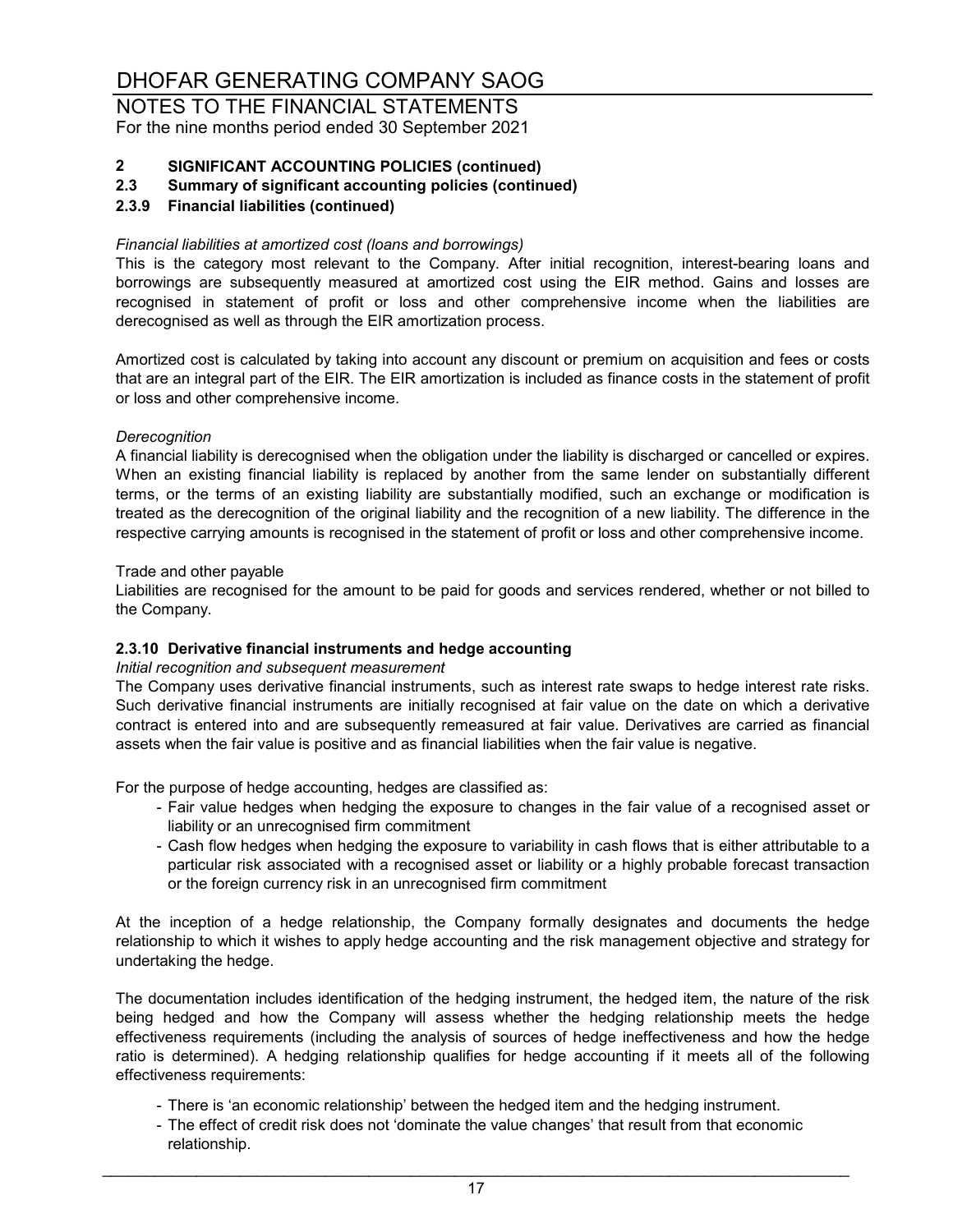NOTES TO THE FINANCIAL STATEMENTS For the nine months period ended 30 September 2021

# **2 SIGNIFICANT ACCOUNTING POLICIES (continued)**

**2.3 Summary of significant accounting policies (continued)**

#### **2.3.10 Derivative financial instruments and hedge accounting (continued)**

- The hedge ratio of the hedging relationship is the same as that resulting from the quantity of the hedged item that the Company actually hedges and the quantity of the hedging instrument that the Company actually uses to hedge that quantity of hedged item.

Hedges that meet all the qualifying criteria for hedge accounting are accounted for, as described below:

#### *Cash flow hedges*

The effective portion of the gain or loss on the hedging instrument is recognised in OCI in the cash flow hedge reserve, while any ineffective portion is recognised immediately in the statement of profit or loss and other comprehensive income. The cash flow hedge reserve is adjusted to the lower of the cumulative gain or loss on the hedging instrument and the cumulative change in fair value of the hedged item.

The amounts accumulated in OCI are accounted for, depending on the nature of the underlying hedged transaction. If the hedged transaction subsequently results in the recognition of a non-financial item, the amount accumulated in equity is removed from the separate component of equity and included in the initial cost or other carrying amount of the hedged asset or liability. This is not a reclassification adjustment and will not be recognised in OCI for the year. This also applies where the hedged forecast transaction of a nonfinancial asset or non-financial liability subsequently becomes a firm commitment for which fair value hedge accounting is applied.

If cash flow hedge accounting is discontinued, the amount that has been accumulated in OCI must remain in accumulated OCI if the hedged future cash flows are still expected to occur. Otherwise, the amount will be immediately reclassified to statement of profit or loss as a reclassification adjustment.

After discontinuation, once the hedged cash flow occurs, any amount remaining in accumulated OCI must be accounted for depending on the nature of the underlying transaction as described above.

#### **2.3.11 Inventories**

Inventories are stated at the lower of cost and net realizable value. Costs are those expenses incurred in bringing each product to its present location and condition. Cost is calculated using the weighted average method. Net realizable value represents the estimated selling price for inventories less all estimated costs of completion and costs necessary to make the sale.

#### *General*

Provisions are recognised when the Company has a present obligation (legal or constructive) as a result of a past event, it is probable that an outflow of resources embodying economic benefits will be required to settle the obligation and a reliable estimate can be made of the amount of the obligation. When the Company expects some or all of a provision to be reimbursed, for example, under an insurance contract, the reimbursement is recognised as a separate asset, but only when the reimbursement is virtually certain. The expense relating to a provision is presented in the statement of profit or loss net of any reimbursement.

If the effect of the time value of money is material, provisions are discounted using a current pre-tax rate that reflects, when appropriate, the risks specific to the liability. When discounting is used, the increase in the provision due to the passage of time is recognised as a finance cost.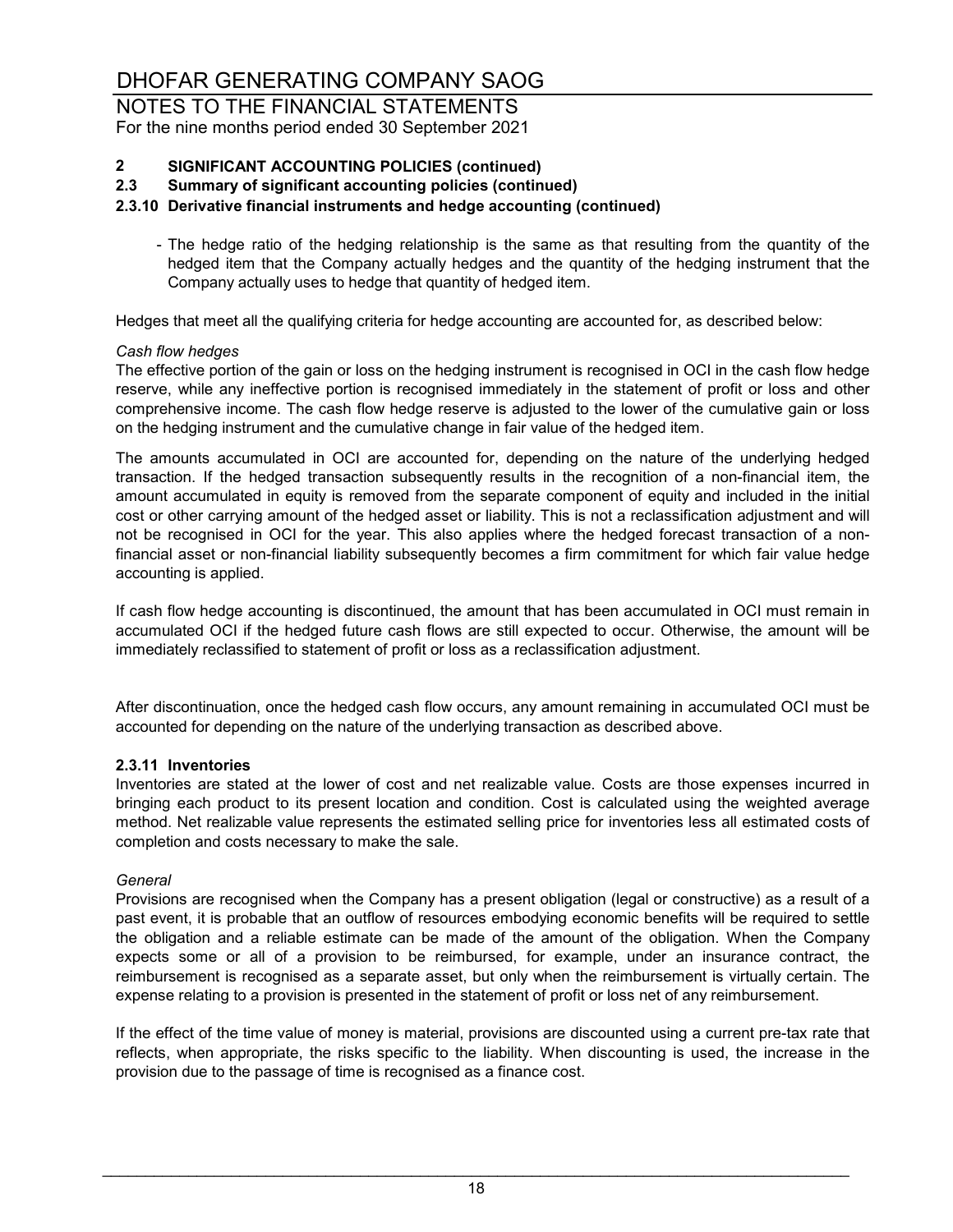NOTES TO THE FINANCIAL STATEMENTS For the nine months period ended 30 September 2021

# **2 SIGNIFICANT ACCOUNTING POLICIES (continued)**

**2.3 Summary of significant accounting policies (continued)**

#### **2.3.11 Inventories (continued)**

#### *Decommissioning liability*

The Company records a provision for decommissioning costs as there is a present obligation as a result of activities undertaken pursuant to the Usufruct and PPA. Decommissioning costs are provided for at the present value of expected costs to settle the obligation using estimated cash flows and are recognised as part of the cost of the relevant asset. The cash flows are discounted at a current pre-tax rate that reflects the risks specific to the decommissioning liability. The unwinding of the discount is expensed as incurred and recognised in the statement of profit or loss and other comprehensive income as a finance cost. The estimated future costs of decommissioning are reviewed annually and adjusted as appropriate. Changes in the estimated future costs, or in the discount rate applied, are added to or deducted from the cost of the asset except for the asset given on finance lease.

#### **2.3.12 Employee benefits**

End of service benefits are accrued in accordance with the terms of employment of the Company's employees at the reporting date, having regard to the requirements of the Oman Labor Law 2003 and its amendment and IAS-19 'Employee benefits' as amended. Employee entitlements to annual leave and Air passage are recognised when they accrue to employees and an accrual is made for the estimated liability arising as a result of services rendered by employees up to the reporting date. These accruals are included in current liabilities, while that relating to end of service benefits is disclosed as a non-current liability. Contributions to a defined contribution retirement plan and occupational hazard insurance for Omani employees in accordance with the Omani Social Insurances Law of 1991 are recognised as an expense in the statement of profit or loss and other comprehensive income as incurred.

#### **2.3.13 Borrowing costs**

Borrowing costs directly attributable to the acquisition, construction or production of an asset that necessarily takes a substantial period of time to get ready for its intended use or sale are capitalised as part of the cost of the asset.

All other borrowing costs are expensed in the period in which they occur. Borrowing costs consist of interest and other costs that an entity incurs in connection with the borrowing of funds.

#### **2.3.14 Share capital**

Share capital is recorded at the proceeds received.

#### **2.3.15 Dividend on ordinary shares**

The Board of Directors recommend to the shareholders the dividend to be paid out of the Company's profits. The Directors take into account appropriate parameters including the requirements of the Commercial Companies Law 2019, while recommending the dividend. The Company recognises a liability to pay a dividend when it is approved by Board of Directors upto the cap which is approved by the shareholders at the annual general meeting. A corresponding amount is recognised directly in equity.

#### **2.3.16 Directors' remuneration**

The Directors' remuneration is governed by the Memorandum of Association of the Company and the Commercial Companies Law.

The Annual General Meeting shall determine and approve the remuneration and the sitting fees for the Board of Directors and its sub-committees and the distribution of dividends to the shareholders.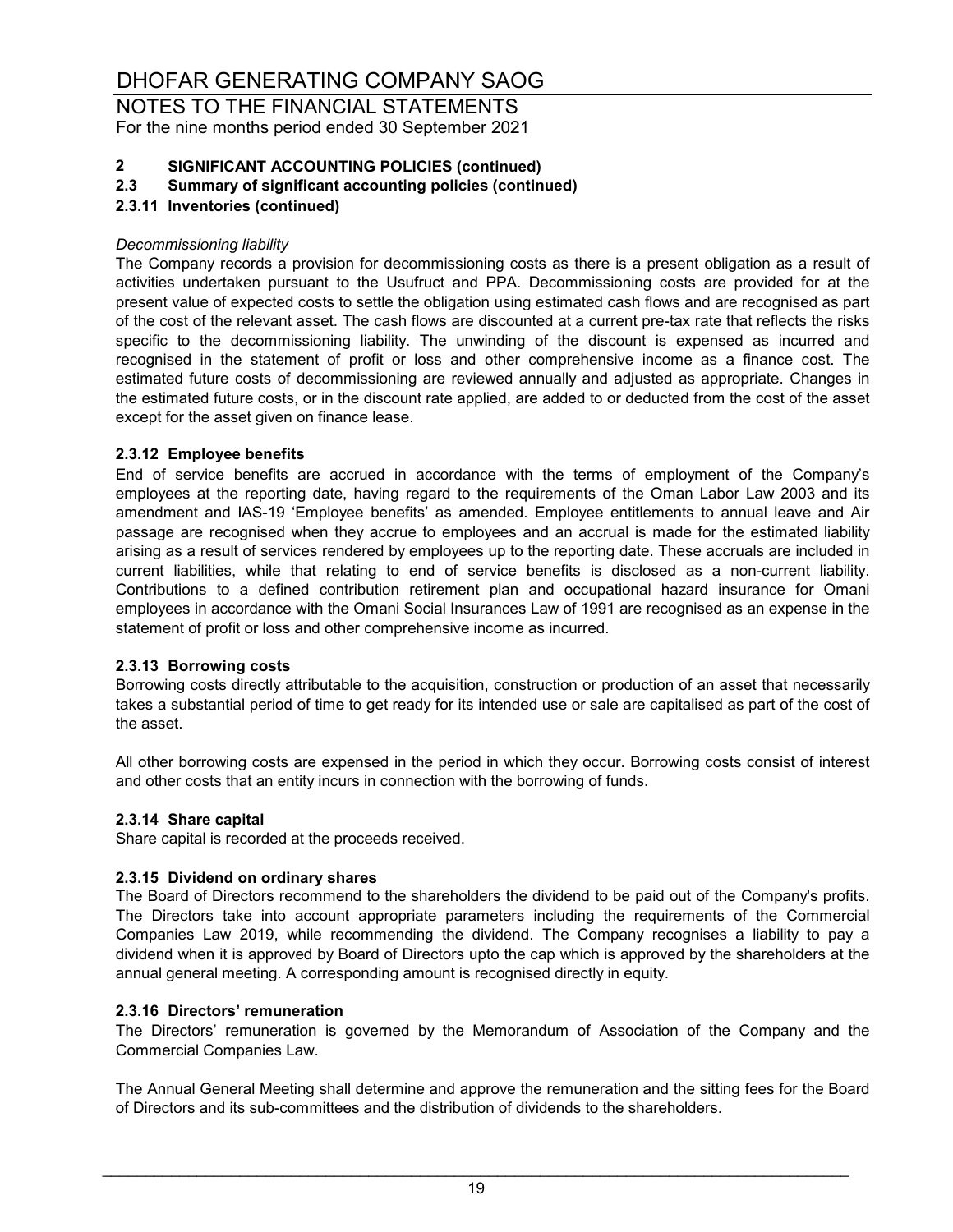NOTES TO THE FINANCIAL STATEMENTS For the nine months period ended 30 September 2021

### **3 CRITICAL ACCOUNTING ESTIMATES AND JUDGEMENTS**

The preparation of the financial statements requires management to make estimates and assumptions that affect the reported amount of financial assets and liabilities at the date of the financial statements and the resultant provisions and changes in fair value for the year. Such estimates are necessarily based on assumptions about several factors involving varying, and possibly significant, degrees of judgment and uncertainty and actual results may differ from management's estimates resulting in future changes in estimated assets and liabilities.

The following are the significant estimates and judgements used in the preparation of the financial statements:

# **3.1** Judgements

#### **a) Classification of Generation plant as a lease**

Judgement is required to ascertain whether the PPA agreement with OPWP is a concession arrangement as per IFRIC 12: Service Concession Arrangements or contains a lease as per IFRS 16: Leases and if the agreement contains a lease, judgement is required to classify the lease as an operating lease or a finance lease as per IFRS 16 Leases. Management has evaluated the applicability of IFRIC 12 - Service Concession Arrangements and concluded that IFRIC 12 is not applicable to the arrangement as the residual interest is borne by the Company and not OPWP. The estimated useful life of the plant of 40 years takes into account the Company's right to extend the land lease under a Usufruct Agreement for an additional term of 25 years.

Furthermore, the residual value of the 445 MW power plant will have substantial value at the conclusion of the PPA and the Company will be able to continue to generate revenue through electricity generation taking into account the government's future plans related to power sector in Oman.

#### **b) Leases - Identification of lease and lease classification**

The Company has entered into the PPA with OPWP to generate electricity and make available the power capacity from its Plant. The PPA covers both the plants i.e 273 MW power plant and 445 MW power plant. Management considers the requirements of IFRS 16 which sets out guidelines to determine when an arrangement might contain a lease.

The determination of whether an arrangement is, or contains, a lease is based on the substance of the arrangement at inception date whether fulfilment of the arrangement is dependent on the use of a specific asset or assets and the arrangement conveys a right to use the asset.

Once a determination is reached that an arrangement contains a lease, the lease arrangement is classified as either financing or operating according to the principles in IFRS 16. A lease that conveys the majority of the risks and rewards of operation is a finance lease. A lease other than a finance lease is an operating lease.

#### **(I) Finance lease**

Based on management's evaluation, the PPA with OPWP with respect to 273 MW power plant has been classified as a finance lease under IFRS 16, since significant risks and rewards associated with the ownership of the plant are transferred to OPWP. As per the terms of PPA, the power generation is dependent on the Company's plant and OPWP, being the sole procurer of power generation in Oman, obtains significant amount of the power generated by the Company's plant. Accordingly, management has concluded that the PPA satisfies the requirements of IFRS 16.

Further management has assessed the lease classification as per the requirements of IFRS 16 and has concluded that the arrangement is a finance lease, as the term of PPA is for the major part of the remaining economic life of the Company's plant. Accordingly, a finance lease receivable has been recognised in the financial statements.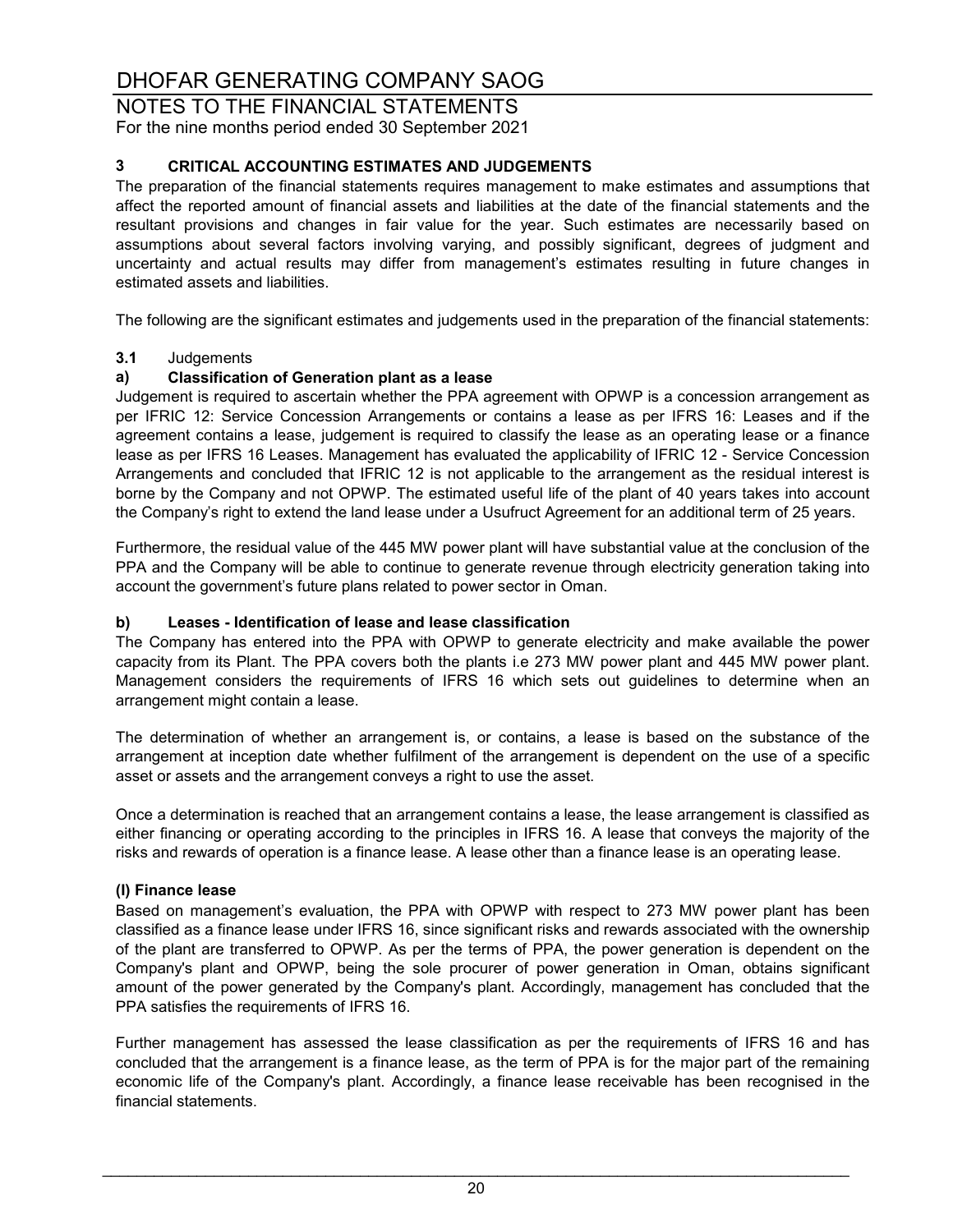NOTES TO THE FINANCIAL STATEMENTS For the nine months period ended 30 September 2021

# **3 CRITICAL ACCOUNTING ESTIMATES AND JUDGEMENTS (continued)**

#### **3.2 Leases - Identification of lease and lease classification (continued)**

The primary basis for this conclusion being that the PPA is for substantial portion of the life of the plant and the present value of minimum lease payments substantially equates the fair value of the plant at the inception of the lease.

#### **(II) Operating lease**

Based on management's evaluation, the PPA with OPWP with respect to 445 MW power plant has been classified as a operating lease under IFRS 16 since significant risks and rewards associated with the ownership of the plant lies with the Company. The primary basis for this conclusion is that the PPA is for a term of fifteen years while the economic life of the power plant is estimated to be forty years. The present value of minimum lease payments under the PPA does not substantially recover the fair value of the plant at the inception of the lease. Further, the residual risk is borne by the Company.

#### **c) Novel Coronavirus (Covid-19)**

In January 2020, the World Health Organization ("WHO") announced a global health emergency due to the outbreak of coronavirus ("COVID-19"). Based on the rapid increase in exposure and infections across the world, WHO, in March 2020, classified the COVID-19 outbreak as a pandemic. Actions taken by governmental authorities, nongovernmental organizations, businesses and individuals around the world to slow the COVID-19 pandemic and associated consumer behaviour have negatively impacted forecasted global economic activity, thereby resulting in lower demand for oil. This has created a current and forecasted oversupply, precipitating the steep decline in oil prices and an increase in oil price volatility.

Management continues to closely monitoring the situation to manage the business disruption on its operations and financial performance. While circumstances are continually evolving, the risks are mitigated by the committed contract with its customer, preventive measures taken by management to mitigate operational risks; further cost cutting measures taken to improve financial resilience in the current environment.

Management has performed an assessment of the potential impact of the pandemic on its financial statements for the year ended and has concluded that there is no material impact to the operations or the profitability of the Company. As the situation is evolving, management will continue to monitor the situation and adjust its critical judgements and estimates, as necessary, during the course of 2021.

#### **d) Revenue Recognition**

The Company is entitled to receive various consideration under PPA related capacity allowance, operation & maintenance allowance, fuel allowance, electrical energy allowance etc. As per requirements of IFRS 15 'Revenue from contracts with customer', management had assessed the distinct performance obligations promised under PPA, determined the transaction price, allocated the transaction price to separate performance obligations and existence of significant financing component in the PPA. Accordingly, the revenue is recognized when control of goods or services is transferred to the customer.

Due to different performance obligations and considerations under PPA, management judgement is involved in assessment the above factors for revenue recognition. Further the major maintenance revenue related to 273 MW power plant is estimated based on expected major maintenance cost over the term of PPA. Accordingly if actual major maintenance cost differ from estimates, the major maintenance revenue for the period would be impacted to such extent.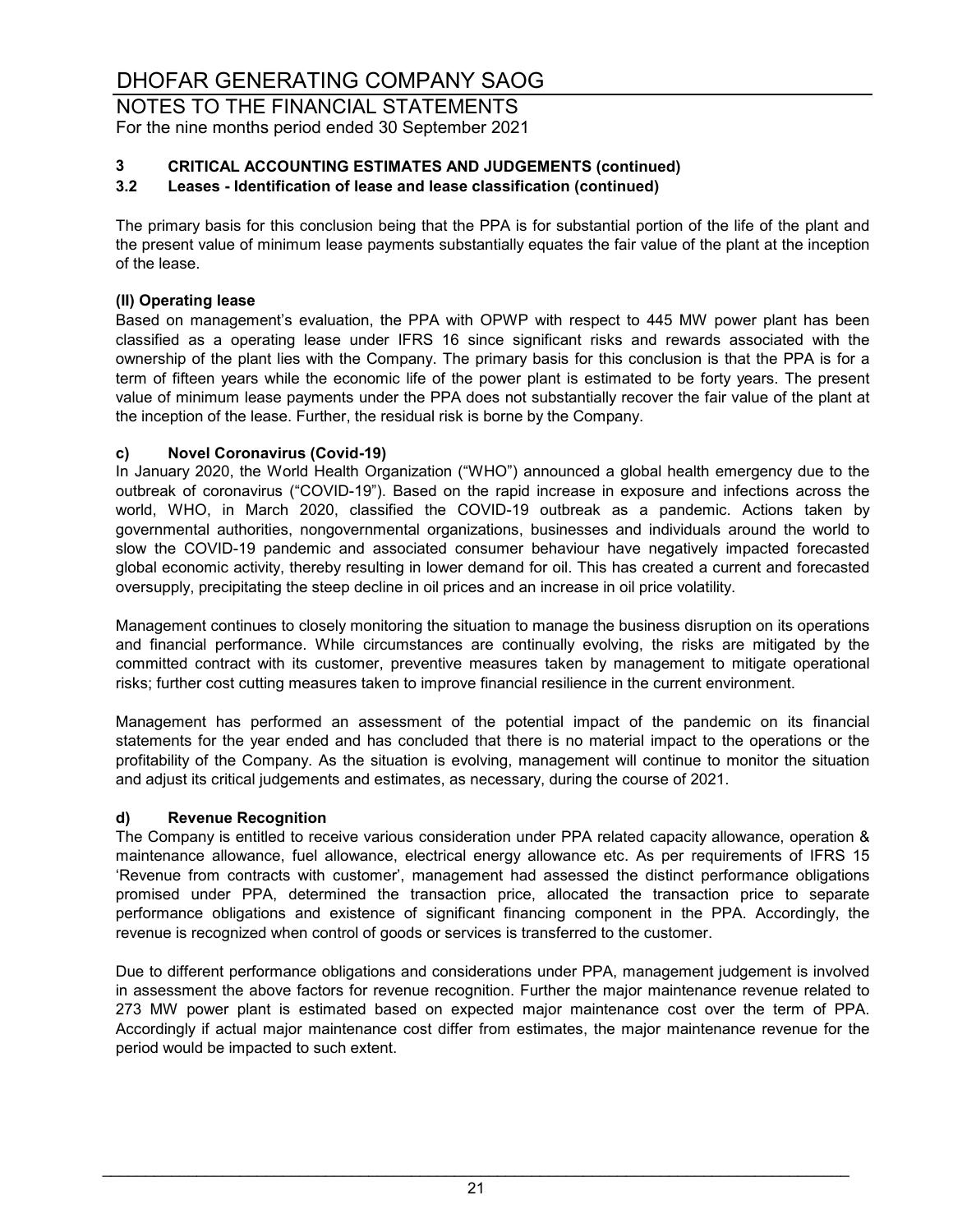NOTES TO THE FINANCIAL STATEMENTS For the nine months period ended 30 September 2021

### **3 CRITICAL ACCOUNTING ESTIMATES AND JUDGEMENTS (continued)**

#### **3.2 Estimates and assumptions**

#### **a) Provision for decommissioning obligation**

Upon expiry of their respective Usufruct, the Company will have an obligation to remove the facilities and restore the affected area. The estimated cost, discount rate and risk rate used in the provision for decommissioning costs calculation is based on management's best estimates.

#### **b) Impairment of finance lease receivables and major maintenance receivable**

The Company assesses on a forward looking basis the expected credit losses associated with its finance lease receivable and major maintenance receivable carried at amortized cost. The impairment provisions for financial lease receivable assessed based on the ECL model, using assumptions about risk of default and expected loss rates. The Company uses judgement in making these assumptions and selecting the inputs to the impairment calculation, based on the past history, existing market conditions as well as forward looking estimates at the end of each reporting period.

#### **c) Provision for expected credit losses of trade receivables and contract assets**

The Company uses a provision matrix to calculate ECLs for trade receivables and contract assets. The provision rates are based on the Company's historical observed default rates.

The provision matrix is initially based on the Company's historical observed default rates. The Company will calibrate the matrix to adjust the historical credit loss experience with forward-looking information. For instance, if forecast economic conditions (i.e., gross domestic product) are expected to deteriorate over the next year, the historical default rates are adjusted. At every reporting date, the historical observed default rates are updated and changes in the forward-looking estimates are analyzed.

Company uses a provision matrix to calculate ECLs for trade receivables and contract assets. The provision rates are based on days past due for groupings of various customer segments that have similar loss patterns (i.e., by geography, product type, customer type and rating, and coverage by letters of credit and other forms of credit insurance). The assessment of the correlation between historical observed default rates, forecast economic conditions and ECLs is a significant estimate. The amount of ECLs is sensitive to changes in circumstances and of forecast economic conditions. The Company's historical credit loss experience and forecast of economic conditions may also not be representative of customer's actual default in the future.

#### **d) Electrical connection agreement – determining control and useful life of connection assets**

The Company had entered into electrical connection agreements with transmission company for connection to the transmission system. The Company applies judgement in evaluating the terms of the contract to determine the control of connection assets. As per management's assessment, considering the load dispatch center function of transmission company along with right to operate and maintain the connection assets, it is concluded that the control for connection assets remains with the transmission company. Further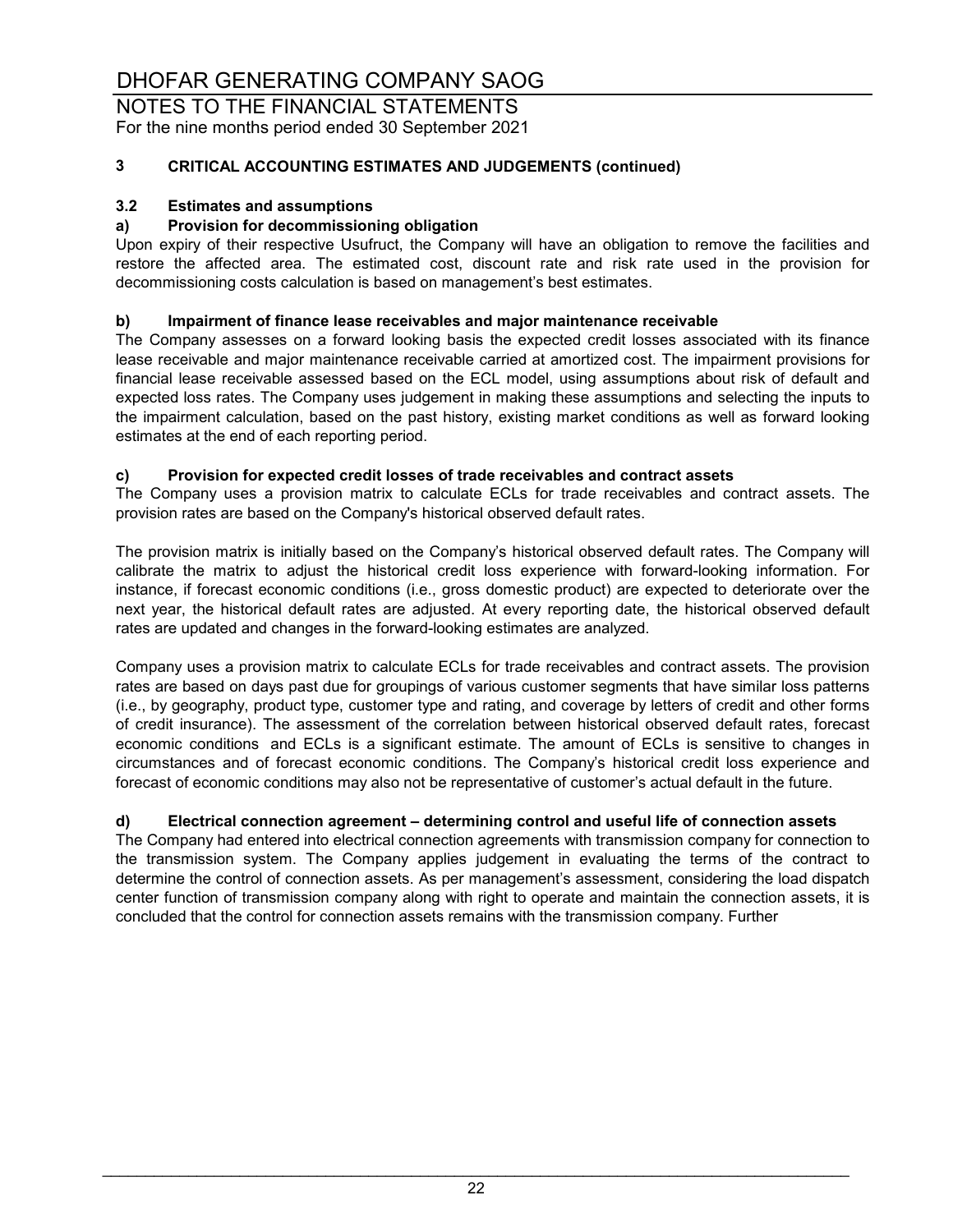NOTES TO THE FINANCIAL STATEMENTS

For the nine months period ended 30 September 2021

#### **4 PLANT, EQUIPMENT AND CAPITAL WORK IN PROGRESS**

|                                                                   | Plant                   | <b>Plant capital</b><br>spares and<br>other<br>equipment | Decommissio-<br>ning asset | <b>Computers and</b><br>equipment | Computer<br>software | <b>Motor vehicles</b> | <b>Furniture and</b><br>fixture |                                  | Sub total Capital work-in-<br>progress | <b>Total</b>                      |
|-------------------------------------------------------------------|-------------------------|----------------------------------------------------------|----------------------------|-----------------------------------|----------------------|-----------------------|---------------------------------|----------------------------------|----------------------------------------|-----------------------------------|
|                                                                   | <b>RO</b>               | <b>RO</b>                                                | <b>RO</b>                  | <b>RO</b>                         | <b>RO</b>            | <b>RO</b>             | <b>RO</b>                       | <b>RO</b>                        | <b>RO</b>                              | <b>RO</b>                         |
| Cost:<br>At 1 January 2021<br>Additions                           | 158,926,392<br>280,742  | 1,480,899                                                | 1,393,077                  | 317,793                           | 102,254              | 19,750                | 57,880                          | 162,298,045<br>280,742           | 92,907<br>(92, 907)                    | 162,390,952<br>187,835            |
| At 30 September 2021                                              | 159,207,134             | 1,480,899                                                | 1,393,077                  | 317,793                           | 102,254              | 19,750                | 57,880                          | 162,578,787                      |                                        | 162,578,787                       |
| Depreciation:<br>At 1 January 2021<br>Depreciation for the period | 11,377,225<br>2,848,220 | 540,919<br>61,704                                        | 69,639<br>26,826           | 149,524<br>34,438                 | 94,195<br>5,199      | 17,221<br>2,302       | 48,823<br>8,157                 | 12,297,546<br>2,986,846          |                                        | 12,297,546<br>2,986,846           |
| At 30 September 2021                                              | 14,225,445              | 602,623                                                  | 96,465                     | 183,962                           | 99,394               | 19,523                | 56.980                          | 15,284,392                       |                                        | 15,284,392                        |
| Net book value:<br>At 30 September 2021                           | 144,981,689             | 878,276                                                  | 1,296,612                  | 133,831                           | 2,860                | 227                   | 900                             | 147,294,395                      |                                        | 147,294,395                       |
| Cost:<br>At 1 January 2020<br><b>Additions</b><br>Adjustments     | 158,926,392             | 1,480,899                                                | 928,519<br>464,558         | 265,758<br>52,035                 | 102,254              | 19,750                | 57,880                          | 161,781,452<br>52,035<br>464,558 | 8,165<br>84,742                        | 161,789,617<br>136,777<br>464,558 |
| At 31 December 2020                                               | 158,926,392             | 1,480,899                                                | 1,393,077                  | 317,793                           | 102,254              | 19,750                | 57,880                          | 162,298,045                      | 92,907                                 | 162,390,952                       |
| Depreciation:<br>At 1 January 2020<br>Depreciation for the year   | 7,585,062<br>3,792,163  | 458,647<br>82,272                                        | 46,426<br>23,213           | 109,614<br>39,910                 | 84,520<br>9,675      | 13,271<br>3,950       | 37,539<br>11,284                | 8,335,079<br>3,962,467           |                                        | 8,335,079<br>3,962,467            |
| At 31 December 2020                                               | 11,377,225              | 540,919                                                  | 69.639                     | 149,524                           | 94.195               | 17.221                | 48.823                          | 12,297,546                       | $\sim$                                 | 12,297,546                        |
| Net book value:<br>At 31 December 2020                            | 147,549,167             | 939,980                                                  | 1,323,438                  | 168,269                           | 8,059                | 2,529                 | 9,057                           | 150,000,499                      | 92,907                                 | 150,093,406                       |

(i) All plant and equipment are mortgaged with banks against the term loan (note 16)

(ii) The depreciation charge has been allocated in the statement of profit or loass and other comprehensive income as follows:

|                                               | 30-Sep-21 | 30-Sep-20 |
|-----------------------------------------------|-----------|-----------|
|                                               | RO        | RO        |
| Operating costs (note 21)                     | 2.968.316 | 2.924.081 |
| General and administrative expenses (note 22) | 18.529    | 43.192    |
|                                               | 2.986.845 | 2.967.273 |

(iii) Plant is constructed on a land which is taken on a long-term lease contract from Ministry of Housing.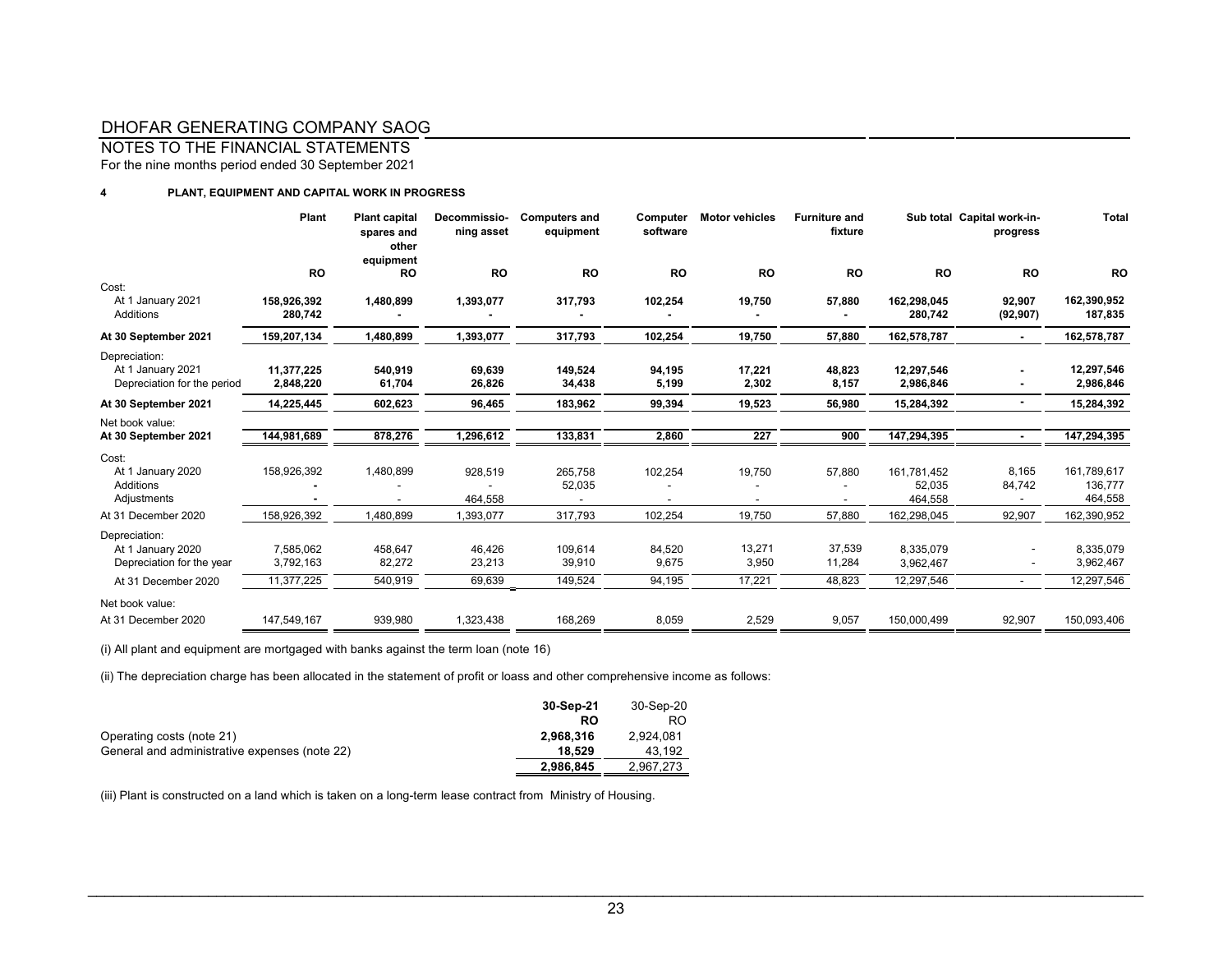NOTES TO THE FINANCIAL STATEMENTS

### For the nine months period ended 30 September 2021

### **5 FINANCE LEASE RECEIVABLE**

As mentioned in note 3, the arrangement for 273 MW power plant is a finance lease. Accordingly, a finance lease receivable has been recognised for the 273 MW power plant in the financial statements.

|                                                                                                | 30-Sep-21<br><b>RO</b>                          | 31-Dec-20<br>R <sub>O</sub>                     |
|------------------------------------------------------------------------------------------------|-------------------------------------------------|-------------------------------------------------|
| Finance lease receivable - non current<br>Less: provision for expected credit losses (note 22) | 41,494,196<br>(157, 582)                        | 43.379.830<br>(157,582)                         |
| Finance lease receivable - current<br>Less: provision for expected credit losses (note 22)     | 41,336,614<br>2,489,030<br>(8,506)<br>2,480,524 | 43,222,248<br>2,341,635<br>(8,506)<br>2,333,129 |
| Finance lease receivable<br>Less: provision for expected credit losses (note 22)               | 43,983,226<br>(166, 088)<br>43.817.138          | 45.721.465<br>(166, 088)<br>45.555.377          |

The following table shows the maturity analysis of finance lease receivables:

|                                    | Less than<br>1 year<br><b>RO</b> | <b>Between</b><br><b>RO</b> | <b>Between</b><br>1 and 2 years 2 and 5 years<br><b>RO</b> | More than<br>5 years<br>RO | Total<br><b>RO</b> |
|------------------------------------|----------------------------------|-----------------------------|------------------------------------------------------------|----------------------------|--------------------|
| 30 September 2021                  |                                  |                             |                                                            |                            |                    |
| Gross finance lease<br>receivables | 5,989,248                        | 5.989,249                   | 17,967,746                                                 | 37,432,803                 | 67,379,046         |
| Less: unearned finance             |                                  |                             |                                                            |                            |                    |
| income                             | (3,500,219)                      | (3,289,161)                 | (8,414,453)                                                | (8, 191, 987)              | (23, 395, 820)     |
|                                    | 2,489,029                        | 2,700,088                   | 9,553,293                                                  | 29,240,816                 | 43,983,226         |
| 31 December 2020                   |                                  |                             |                                                            |                            |                    |
| Gross finance lease<br>receivables | 5,989,248                        | 5,989,248                   | 17,967,745                                                 | 41,924,741                 | 71,870,982         |
| Less: unearned finance             |                                  |                             |                                                            |                            |                    |
| income                             | (3,647,613)                      | (3,449,054)                 | (8,980,176)                                                | (10,072,674)               | (26,149,517)       |
|                                    | 2,341,635                        | 2,540,194                   | 8,987,569                                                  | 31,852,067                 | 45,721,465         |

As at 30 September 2021, expected credit loss of RO 166,088 (2020: RO 166,088) was recognised against finance lease receivables.

#### **6 MAJOR MAINTENANCE ACCRUED REVENUE**

|                                                                    | 30-Sep-21<br>RO | 31-Dec-20<br>RO. |
|--------------------------------------------------------------------|-----------------|------------------|
| At 1 January                                                       | 2,903,019       | 3,119,782        |
| Add: major maintenance revenue recognised during the year (note 20 | 119.712         | 361.271          |
| Add: finance income recognised during the year                     | 166,416         | 251,829          |
| Less: payments received during the period/ year                    | (622, 397)      | (829, 863)       |
| Closing balance                                                    | 2,566,750       | 2,903,019        |
| Less: provision for expected credit losses                         | (10, 546)       | (10, 546)        |
| At 30 September and 31 December                                    | 2,556,204       | 2,892,473        |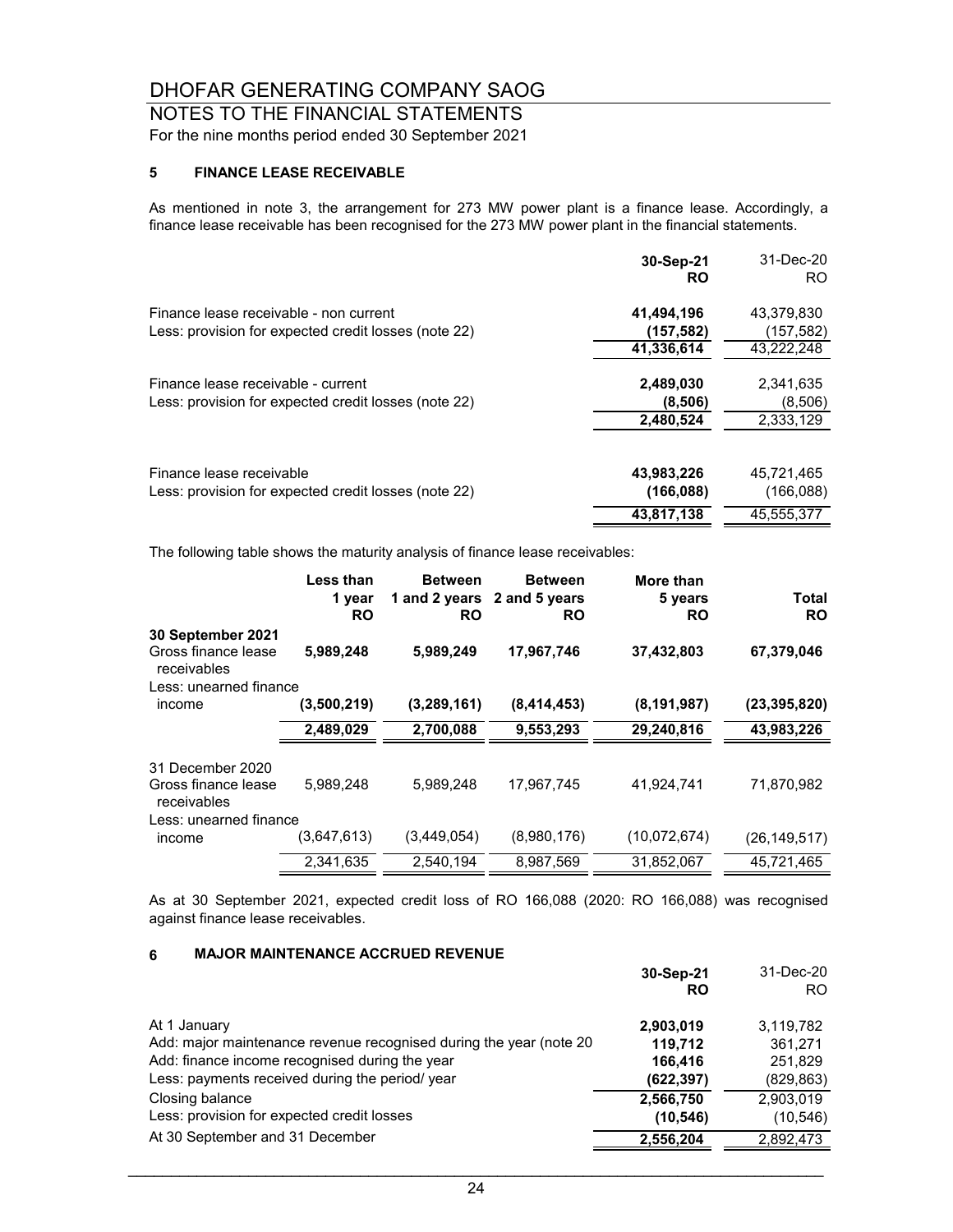## NOTES TO THE FINANCIAL STATEMENTS

For the nine months period ended 30 September 2021

#### **6 MAJOR MAINTENANCE ACCRUED REVENUE (Continued)**

|                                                                              | 30-Sep-21<br><b>RO</b> | 31-Dec-20<br>RO. |
|------------------------------------------------------------------------------|------------------------|------------------|
| Current and non-current classifications as at the reporting date as follows: |                        |                  |
| Non-current                                                                  | 2,048,867              | 2,316,152        |
| Less: provision for expected credit losses (note 22)                         | (8, 414)               | (8, 414)         |
|                                                                              | 2,040,453              | 2,307,738        |
|                                                                              |                        |                  |
| Current                                                                      | 517,883                | 586,867          |
| Less: provision for expected credit losses (note 22)                         | (2, 132)               | (2, 132)         |
|                                                                              | 515,751                | 584,735          |
| <b>INVENTORIES</b><br>$\overline{7}$                                         |                        |                  |
|                                                                              | 30-Sep-21              | 31-Dec-20        |
|                                                                              | <b>RO</b>              | RO.              |
| Spares and consumables                                                       | 2,844,466              | 2,794,368        |
| Fuel                                                                         | 2,898,287              | 2,876,037        |
|                                                                              | 5,742,753              | 5,670,405        |
| 8<br><b>TRADE AND OTHER RECEIVABLES</b>                                      |                        |                  |
|                                                                              | 30-Sep-21              | 31-Dec-20        |
|                                                                              | <b>RO</b>              | R <sub>O</sub>   |
| Trade receivables from OPWP                                                  | 15,873,460             | 27,754,183       |
| Less: provision for expected credit losses                                   | (84, 348)              | (84, 348)        |
|                                                                              | 15,789,112             | 27,669,835       |
| Other receivables                                                            | 70,082                 | 85,000           |
|                                                                              | 15,859,194             | 27,754,835       |

(i) Trade receivables are non-interest bearing and are on terms of 25 days.

(ii) At 30 September 2021, trade receivables at nominal value of RO 84,348 (2020: RO 84,348) has been impaired. The movements in the allowance for impairment of receivables is as follows:

|                                                                            | 30-Sep-21<br><b>RO</b>                           | 31-Dec-20<br>RO. |
|----------------------------------------------------------------------------|--------------------------------------------------|------------------|
| At 1 January                                                               | 84.348                                           | 89,901           |
| Provision charged during the year (note 22)                                |                                                  | (5, 553)         |
| At 30 September and 31 December                                            | 84,348                                           | 84,348           |
| (iii) The aging of unimpaired trade receivables at the reporting date was: |                                                  |                  |
| Less than 25 days                                                          | 6,872,966                                        | 2.689.603        |
| 25 to 90 days                                                              | 2,717,105                                        | 2.410.663        |
| 90 to 360 days                                                             | 6,205,898                                        | 14.376.842       |
| More than 360 days                                                         | 77.491                                           | 8,277,075        |
|                                                                            | 15,873,460<br>$\sim$ $\sim$ $\sim$ $\sim$ $\sim$ | 27,754,183       |

(iv) Trade receivable consists of OMR 12,582,336 (2020 - OMR 24,968,287) outstanding from OPWP against the fuel cost allowance which is overdue as on reporting date.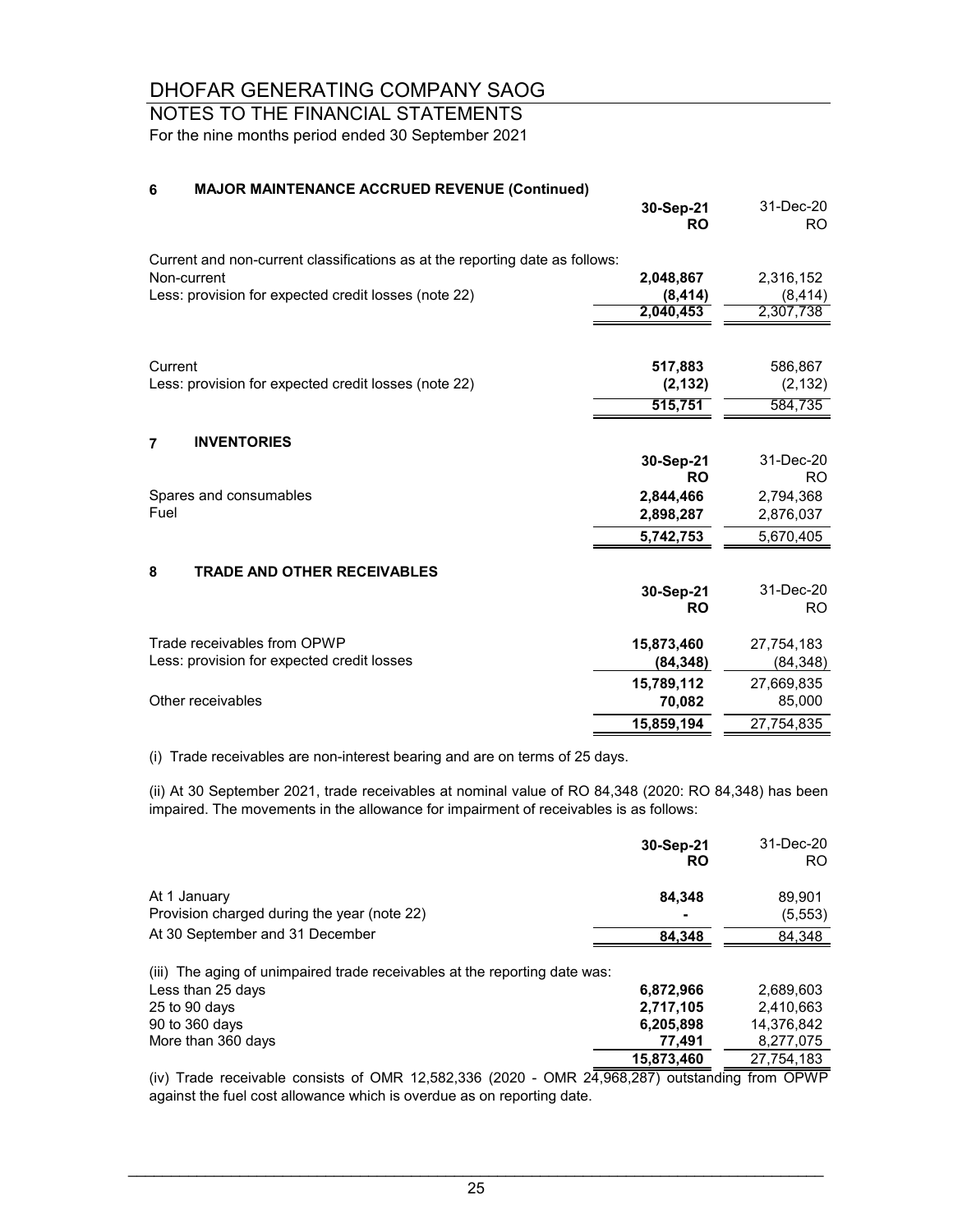## NOTES TO THE FINANCIAL STATEMENTS

For the nine months period ended 30 September 2021

#### **9 ADVANCES AND PREPAYMENTS**

|                                                      | 30-Sep-21<br><b>RO</b> | 31-Dec-20<br>RO. |
|------------------------------------------------------|------------------------|------------------|
| Advances and others                                  | 1,863                  | 1,863            |
| Prepaid expenses                                     | 136,545                | 422,763          |
|                                                      | 138,408                | 424,626          |
| 10<br><b>CASH AND CASH EQUIVALENTS</b>               |                        |                  |
|                                                      | 30-Sep-21              | 31-Dec-20        |
|                                                      | <b>RO</b>              | RO.              |
| Cash at bank                                         | 3.035.087              | 4,665,002        |
| Less: allowance for expected credit losses (note 22) | (16, 949)              | (16,949)         |
|                                                      | 3,018,138              | 4,648,053        |
| Cash in hand                                         | 736                    | 685              |
|                                                      | 3,018,874              | 4,648,738        |
| Cash and cash equivalents - gross                    | 3,035,823              | 4,665,687        |

#### **10 CASH AND CASH EQUIVALENTS (continued)**

Bank balances are placed with reputed financial institutions. Expected credit loss provision recognised on bank balances at 30 September 2021 is OMR 16,949 (2020 - OMR 16,949).

#### **11 SHARE CAPITAL**

The authorised share capital of the Company as at 30 September 2021 is RO 120,000,000 (31 December 2020 : RO 120,000,000). Issued and paid up capital as at 30 September 2021 is RO 22,224,000 (31 December 2020 : RO 22,224,000) of 100 baiza. The Company has one class of ordinary shares which carry no right to fixed income.

Shareholders who own 10% or more of the Company's share capital at the reporting date are:

|                                                                                  | 30-Sep-2021                |               | 31-Dec-2020                |               |
|----------------------------------------------------------------------------------|----------------------------|---------------|----------------------------|---------------|
|                                                                                  | Percentage<br>shareholding | No. of shares | Percentage<br>shareholding | No. of shares |
| MAP Power Holding Company Limite<br>Mitsui & Co. Middle East and Africa Projects | 27%                        | 60.004.800    | 27%                        | 60.004.800    |
| Investment & Development Limited                                                 | 27%                        | 60.004.800    | 27%                        | 60.004.800    |

#### **12 LEGAL RESERVE**

In accordance with the article 132 of the Commercial Companies Law 18/2019 applicable to companies registered in the Sultanate of Oman, 10% of a company's net profits after the deduction of taxes will be transferred to a non-distributable statutory reserve each year until the amount of such legal reserve has reached a minimum of one third of that Company's issued share capital. This reserve is not available for distribution to shareholders as dividends.

#### **13 CASH FLOW HEDGE RESERVE**

The USD long term facilities of the Company bear interest at US LIBOR plus applicable margins. The Company has fixed the rate of interest through Interest Rate Swap agreements ("IRS") entered into with various international banks for the facilities.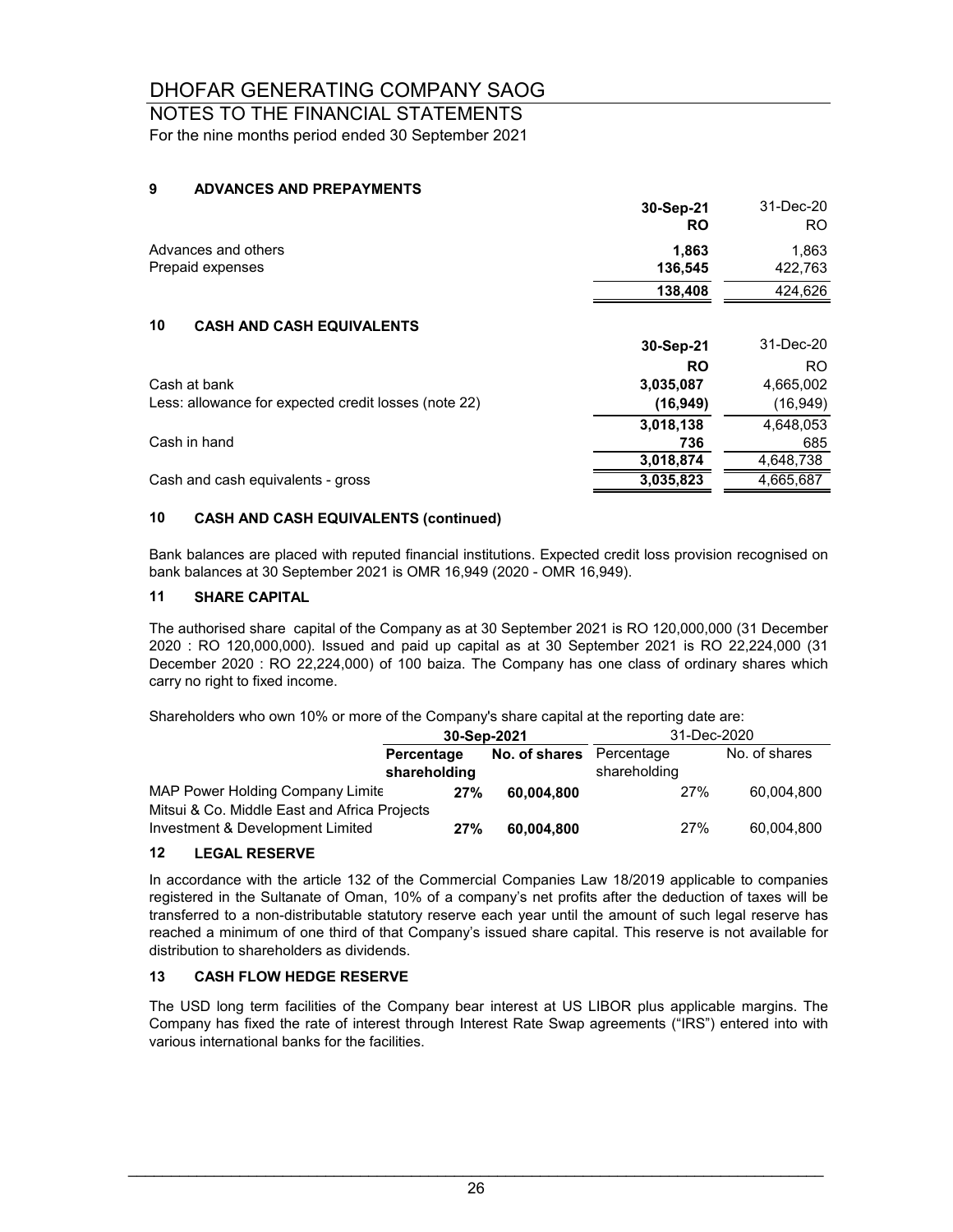#### NOTES TO THE FINANCIAL STATEMENTS For the nine months period ended 30 September 2021

#### **13 CASH FLOW HEDGE RESERVE (continued)**

|                                                   | 30-Sep-21<br><b>RO</b> | 31-Dec-20<br>RO. |
|---------------------------------------------------|------------------------|------------------|
| At 1 January (A)                                  | (9,770,973)            | (5,374,064)      |
| Change in fair value during the year              | 3,757,922              | (5, 172, 834)    |
| Less: related deferred tax asset (note 19)        | (563,688)              | 775,925          |
| Change in fair value of hedge during the year (B) | 3,194,234              | (4,396,909)      |
| At 30 September and 31 December $(C) = (A) + (B)$ | (6,576,739)            | (9,770,973)      |

All the interest rate swaps are designated and effective as cash flow hedges and the fair value thereof has been recognised directly in other comprehensive income and presented in statement of changes in equity, net of related deferred tax.

#### **14 DERIVATIVE FINANCIAL INSTRUMENTS**

The Company's main interest rate risk arises from long-term borrowings with variable rates, which expose the Company to cash flow interest rate risk. The Company has entered into five interest rate swap agreements with five international banks at fixed interest rates ranging from 2.15% - 3% per annum. During the current period, the Company's borrowings at variable rate were entirely denominated in US

The Company manages its cash flow interest rate risk by using floating-to-fixed interest rate swaps. Under these swaps, the Company agrees with other parties to exchange, at specified intervals (quarterly), the difference between fixed contract rates and floating rate interest amounts calculated by reference to the agreed notional principal amounts.

|                                                                              | Notional amount by term to maturity        |                                              |                                 |                                           |                              |
|------------------------------------------------------------------------------|--------------------------------------------|----------------------------------------------|---------------------------------|-------------------------------------------|------------------------------|
|                                                                              | <b>Negative fair</b><br>value<br><b>RO</b> | <b>Notional</b><br>amount total<br><b>RO</b> | $1 - 12$<br>months<br><b>RO</b> | More than 1<br>up to 5 years<br><b>RO</b> | Over 5<br>years<br><b>RO</b> |
| 30 September 2021                                                            |                                            |                                              |                                 |                                           |                              |
| Interest rate swaps                                                          | 7,737,340                                  | 76,564,042                                   | 4,156,385                       | 14,696,697                                | 57,710,960                   |
| 31 December 2020<br>Interest rate swaps                                      | 11,495,262                                 | 80,571,392                                   | 4,007,350                       | 17,127,708                                | 59,436,334                   |
|                                                                              |                                            |                                              |                                 |                                           |                              |
| Current and non-current classifications as at the reporting date as follows; |                                            |                                              |                                 |                                           |                              |
|                                                                              |                                            |                                              |                                 | 30-Sep-21                                 | 31-Dec-20                    |
|                                                                              |                                            |                                              |                                 | <b>RO</b>                                 | RO.                          |
|                                                                              |                                            |                                              |                                 |                                           |                              |
| Non-current                                                                  |                                            |                                              |                                 | 5,725,632                                 | 9,541,067                    |
| Current                                                                      |                                            |                                              |                                 | 2,011,708                                 | 1,954,195                    |
|                                                                              |                                            |                                              |                                 | 7,737,340                                 | 11,495,262                   |
|                                                                              |                                            |                                              |                                 |                                           |                              |
| 15                                                                           |                                            | <b>PROVISION FOR DECOMMISSIONING COSTS</b>   |                                 | 30-Sep-21                                 | 31-Dec-20                    |
|                                                                              |                                            |                                              |                                 | <b>RO</b>                                 | RO.                          |
| At the beginning of the year                                                 |                                            |                                              |                                 | 4,722,679                                 | 4,211,503                    |

Additional provision made during year (note 4) **-** 464,558 Reversal of provision during year **-** (103,105) Unwinding of discount on decommissioning cost provision (note 24) **177,100** 149,723

 **4,899,779** 4,722,679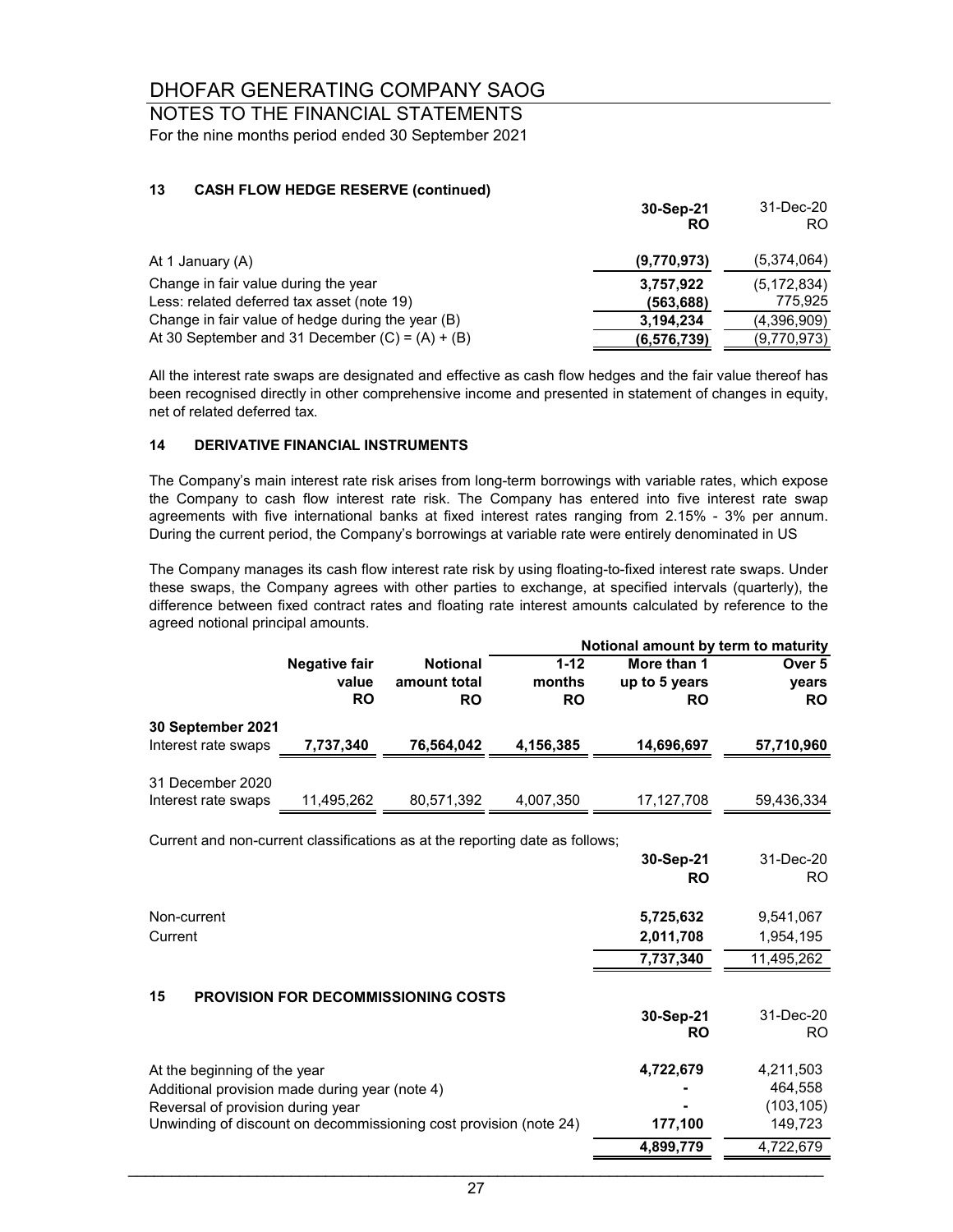NOTES TO THE FINANCIAL STATEMENTS For the nine months period ended 30 September 2021

#### **15 PROVISION FOR DECOMMISSIONING COSTS**

The Company is committed under the lease agreement to decommissioning the site as a result of construction of the power plant. Decommissioning costs represents the present value of management's best estimate of the future outflow of the economic benefits that will be required to remove the facilities and restore the affected area at the Company's rented sites. The cost estimate has been discounted to present value using the pre tax rate that reflects the risk specific to the decommissioning liability. The provision has been calculated using a discount rate of 5% at the reporting date.

At 31 December 2020, the provision for the 273MW plant has decreased by RO 103,105 due to revision in discount rate and such reduction has been recognized in the statement of profit or loss.

At December 2020, the Company has reviewed the provision estimates for the 445MW plant and has revised the discount rate which has resulted an increase in the provision. The effect of this change has resulted in increase of provision for decommissioning cost and decommissioning asset by OMR 464,559. The asset is depreciated in accordance with IAS 16 - Property, plant and equipment. The expected costs of restoration are based on management's best estimates in line with the industry practice.

#### **16 LONG TERM LOAN**

|                                                                        | 30-Sep-21<br><b>RO</b> | 31-Dec-20<br>R <sub>O</sub> |
|------------------------------------------------------------------------|------------------------|-----------------------------|
| At the beginning                                                       | 146,894,306            | 154,242,763                 |
| Paid during the year                                                   | (7,057,926)            | (7,348,457)                 |
| Gross loan amount                                                      | 139,836,380            | 146,894,306                 |
| Less: unamortised arrangement fee                                      | (1,229,860)            | (1,358,433)                 |
|                                                                        | 138,606,520            | 145,535,873                 |
| Current and non-current classification of the term loan is as follows; |                        |                             |
| Non-current portion                                                    | 131,154,066            | 138,578,204                 |
| Current portion                                                        | 7,452,454              | 6,957,669                   |
|                                                                        | 138,606,520            | 145.535.873                 |

The loan facility of RO 168,609,121 (USD 437,832,047) was provided by a consortium of local and international banks in pursuance with the PPA to finance the project cost. This loan is repayable in 31 semiannual instalments starting from 31 July 2018.

According to Common Term Agreement the term loan facility comprises of:

| Currency | <b>Total facility</b> | Interest rates            | Final repayment date |
|----------|-----------------------|---------------------------|----------------------|
| -RO      | 72.999.959            | 5.0% per annum            | 31 December 2032     |
| -USD     | 248.271.000           | $LIBOR + 1.4\%$ per annum | 31 December 2032     |

The repayment schedule of gross term loan is as follows:

|                               | 30-Sep-21<br>RO | 31-Dec-20<br>RO. |
|-------------------------------|-----------------|------------------|
| Payable within one year       | 7,575,124       | 7.057.928        |
| Payable between 1 and 2 years | 7,715,864       | 7.575.124        |
| Payable between 2 and 5 years | 24.432.465      | 23,645,976       |
| Payable after 5 years         | 100,112,927     | 108,615,278      |
|                               | 139,836,380     | 146.894.306      |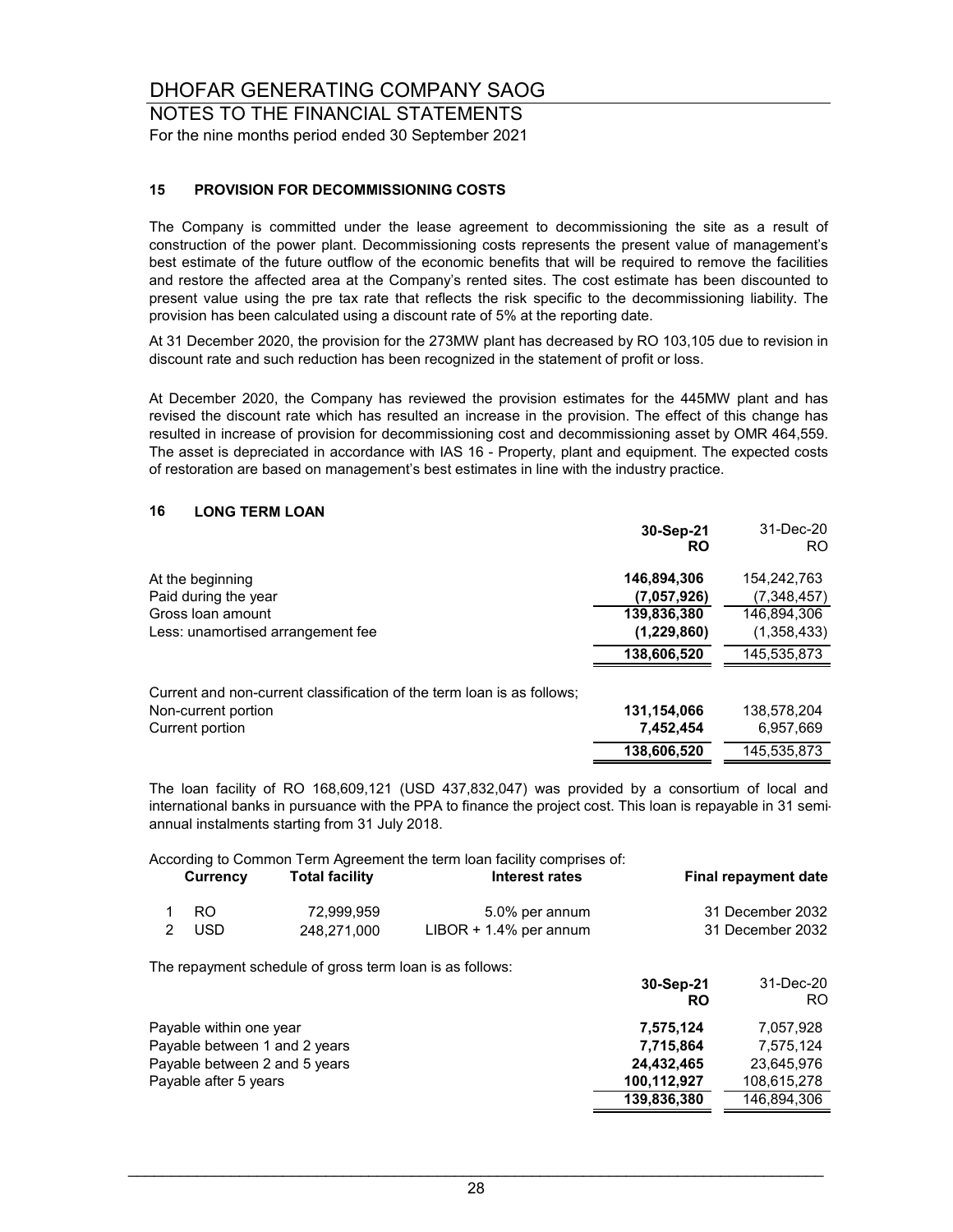NOTES TO THE FINANCIAL STATEMENTS For the nine months period ended 30 September 2021

#### **16 LONG TERM LOAN (continued)**

The Company hedges USD portion of the loan for interest rate risk via an interest rate swap arrangement as explained in note 13 and 14.

The loan is secured by a charge on all project assets, assignment of insurance / reinsurances, agreement for security over promoters' shares and charge over the Company's project accounts. The weighted average effective interest rate on the bank loans is 4.16% per annum (31 December 2020: 3.97%) for USD facility and 5% per annum (31 December 2020: 4.80%) for OMR Facility (overall effective rate 4.49% per annum) (31 December 2020: 4.29%) . The loan is subject to certain covenants relating to maintenance  $\mathbf{f} = \mathbf{f} \cdot \mathbf{f} \cdot \mathbf{f} \cdot \mathbf{f} \cdot \mathbf{f} \cdot \mathbf{f} \cdot \mathbf{f} \cdot \mathbf{f} \cdot \mathbf{f} \cdot \mathbf{f} \cdot \mathbf{f} \cdot \mathbf{f} \cdot \mathbf{f} \cdot \mathbf{f} \cdot \mathbf{f} \cdot \mathbf{f} \cdot \mathbf{f} \cdot \mathbf{f} \cdot \mathbf{f} \cdot \mathbf{f} \cdot \mathbf{f} \cdot \mathbf{f} \cdot \mathbf{f} \cdot \mathbf{f} \cdot \mathbf{f} \cdot \mathbf{f} \cdot \mathbf{f$ 

The Company's cash sweep obligation under the loan agreement is to take effect from 31 July 2021. The cash sweep mechanism requires that after operating costs and debt service payments have been accounted for, 95% of the free cash flows to be paid to the lenders towards prepayment of the loan amount ("Cash Sweep Mechanism"). The loan agreement has a provision to disapply the provisions of the Cash Sweep Mechanism by providing a Letter of Credit ('LC") to the lenders.

Due to various reasons including but not limited to the country credit rating and other issues prevalent in the local power sector, the international banks have refused to provide the required Backstop DSRA LC to disapply the Cash Sweep Mechanism. The project lenders have also indicated that the LC from a local bank who doesn't meet the required credit rating under the financing arrangements will not be accepted. In this regard, the Company requested its lenders for an amendment to the loan agreement to extend the Cash Sweep Start Date from 31 July 2021 to 28 October 2021.

Lenders unanimously approved to extend the Cash Sweep Start Date from 31 July 2021 to 28 October 2021 ("Extended Cash Sweep Start Date") with the conditions that no dividend shall be distributed to the shareholders until the Extended Cash Sweep Start Date (i.e. 28 October 2021) and the Backstop DSRA LC provider shall meet the required credit ratings as specified under the financing arrangements.

In case the Company is not able to arrange acceptable LC on or before the Extended Cash Sweep Start Date, the Cash Sweep Mechanism will kick-in from 28 October 2021 which will significantly reduce the future dividend distributions until the balloon amount is fully prepaid.

A reconciliation between opening and closing balances in the statement of financial position for liabilities that result in financing cash flows is presented below:

|                              | At 1<br>January    | <b>Repayments</b><br>during year | Non-cash<br>changes | At<br>30 Sept/31<br><b>December</b> |
|------------------------------|--------------------|----------------------------------|---------------------|-------------------------------------|
|                              | <b>RO</b>          | <b>RO</b>                        | <b>RO</b>           | <b>RO</b>                           |
| 2021<br>Senior facility loan | 145,535,873        | (7,057,926)                      | 128,573             | 138,606,520                         |
| 2020<br>Senior facility loan | <u>152,703,713</u> | (7,348,457)                      | 180,617             | <u>145,535,873</u>                  |

#### **17 TRADE AND OTHER PAYABLES**

|                                         | 30-Sep-21<br>RO | 31-Dec-20<br>RO |
|-----------------------------------------|-----------------|-----------------|
| Trade payables                          | 12,880,088      | 25,912,935      |
| Accrued expenses                        | 2,774,119       | 2,864,269       |
| Amount due to related parties (note 26) | 721,076         | 481.915         |
| Other payables                          | 478,083         |                 |
|                                         | 16,853,367      | 29,259,119      |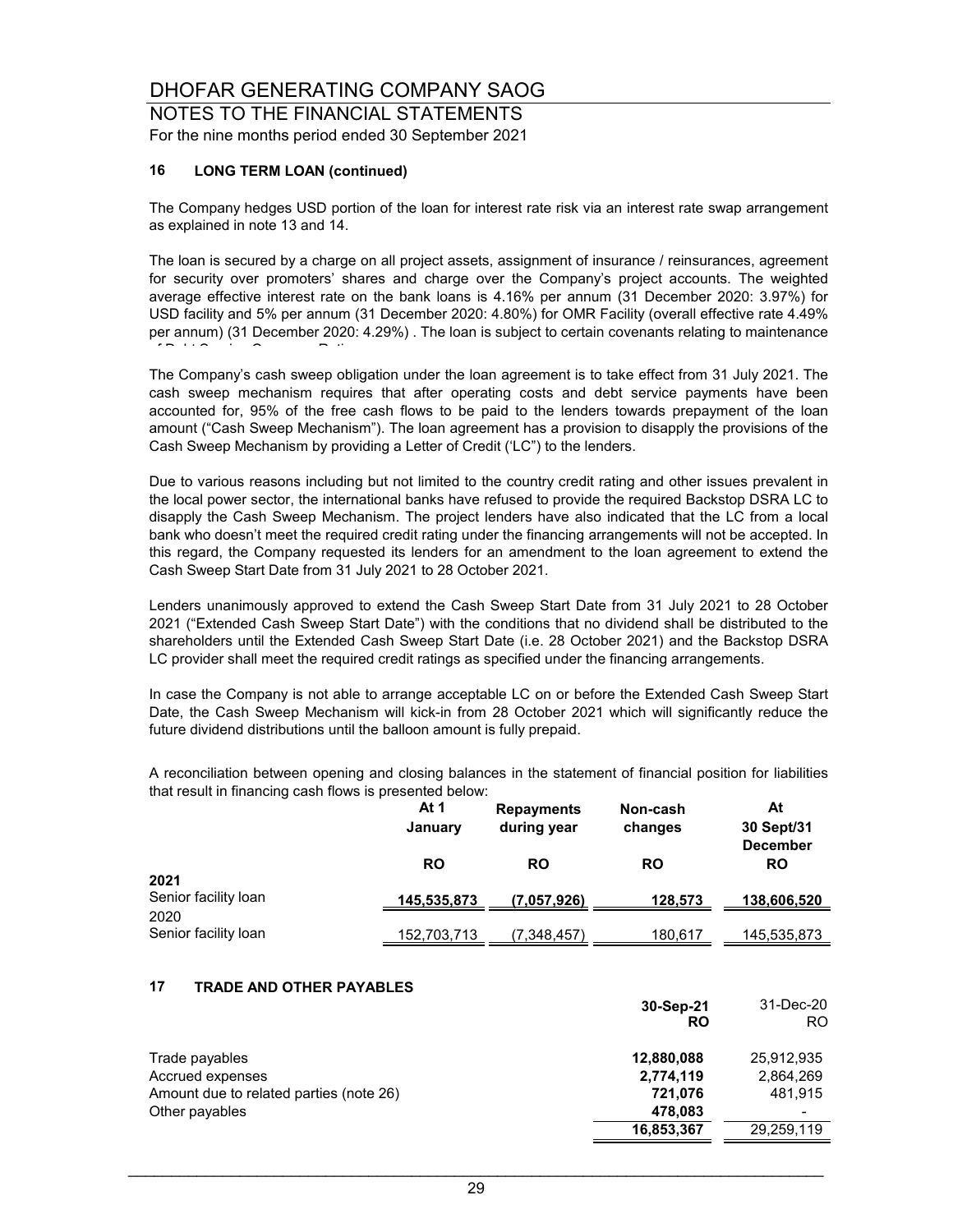NOTES TO THE FINANCIAL STATEMENTS

For the nine months period ended 30 September 2021

#### **17 TRADE AND OTHER PAYABLES (continued)**

Trade payables includes OMR 8,880,718 (2020 - OMR 23,632,106) payable to Ministry of Oil and Gas against the Fuel Cost which is overdue as on the reporting date.

#### **18 LEASES**

The Company, as a lessee, adopted IFRS 16 using retrospective method of adoption with the date of initial application on 1 January 2019. The following contracts are covered under IFRS 16:

- The Usufruct agreement with 40 years lease term.

- The office rent agreement with 3 years lease term.

The movement of Right-of-use assets as of the reporting date as follows:

|                                                                                                             |           |            | 30-Sep-21<br><b>RO</b> | 31-Dec-20<br>RO.       |
|-------------------------------------------------------------------------------------------------------------|-----------|------------|------------------------|------------------------|
| At the beginning<br>Depreciation during the year (note 21)                                                  |           |            | 1,855,736<br>(50, 812) | 1,923,487<br>(67, 751) |
|                                                                                                             |           |            | 1,804,924              | 1,855,736              |
| Movement of lease liability recognised as of the reporting date is as follows;                              |           |            |                        |                        |
| At the beginning                                                                                            |           |            | 2,071,784              | 2,091,798              |
| Interest accrued during the year (note 24)                                                                  |           |            | 89,591                 | 120,278                |
| Payments during the year                                                                                    |           |            | (156, 761)             | (140, 292)             |
|                                                                                                             |           |            | 2,004,614              | 2,071,784              |
| Current and non-current classification as of the reporting date is as follows;                              |           |            |                        |                        |
| Non-current lease liabilities                                                                               |           |            | 1,851,898              | 1,919,068              |
| <b>Current lease liabilities</b>                                                                            |           |            | 152,716                | 152,716                |
|                                                                                                             |           |            | 2,004,614              | 2,071,784              |
| The following are the amounts recognised in the profit or loss;                                             |           |            |                        |                        |
| Depreciation of right-of-use assets (note 21)                                                               |           |            | 50,812                 | 67,751                 |
| Interest on finance lease (note 24)                                                                         |           |            | 89,591                 | 120,278                |
|                                                                                                             |           |            | 140,403                | 188,029                |
| For leases where the Company is lessor, please refer note 5. The maturity of lease liability is as follows: |           |            |                        |                        |
| Not later than 1 year                                                                                       |           |            | 152,716                | 152,716                |
| $1 - 2$ years                                                                                               |           |            | 152,716                | 152,716                |
| $2 - 5$ years                                                                                               |           |            | 399,411                | 458,148                |
| More than 5 years                                                                                           |           |            | 1,299,771<br>2,004,614 | 1,308,204<br>2,071,784 |
|                                                                                                             |           |            |                        |                        |
| 19<br><b>TAXATION</b>                                                                                       |           |            |                        |                        |
|                                                                                                             | Quarter   | 9 Months   | Quarter ended          | טווויטוווט             |
|                                                                                                             | 30-Sep-21 | 30-Sep-21  | 30-Sep-20              | 30-Sep-20              |
|                                                                                                             | <b>RO</b> | <b>RO</b>  | <b>RO</b>              | RO.                    |
|                                                                                                             |           |            | Restated               | Restated               |
| <b>Statement of profit or loss</b><br>Deferred tax charge                                                   | 385,245   | (281, 160) | 428,047                | 1,336,457              |
| Income tax charge/(reversal)                                                                                |           |            | (342, 030)             | (342,030)              |
|                                                                                                             | 385,245   | (281, 160) | 86,017                 | 994,427                |
|                                                                                                             |           |            |                        |                        |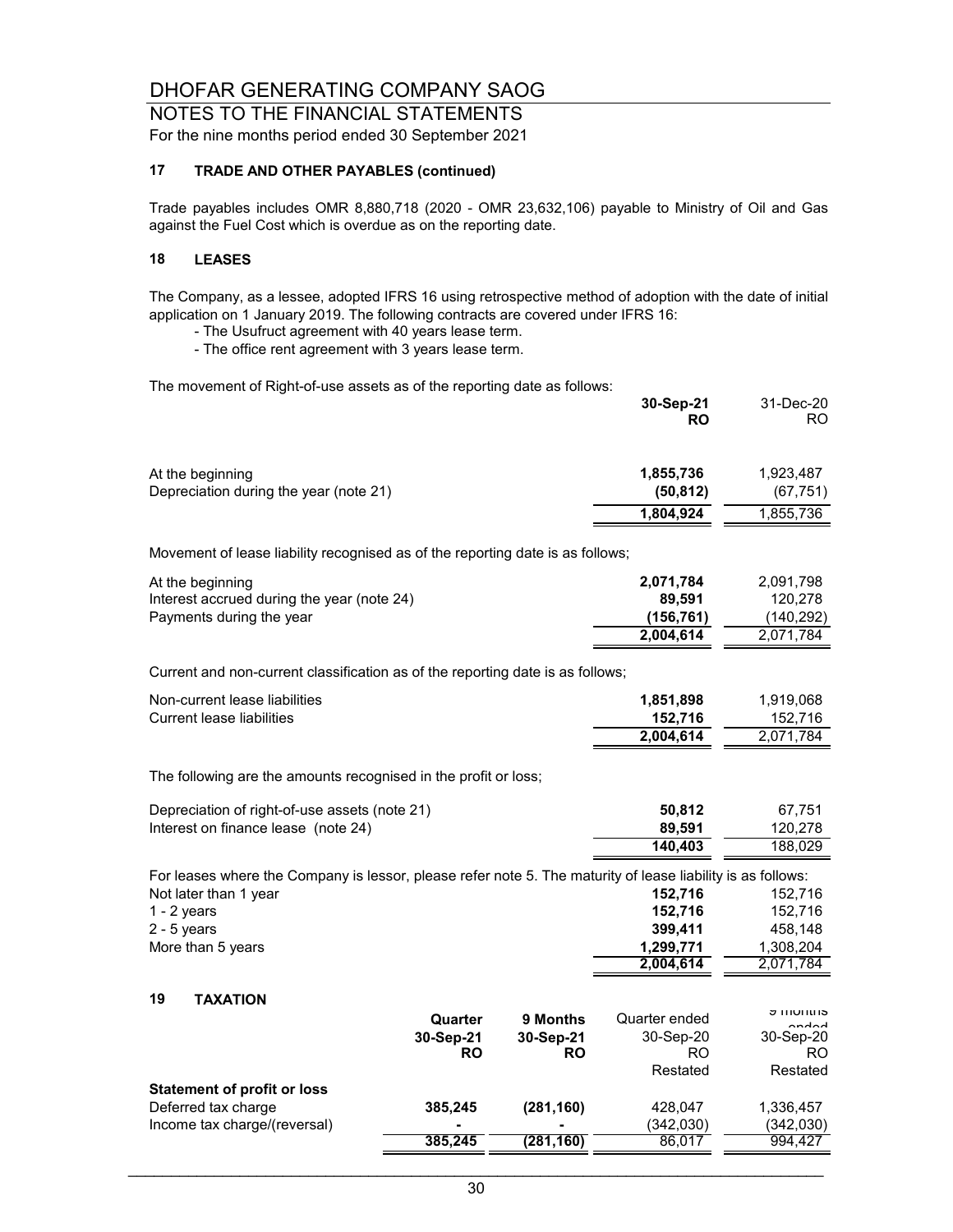## NOTES TO THE FINANCIAL STATEMENTS

For the nine months period ended 30 September 2021

| 19<br><b>TAXATION (continued)</b>                                |           |               |                  |                     |
|------------------------------------------------------------------|-----------|---------------|------------------|---------------------|
|                                                                  |           |               | 30-Sep-21<br>RO. | 31-Dec-20<br>RO.    |
| <b>Statement of financial position</b><br>Non-current liability: |           |               |                  |                     |
| Deferred tax-net                                                 |           |               | 8,863,274        | 8,580,746           |
|                                                                  |           |               |                  |                     |
| <b>Current tax liability</b>                                     |           |               |                  |                     |
| Current year                                                     |           |               | 35,322           | 35,322              |
|                                                                  |           |               | 30-Sep-21        | 31-Dec-20           |
|                                                                  |           |               | <b>RO</b>        | <b>RO</b>           |
| Movement for current tax liability:                              |           |               |                  |                     |
| At 1 January                                                     |           |               | 35,322           | 383,438             |
| Charge for prior years<br>Reversal of prior year provision       |           |               |                  | 83,241<br>(342,030) |
| Payments during the year                                         |           |               |                  | (89, 327)           |
| At 30 September and 31 December                                  |           |               | 35,322           | 35,322              |
|                                                                  |           |               |                  |                     |
|                                                                  | Quarter   | 9 Months      | Quarter ended    | 9 months            |
|                                                                  | 30-Sep-21 | 30-Sep-21     | 30-Sep-20        | 30-Sep-20           |
|                                                                  | <b>RO</b> | <b>RO</b>     | <b>RO</b>        | <b>RO</b>           |
|                                                                  |           |               | Restated         | Restated            |
| Profit before tax                                                | 573,642   | 2,632,763     | 449,023          | 2,863,684           |
| Tax at the rate of 15%                                           | 86,046    | 394,914       | 67,354           | 429,553             |
| Add tax effect of:                                               |           |               |                  |                     |
| Expenses not allowed in tax                                      | 561       | 1,190         |                  | 765                 |
| Deferred tax not recognised on tax Ic                            | 298,638   | 686,439       | 359,409          | 913,854             |
| Deferred tax on carried forward tax k                            |           | (1, 295, 640) |                  |                     |
| Deferred tax prior year                                          |           | (68,063)      |                  |                     |
| (Reversal)/Provision of Prior period t                           |           |               | (342, 030)       | (342, 030)          |
| Tax expense for the year                                         | 385,245   | (281,160)     | 84,733           | 1,002,142           |

Tax assessments of tax years 2013, 2014 were completed during 2019 with additional tax claim of OMR 383,438 which was fully provided in the 2019 financial statements. During 2019, the Company filed an objection under the Income Tax law with the Tax Authority relating to 2013 and 2014 assessments. During 2020, the Objection was resolved in Company's favour and the final tax liability for 2013 and 2014 was determined as OMR 41,408. Accordingly, the excess provision of OMR 342,030 was reversed during the year 2020 after netting of the payment for 2013 and 2014 tax assessments.

During 2020, 2015 tax assessment was completed with an additional tax assessment of OMR 47,919 on thin capitalisation rules. The additional claim for 2015 was paid during the year. The additional tax for open tax years was recognised as OMR 35,322 based on the disallowances applied by Tax Authority for 2015 tax year.

The provision for the current and deferred tax have been recorded based on the finance lease model. Further, in respect of the unrealised gain of RO 22,989,752 (the difference between the fair value of plant and finance lease receivable) management has taken a view that this gain will be realised as a part of tariff received over the life of the PPA and only realised gain should be subjected to tax as per the Income Tax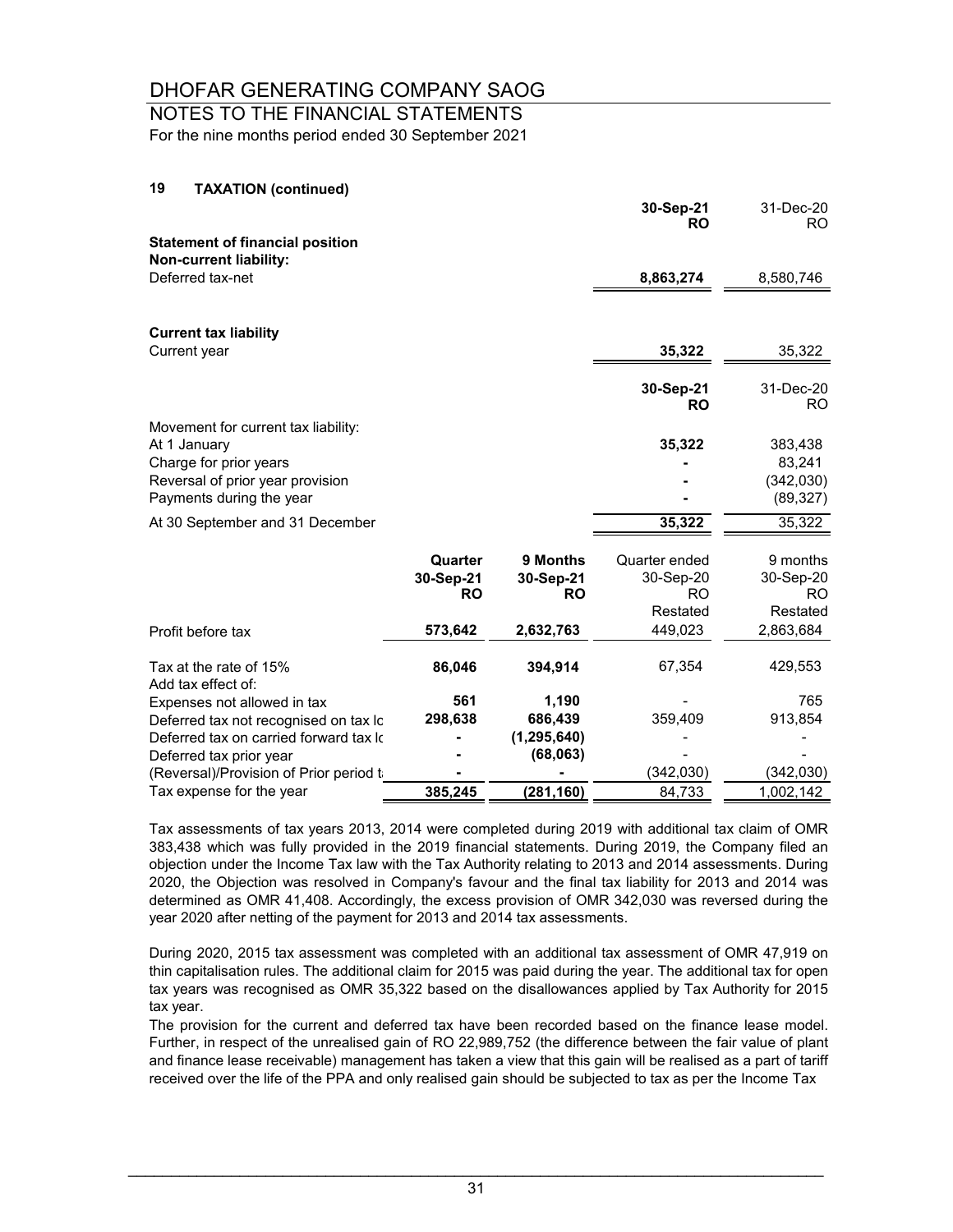#### NOTES TO THE FINANCIAL STATEMENTS For the nine months period ended 30 September 2021

#### **19 TAXATION (continued)**

The government of Sultanate of Oman has announced an Economic Stimulus Plan on 9 Mar 2021 to support the Sultanate's efforts to counter Covid effects on the economy. Under this, companies are allowed to carry forward their tax losses incurred for tax year 2020 for an unlimited period to be adjustable against future taxable income. Company incurred tax loss of OMR 8,637,600 for 2020. In view of the above, Company has recognised a deferred tax asset of OMR1,295,640 in 2020 in these financial

Deferred income tax assets are recognised for all deductible temperory differences and unused tax losses to the extent that it is probable that taxable profit will be available against which the deductible temperory differences and the carryforward of unused tax losses can be utilised.

#### **Deferred tax**

Deferred taxes are calculated on all temporary differences under the liability method using a principal tax rate of 15%. The net deferred tax liability and deferred tax charge in the statement of comprehensive income are attributable to the following items;

|                                                              | Deferred tax recognised in |                       |                            |                       |  |
|--------------------------------------------------------------|----------------------------|-----------------------|----------------------------|-----------------------|--|
|                                                              | At 1 January               | <b>Profit or loss</b> | OCI                        | At 30 Sept            |  |
| 30 September 2021                                            | <b>RO</b>                  | <b>RO</b>             | <b>RO</b>                  | <b>RO</b>             |  |
| Deferred tax asset                                           |                            |                       |                            |                       |  |
| Provision for decommissioning cost                           | 708,402                    | 26,565                |                            | 734,967               |  |
| Allowance for ECL                                            | 41,690                     |                       |                            | 41,690                |  |
| Lease liabilities and right-of-use asse                      | 32,408                     | (2, 455)              |                            | 29,953                |  |
| Carried forward tax losses                                   |                            | 1,295,640             |                            | 1,295,640             |  |
| Cash flow hedge reserve                                      | 1,724,289                  |                       | (563, 688)                 | 1,160,601             |  |
|                                                              | 2,506,789                  | 1,319,750             | (563, 688)                 | 3,262,851             |  |
| Deferred tax liability                                       |                            |                       |                            |                       |  |
| Accelerated tax depreciation<br>Unrealised gain on           | (7, 563, 280)              | (1, 258, 989)         |                            | (8,822,269)           |  |
| recognition of finance lease<br>Finance lease receivable for | (2,815,375)                | 90,767                |                            | (2,724,608)           |  |
| decommissioning asset                                        | (230, 124)                 | 19,823                |                            | (210, 301)            |  |
| Unamortised major maintenance rev                            | (212, 177)                 | 37,722                |                            | (174, 455)            |  |
| Prepaid rentals                                              | (68,063)                   | 68,063                |                            |                       |  |
| Decommissioning asset                                        | (198, 516)                 | 4,024                 |                            | (194, 492)            |  |
|                                                              | (11,087,535)               | (1,038,590)           |                            | (12,126,125)          |  |
| Deferred tax liability - net                                 | (8,580,746)                | 281,160               | (563,688)                  | (8,863,274)           |  |
|                                                              |                            |                       | Deferred tax recognised in |                       |  |
|                                                              | At 1 January               | Profit or loss        | OCI                        | At 31                 |  |
|                                                              | <b>RO</b>                  | <b>RO</b>             | <b>RO</b>                  | December<br><b>RO</b> |  |
| 31 Dec 2020                                                  |                            |                       |                            |                       |  |
| Deferred tax asset                                           |                            |                       |                            |                       |  |
| Provision for decommissioning cost                           | 631,725                    | 76,677                |                            | 708,402               |  |
| Allowance for ECL                                            | 13,485                     | 28,205                |                            | 41,690                |  |
| Lease liabilities and right-of-use asse                      | 25,248                     | 7,160                 |                            | 32,408                |  |
| Cash flow hedge reserve                                      | 948,364                    |                       | 775,925                    | 1,724,289             |  |

1,618,822 112,042 775,925 2,506,789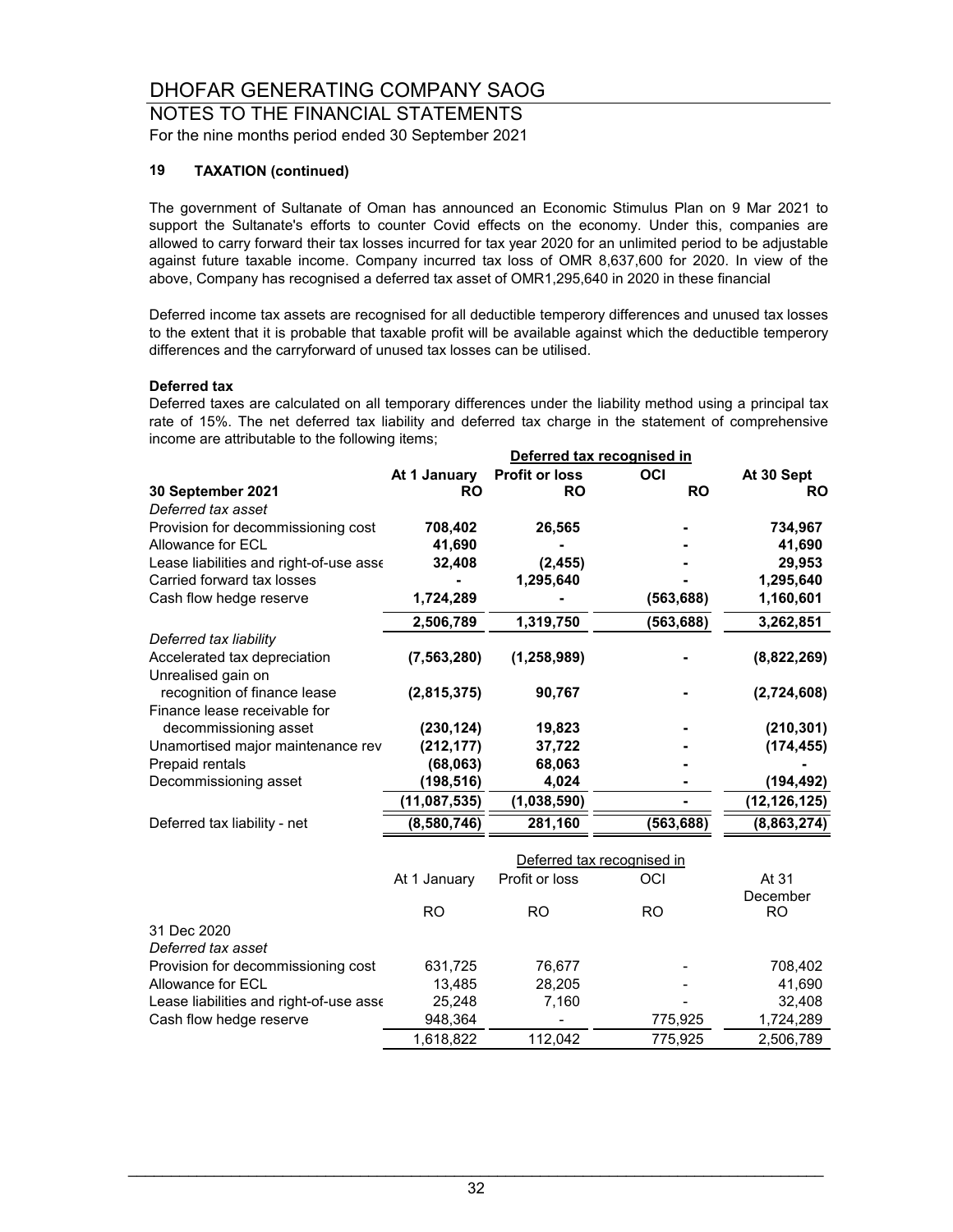### NOTES TO THE FINANCIAL STATEMENTS

For the nine months period ended 30 September 2021

#### **19 TAXATION (continued)**

| Deferred tax liability        |               |             |         |              |
|-------------------------------|---------------|-------------|---------|--------------|
| Accelerated tax depreciation  | (5,546,648)   | (2,016,632) |         | (7,563,280)  |
| Unrealised gain on            |               |             |         |              |
| recognition of finance lease  | (2,924,017)   | 108,642     |         | (2,815,375)  |
| Finance lease receivable for  |               |             |         |              |
| decommissioning asset         | (256,524)     | 26,400      |         | (230, 124)   |
| Unamortised major maintenance |               |             |         |              |
| revenue                       | (277,695)     | 65,518      |         | (212, 177)   |
| Prepaid rentals               | (38,720)      | (29,343)    |         | (68,063)     |
| Decommissioning asset         | (132,314)     | (66,202)    |         | (198,516)    |
|                               | (9, 175, 918) | (1,911,617) |         | (11,087,535) |
| Deferred tax liability - net  | (7, 557, 096) | (1,799,575) | 775,925 | (8,580,746)  |
|                               |               |             |         |              |

#### **20 REVENUE**

|                                                                    | Quarter<br>ended       | 9 Months<br>ended      | Quarter ended    | 9 months<br>ended |
|--------------------------------------------------------------------|------------------------|------------------------|------------------|-------------------|
|                                                                    | 30-Sep-21<br><b>RO</b> | 30-Sep-21<br><b>RO</b> | 30-Sep-20<br>RO. | 30-Sep-20<br>RO.  |
| Revenue recognised over time                                       |                        |                        | Restated         | Restated          |
| Revenue from a contract with a customer                            |                        |                        |                  |                   |
| Fuel cost allowance                                                | 5.516.992              | 12,892,903             | 4,436,325        | 13,115,584        |
| Fixed operation and maintenance all                                | 1,688,894              | 5,549,111              | 1,697,172        | 5,570,165         |
| Electrical energy allowance                                        | 34,365                 | 82.047                 | 30.870           | 82.211            |
| Major maintenance (note 6)                                         | 98,028                 | 119,712                | 39,329           | 361,271           |
|                                                                    | 7,338,279              | 18,643,773             | 6,203,696        | 19,129,231        |
| Revenue from lease contracts<br>Interest income from finance lease | 906,070                | 2,753,697              | 952.286          | 2,889,570         |

|                                      | 11,291,320 | 31.006.774 | 10,236,971 | 31.713.760 |
|--------------------------------------|------------|------------|------------|------------|
|                                      | 3.953.041  | 12.363.001 | 4.033.275  | 12,584,529 |
| Investment charge from operating lea | 3,046,971  | 9.609.304  | 3,080,989  | 9.694.959  |

#### **21 OPERATING COSTS**

|                                         | Quarter   | 9 Months   | Quarter ended | 9 months   |
|-----------------------------------------|-----------|------------|---------------|------------|
|                                         | 30-Sep-21 | 30-Sep-21  | 30-Sep-20     | 30-Sep-20  |
|                                         | <b>RO</b> | <b>RO</b>  | RO.           | RO.        |
|                                         |           |            |               | Restated   |
| Fuel cost                               | 5,558,598 | 12,959,504 | 4,427,376     | 12,974,410 |
| Operation and maintenance charges       | 1,800,631 | 5.398.216  | 1,918,491     | 5,585,198  |
| Depreciation (note 4)                   | 992,168   | 2,968,316  | 982.333       | 2,946,997  |
| Insurance                               | 164,452   | 493.313    | 184,832       | 512,048    |
| Employee costs (note 23)                | 124,158   | 367,607    | 158,677       | 452.434    |
| Major maintenance expenses              | 70.973    | 88.383     | 28.883        | 265,310    |
| Depreciation of right of use asset (nc. | 16,936    | 50,812     | 16.937        | 50,812     |
| Electricity import cost                 | 18.417    | 88.043     | 43.067        | 118,874    |
| Transmission connection charges         | 41.590    | 124.769    | 42,138        | 126,417    |
|                                         | 8,787,923 | 22,538,963 | 7.802.734     | 23,032,500 |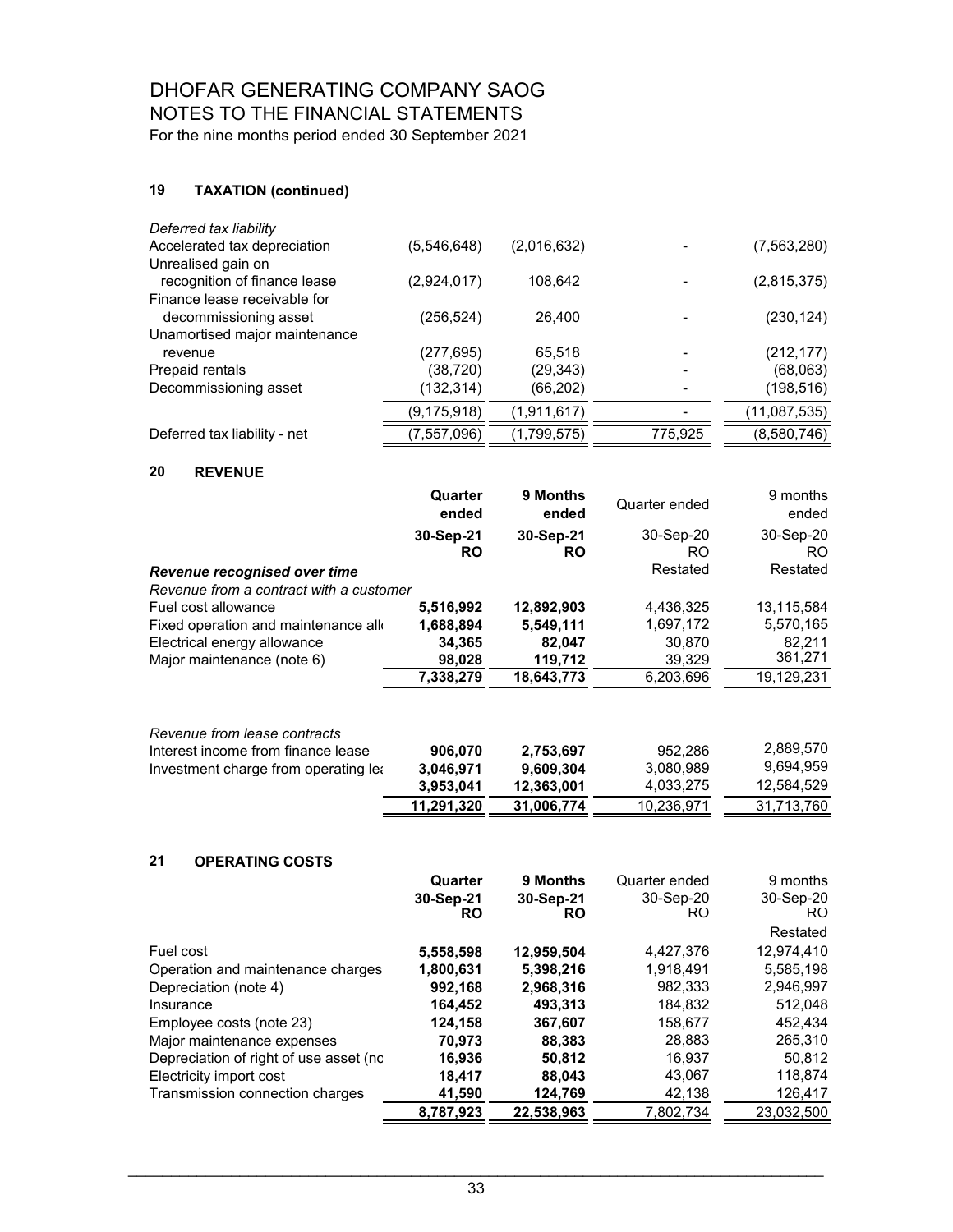#### NOTES TO THE FINANCIAL STATEMENTS For the nine months period ended 30 September 2021

#### **22 GENERAL AND ADMINISTRATIVE EXPENSES**

|                                        | Quarter<br>ended | 9 Months<br>ended | Quarter ended | 9 months<br>ended |
|----------------------------------------|------------------|-------------------|---------------|-------------------|
|                                        | 30-Sep-21        | 30-Sep-21         | 30-Sep-20     | 30-Sep-20         |
|                                        | <b>RO</b>        | <b>RO</b>         | RO.           | RO.               |
|                                        |                  |                   |               | Restated          |
| Legal and professional charges         | 32,008           | 188,273           | 68,426        | 205,277           |
| Allowance for ECL (note 7)             |                  |                   | 38,678        | 116,765           |
| Information technology and software    | 38,822           | 110,933           | 36,415        | 109,244           |
| License fees to regulator              | 17,773           | 53,880            | 16,177        | 48,532            |
| Director sitting, remuneration and tra | 3,400            | 13,600            | 7,002         | 30,269            |
| Depreciation (note 4)                  | 5,735            | 18,529            | 6,545         | 23,003            |
| Entertainment                          | 8,486            | 25,472            | 6,625         | 19,876            |
| Communication expenses                 | 7,510            | 22,441            | 7,960         | 23,868            |
| Corporate social responsibility expen  | 3,750            | 11,250            | 3,750         | 11,250            |
| Travelling expenses                    | 10,802           | 32,410            | 16,751        | 49,256            |
| Training expenses                      | 4,173            | 11,673            | 3,750         | 11,250            |
| Office rent                            |                  |                   | 4,895         | 14,684            |
| Miscellaneous expenses                 | 31,777           | 85,773            | 24,615        | 80,288            |
|                                        | 164,236          | 574,234           | 241,589       | 743,562           |

#### **23 EMPLOYEE COSTS**

|                                    | Quarter<br>ended | 9 Months<br>ended | Quarter ended | 9 months<br>ended |
|------------------------------------|------------------|-------------------|---------------|-------------------|
|                                    | 30-Sep-21        | 30-Sep-21         | 30-Sep-20     | 30-Sep-20         |
|                                    | <b>RO</b>        | <b>RO</b>         | RO            | RO.               |
|                                    |                  |                   |               | Restated          |
| Salaries, wages and other benefits | 115,098          | 337,662           | 151,058       | 427,065           |
| Contributions to a defined         | 2,961            | 10,839            | 3.210         | 11,012            |
| Charge for employee end of         | 6,099            | 19.106            | 4.409         | 14,357            |
|                                    | 124,158          | 367,607           | 158,677       | 452,434           |

#### **24 FINANCE COST**

|                                       | Quarter<br>ended       | 9 Months<br>ended      | Quarter ended   | 9 months<br>ended |
|---------------------------------------|------------------------|------------------------|-----------------|-------------------|
|                                       | 30-Sep-21<br><b>RO</b> | 30-Sep-21<br><b>RO</b> | 30-Sep-20<br>RO | 30-Sep-20<br>RO.  |
|                                       |                        |                        |                 | Restated          |
| Interest on long term loan            | 1,637,530              | 4,897,161              | 1,660,062       | 4,815,081         |
| Interest on finance lease (note 18)   | 29,603                 | 89,591                 | 30,069          | 90,208            |
| Amortisation of deferred financing co | 42,536                 | 128,573                | 44,903          | 135,835           |
| Unwinding of discount on decommiss    | 59,033                 | 177,100                | 37,431          | 112,293           |
| LC commission                         | 56,913                 | 126,125                | 29,247          | 93,437            |
| Interest on working capital loan      | 4,897                  | 21,156                 | 5,857           | 17,723            |
|                                       | 1,830,512              | 5,439,706              | 1,807,569       | 5,264,577         |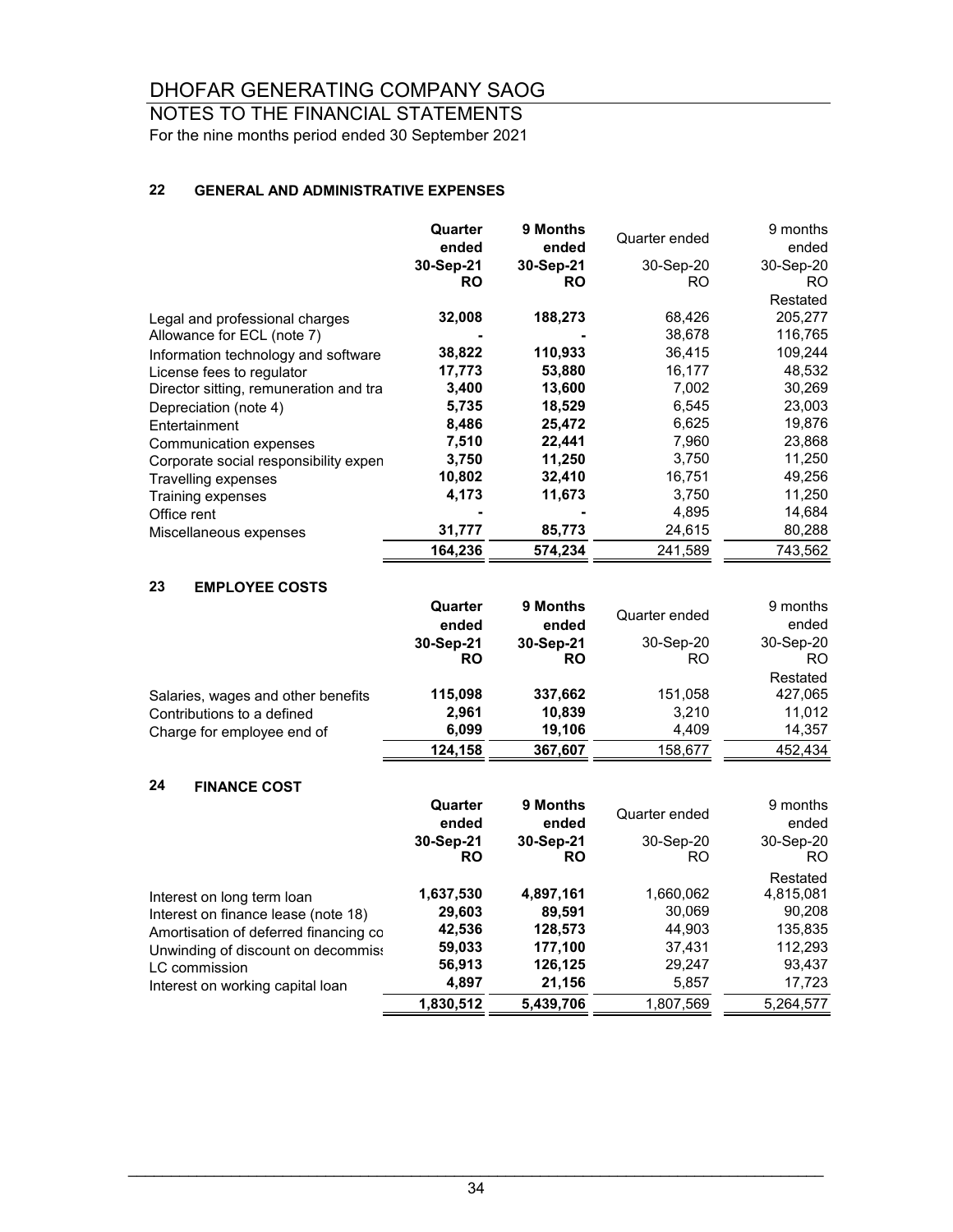#### NOTES TO THE FINANCIAL STATEMENTS For the nine months period ended 30 September 2021

#### **25 EARNINGS PER SHARE**

|                                    | Quarter<br>ended       | 9 Months<br>ended | Quarter ended   | 9 months<br>ended |
|------------------------------------|------------------------|-------------------|-----------------|-------------------|
|                                    | 30-Sep-21<br><b>RO</b> | 30-Sep-21<br>RO   | 30-Sep-20<br>RO | 30-Sep-20<br>RO.  |
| Profit for the period (RO)         | 188.397                | 2,913,923         | 363,006         | 1,869,257         |
| Weighted average number of ordinal | 222,240,000            | 222,240,000       | 222,240,000     | 222,240,000       |
|                                    | 0.001                  | 0.013             | 0.002           | 0.008             |

Diluted earnings per share is same as the earnings per share as the Company has not issued any instruments during the period which would have an impact on earnings per share when exercised.

#### **26 RELATED PARTY TRANSACTIONS**

Related parties comprise the shareholders, directors, key management personnel and business entities in which they have the ability to control or exercise significant influence in financial and operating decisions.

The Company maintains balances with these related parties which arise in the normal course of business from the commercial transactions, and are entered into at terms and conditions which are approved by the management.

Significant related party balances and transactions as of the reporting date as follows:

#### **Balances at the reporting date (Note 8 and 17)**

#### **Balances at the reporting date (Note 17)**

|                                                             | 30-Sep-21 | 31-Dec-20 |
|-------------------------------------------------------------|-----------|-----------|
|                                                             | <b>RO</b> | RO.       |
| Due to related parties (related to major shareholders)      |           |           |
| Dhofar O&M LLC                                              | 645.645   | 453.790   |
| First National Company for Operation and Maintenance - Oman | 75.431    | 25.326    |
| Director sitting fee payable                                |           | 1,200     |
| Development Limited                                         |           | 800       |
| International Company for Water and Power Projects - KSA    | ۰         | 799       |
|                                                             | 721.076   | 481.915   |

#### **26 RELATED PARTY TRANSACTIONS**

|                                        | Quarter<br>ended | 9 Months<br>ended | Quarter ended | 9 months<br>ended |
|----------------------------------------|------------------|-------------------|---------------|-------------------|
|                                        | 30-Sep-21        | 30-Sep-21         | 30-Sep-20     | 30-Sep-20         |
|                                        | <b>RO</b>        | <b>RO</b>         | <b>RO</b>     | RO.               |
| Transactions during the period         |                  |                   |               | Restated          |
| O&M Fee and related charges            | 2,204,299        | 6,174,542         | 1,916,772     | 5,585,440         |
| Secondment charges and expense re      | 28.959           | 101,508           | 58,528        | 274,265           |
| Director sitting, remuneration and tra | 3,400            | 13,600            | 7,002         | 30,269            |
| Goods and services received            | 2,236,658        | 6,289,650         | 1,982,302     | 5,889,974         |
| Goods and services rendered            | 118,503          | 139,651           | 138,687       | 179,653           |

#### *Key management personnel compensation*

Key management personnel are those persons having authority and responsibility for planning, directing and controlling the activities of the Company, directly or indirectly, including any director (whether executive or otherwise). The compensation for key managerial personnel during the year are as follows: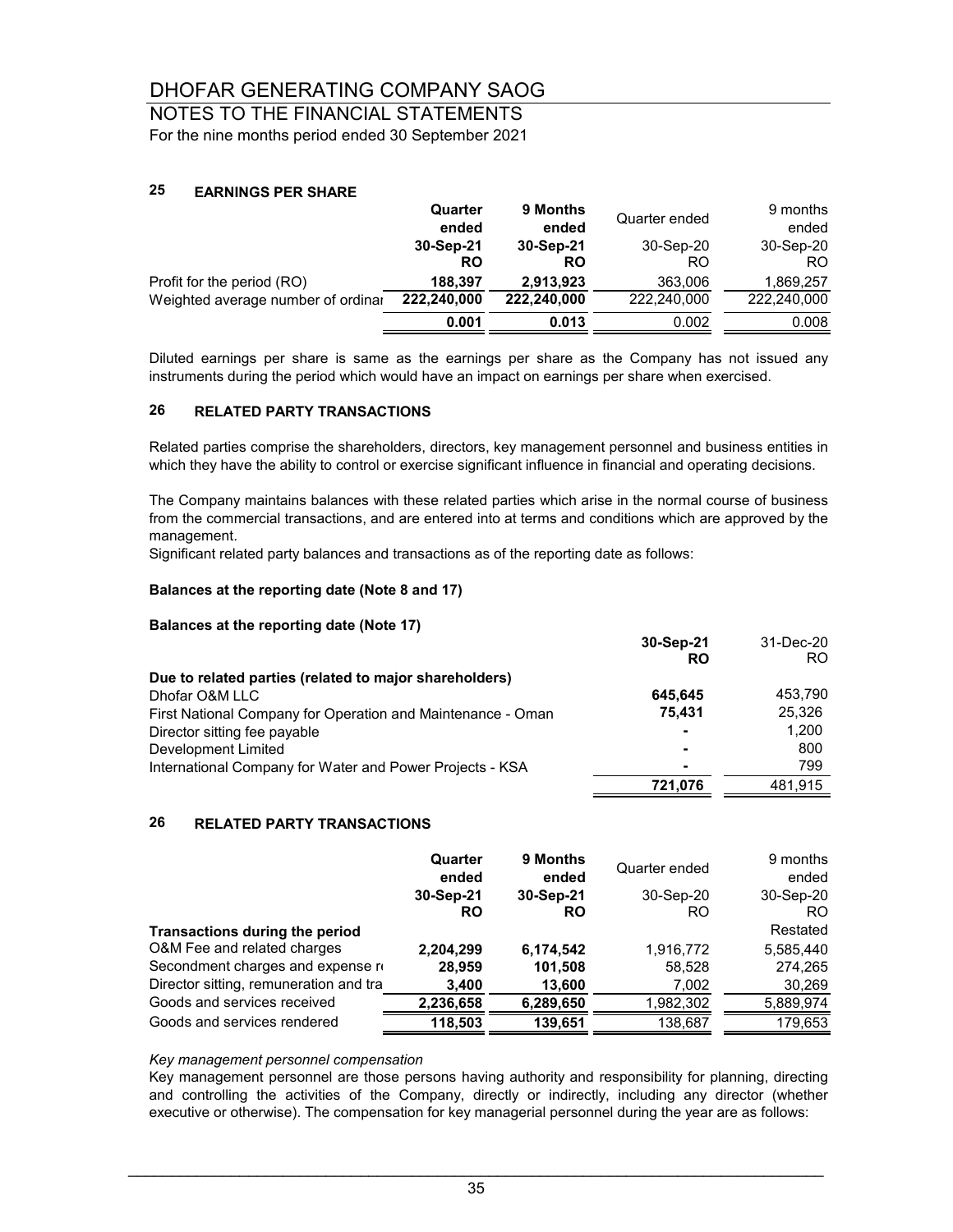NOTES TO THE FINANCIAL STATEMENTS For the nine months period ended 30 September 2021

#### **26 RELATED PARTY TRANSACTIONS (Continued)**

|                                        | Quarter<br>ended | 9 Months<br>ended | Quarter ended | 9 months<br>ended |
|----------------------------------------|------------------|-------------------|---------------|-------------------|
|                                        | 30-Sep-21        | 30-Sep-21         | 30-Sep-20     | 30-Sep-20         |
|                                        | <b>RO</b>        | <b>RO</b>         | RO            | RO.               |
|                                        |                  |                   |               | Restated          |
| Short-term employee benefits           | 21,953           | 83,303            | 41,835        | 128,503           |
| Long-term employee benefits            | 2,579            | 7,656             | 2.171         | 5,830             |
| Director sitting fees, remuneration ar | 3,400            | 13,600            | 7,002         | 30,269            |
|                                        | 27,932           | 104,559           | 51,008        | 164,601           |

Amounts due from/to related parties are interest free, unsecured and receivable on demand. Amount due from related parties are subject to the impairment requirement of IFRS 9, and were assessed as such and management believes the identified impairment loss was immaterial.

#### **27 FINANCIAL RISK MANAGEMENT**

The Company's principal financial liabilities, other than derivatives, comprise loans, and trade and other payables. The main purpose of these financial liabilities is to finance the Company's operations. The Company's principal financial assets include finance lease receivable, trade receivables, and cash that derive directly from its operations.

#### **Market risk**

Market risk is the risk that changes in market prices, such as foreign exchange rates, interest rates affect the Company's income or the value of its holdings of financial instruments. The objective of market risk management is to manage and control market risk exposures within acceptable parameters, while optimizing the return on risk.

The sensitivity analyses have been prepared on the basis that the amount of net debt, the ratio of fixed to floating interest rates of the debt and derivatives at the reporting date.

The following assumptions have been made in calculating the sensitivity analyses:

- The sensitivity of the relevant statement of comprehensive item is the effect of the assumed changes in respective market risks. This is based on the financial assets and financial liabilities held at the reporting date including the effect of hedge accounting.
- The sensitivity of equity is calculated by considering the effect of any associated cash flow hedges for the effects of the assumed changes of the underlying risk.

#### **Interest rate risk**

Interest rate risk is the risk that the fair value or future cash flows of a financial instrument will fluctuate because of changes in market interest rates. The Company's exposure to the risk of changes in market interest rates relates primarily to the Company's long-term debt obligations with floating interest rates. The Company manages its interest rate risk by having a balanced portfolio of fixed and variable rate loans and

To manage this, the Company enters into interest rate swaps, in which it agrees to exchange, at specified intervals, the difference between fixed and variable rate interest amounts calculated by reference to an agreed-upon notional principal amount.

At reporting date, after excluding the effect of interest rate swaps, 42% of the Company's borrowings are at a fixed rate of interest (31 December 2020: 42%).

At the reporting date the interest rate risk profile of the Company's interest bearing financial instruments is as follows: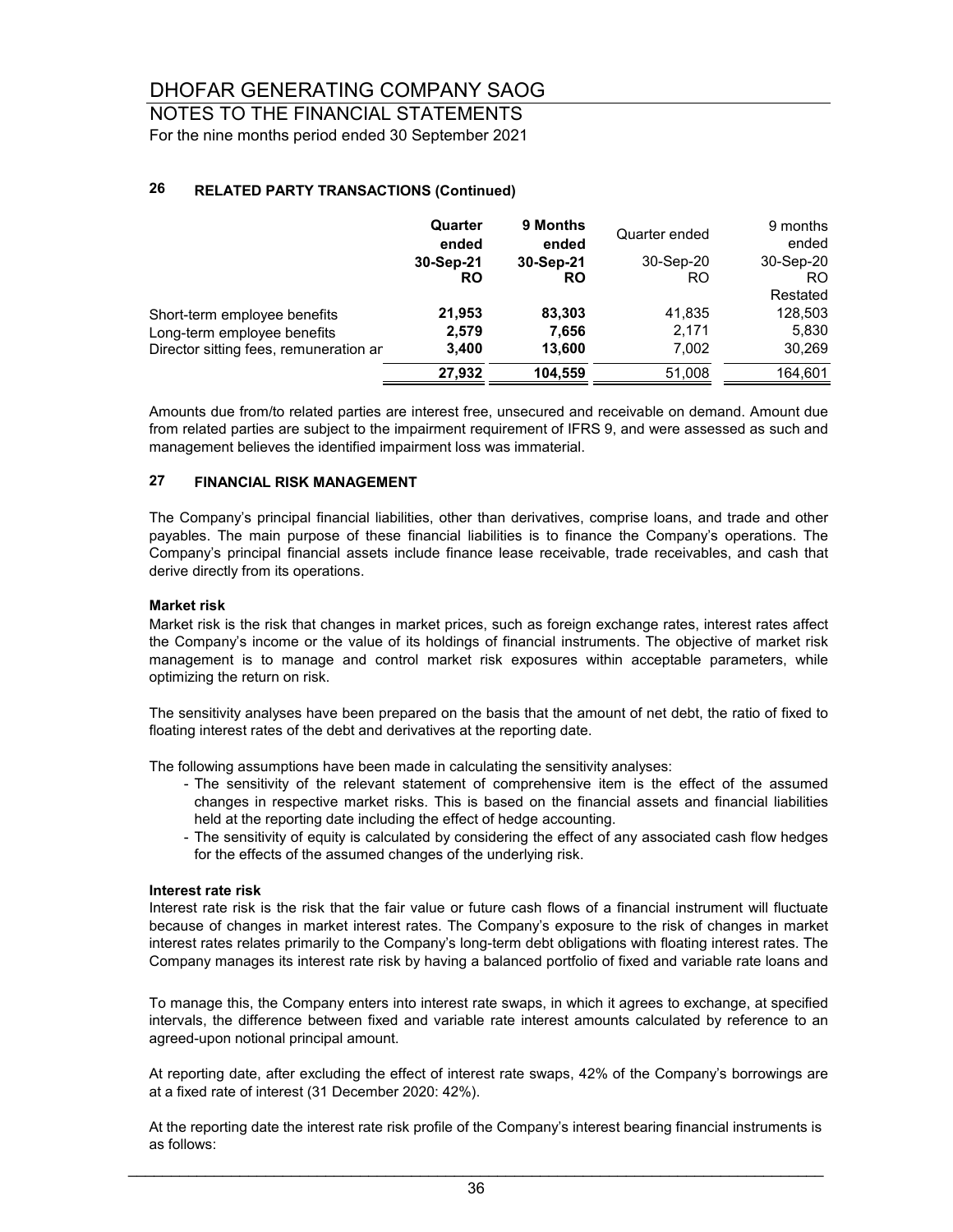### NOTES TO THE FINANCIAL STATEMENTS For the nine months period ended 30 September 2021

#### **27 FINANCIAL RISK MANAGEMENT (continued)**

|                                | 9 Months ended         | 9 months<br>ended |
|--------------------------------|------------------------|-------------------|
|                                | 30-Sep-21<br><b>RO</b> | 30-Sep-21<br>RO.  |
| <b>Fixed rate</b><br>Term loan | 59,241,681             | 62,081,331        |
| Variable rate instrument       |                        |                   |
| Term loan                      | 80,594,699             | 84,812,975        |

#### **Interest rate sensitivity**

The Company does not account for any fixed rate financial assets or financial liabilities at fair value through profit or loss. Therefore, a change in interest rates at the reporting date would not affect profit or

A reasonably possible change of 100 basis points in interest rates at the reporting date would have increased (decreased) equity and profit or loss by the amounts shown below. This analysis assumes that all other variables, in particular foreign currency exchange rates, remain constant.

|                                     | <b>Profit or loss</b> |           | <b>Equity</b> |           |
|-------------------------------------|-----------------------|-----------|---------------|-----------|
|                                     | $100$ bps             | $100$ bps | $100$ bps     | $100$ bps |
| 30 September 2021                   |                       |           |               |           |
| Variable rate financial liabilities | (80, 419)             | 80,419    | (68, 356)     | 68,356    |
| Interest rate swaps                 | 76,398                | (76,398)  | 64,938        | (64,938)  |
| Net sensitivity                     | (4,021)               | 4,021     | (3, 418)      | 3,418     |
|                                     | <b>Profit or loss</b> |           | <b>Equity</b> |           |
|                                     | $100$ bps             | $100$ bps | $100$ bps     | $100$ bps |
| 31 December 2020                    |                       |           |               |           |
| Variable rate financial liabilities | (509,282)             | 509,282   | (432, 890)    | 432,890   |
| Interest rate swaps                 | 483,818               | (483,818) | 411,245       | (411,245) |
| Net sensitivity                     | (25,464)              | 25,464    | (21,645)      | 21,645    |

#### **Foreign currency risk**

Foreign exchange risk arises when future commercial transactions or recognised assets or liabilities are denominated in a currency that is not the Company's functional currency. The Company is exposed to foreign exchange risk arising from currency exposures primarily with respect to the US Dollar. Most of the foreign currency transactions are in US Dollars or other currencies linked to the US Dollar. Since the Rial Omani is pegged to the US Dollar management believes that the foreign exchange rate fluctuations would not have significant impact on the pretax profit of the Company.

#### **Credit risk**

Credit risk is the risk that a counterparty will not meet its obligations under a financial instrument, leading to a financial loss. The Company is exposed to credit risk from its operating activities (primarily trade receivables and finance lease receivable).

#### *Trade receivables*

Customer credit risk is managed by each business unit subject to the Company's established policy, procedures and control relating to customer credit risk management. Credit quality of a customer is assessed based on an extensive credit rating scorecard and individual credit limits are defined in accordance with this assessment. Outstanding customer receivables is regularly monitored. Trade receivable balance represents receivables from OPWP, a Government customer in Oman.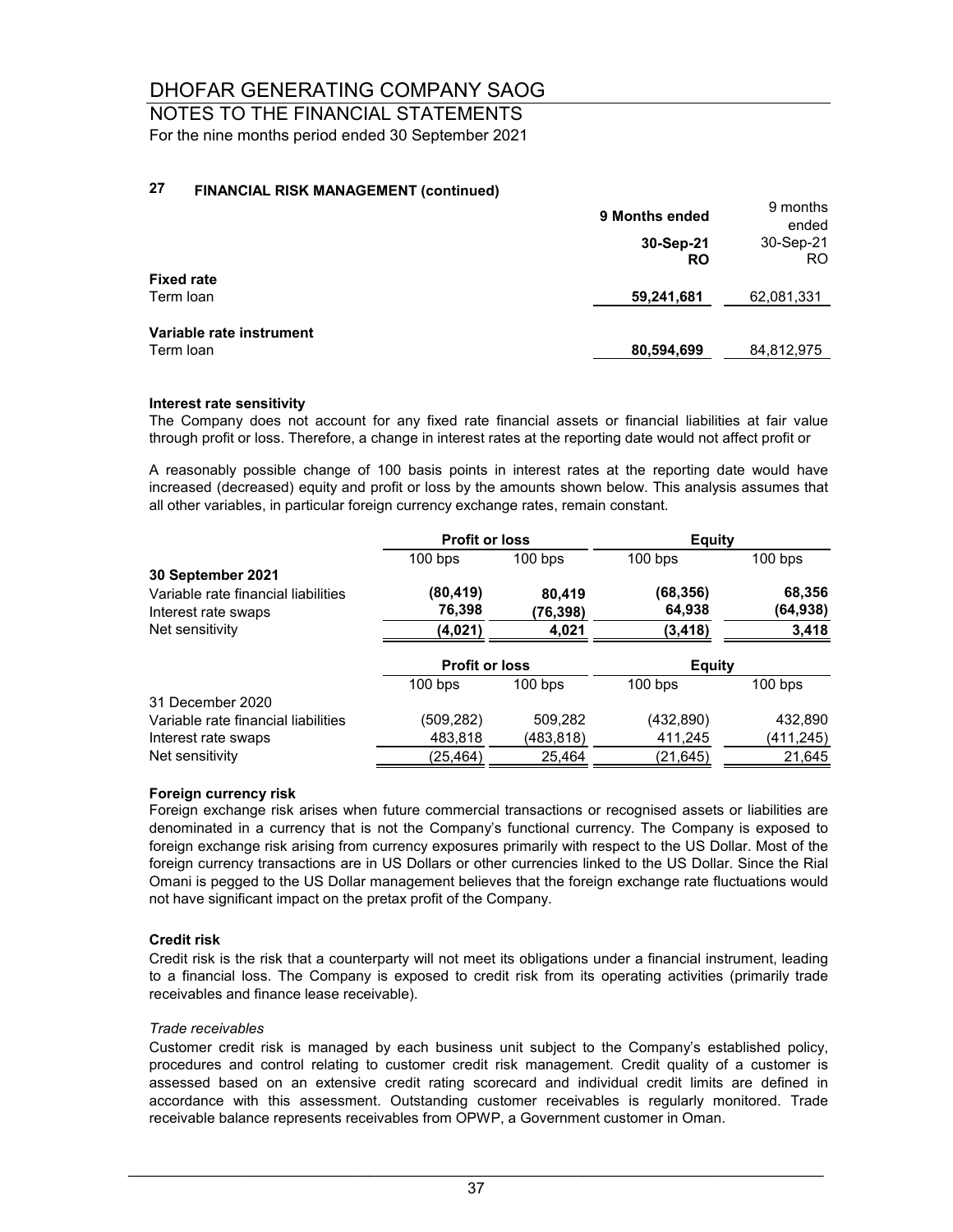### NOTES TO THE FINANCIAL STATEMENTS For the nine months period ended 30 September 2021

#### **27 FINANCIAL RISK MANAGEMENT (continued)**

This customer is transacting with the Company for number of years. Accordingly the balance due from this customer is assessed to have a strong high credit quality or limited credit risk. At reporting date, the Company had one customer (31 December 2020: one customer).

The Company recognised an allowance for ECL in the financial statements for the period ending 31 December 2020. An impairment analysis is performed at each reporting date as per IFRS 9 expected credit loss method. The provision rates are based on days past due for the outstanding balance. The calculation reflects the probability-weighted outcome, the time value of money and reasonable and supportable information that is available at the reporting date about past events, current conditions and forecasts of future economic conditions.

The maximum exposure to credit risk at the reporting date is the carrying value of each class of financial assets and the amount is immaterial to the financial statements for the year ending 30 September 2021. The Company does not hold collateral as security.

The Company evaluates the concentration of risk with respect to trade receivables as low, as its customer is located in Oman and it is a Government customer.

#### *Finance lease receivable*

Finance Lease receivable has been recorded in accordance with the terms of the PPA with OPWP, a Government customer in Oman and a provision for ECL is recognised at the reporting date.

#### *Cash at bank*

Credit risk on bank balances is limited as same are held with banks with sound credit ratings.

#### *Credit Concentration*

Except as disclosed, no significant concentrations of credit risk were identified by the management as at the statement of financial position date.

#### **Liquidity risk**

Liquidity risk is the risk that the Company will not be able to meet its financial obligations as they fall due. The Company's approach to managing liquidity is to ensure, as far as possible, that it will have sufficient liquidity to meet its liabilities when due, under both normal and stressed conditions, without incurring unacceptable losses or risking damage to the Company's reputation.

Typically the Company ensures that it has sufficient cash on demand to meet expected operational expenses including the servicing of financial obligations. This excludes the potential impact of extreme circumstances that cannot reasonably be predicted, such as natural disasters. In addition the Company has access to credit facilities.

The following are the remaining contractual maturities of financial liabilities at the reporting date. The amounts are gross and undiscounted and include contractual interest payments:

|                                             | Carrying<br>value | <b>Contractual</b><br>cashflows | Less than 1 year | More than 1 |
|---------------------------------------------|-------------------|---------------------------------|------------------|-------------|
|                                             | <b>RO</b>         | <b>RO</b>                       | <b>RO</b>        | <b>RO</b>   |
| 30 September 2021                           |                   |                                 |                  |             |
| <b>Non-derivative financial liabilities</b> |                   |                                 |                  |             |
| Term Ioan                                   | 138,606,520       | 185,372,286                     | 13,429,457       | 171,942,829 |
| Trade payables                              | 12,880,088        | 12,880,088                      | 8,880,718        | 2,003,731   |
| Lease liabilities                           | 2,004,614         | 2,004,614                       | 152,716          | 1,851,898   |
| Accrued expenses                            | 2,774,119         | 2,774,119                       | 2,774,119        |             |
| Due to related parties                      | 721,076           | 721,076                         | 721,076          |             |
|                                             | 156,986,417       | 203,752,183                     | 25,958,086       | 175,798,458 |
| Derivative financial liabilities            |                   |                                 |                  |             |
| Gross payable under IRS                     | 7,737,340         | 7,737,340                       | 2,011,708        | 5,725,632   |
|                                             | 164,723,757       | 211,489,523                     | 27,969,794       | 181,524,090 |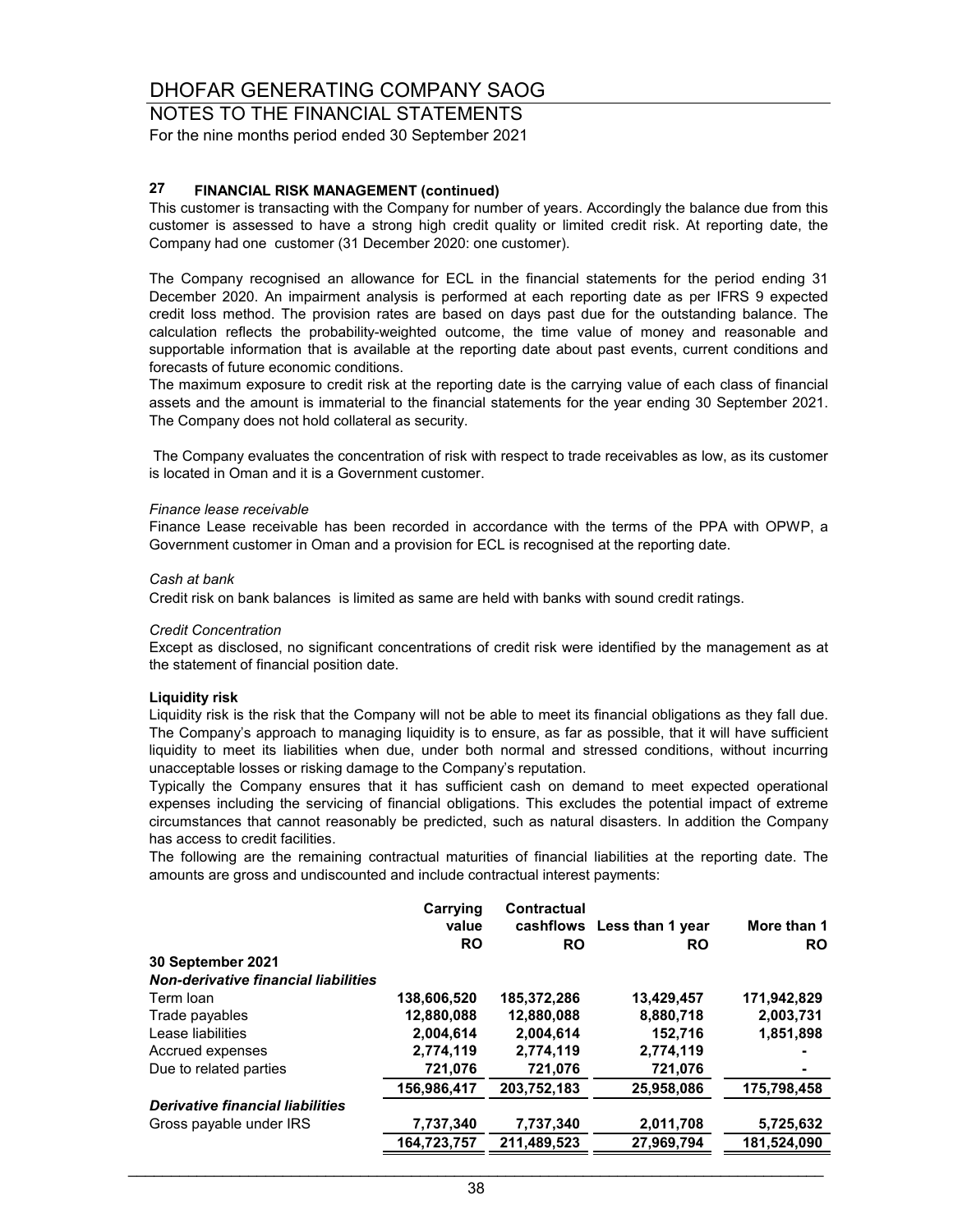NOTES TO THE FINANCIAL STATEMENTS For the nine months period ended 30 September 2021

#### **27 FINANCIAL RISK MANAGEMENT**

|                                           | Carrying<br>value<br><b>RO</b> | Contractual<br>cashflows<br><b>RO</b> | Less than 1 year<br><b>RO</b> | More than 1<br><b>RO</b> |
|-------------------------------------------|--------------------------------|---------------------------------------|-------------------------------|--------------------------|
| 31 December 2020                          |                                |                                       |                               |                          |
| Non-derivative financial liabilities      |                                |                                       |                               |                          |
| Term loan                                 | 145,535,873                    | 199,321,640                           | 13,303,455                    | 186,018,185              |
| Trade payables                            | 25,912,935                     | 25,912,935                            | 18,114,031                    | 7,798,904                |
| Lease liabilities                         | 2,071,784                      | 2,071,784                             | 152,716                       | 1,919,068                |
| Accrued expenses                          | 2,864,269                      | 2,864,269                             | 2,864,269                     |                          |
| Due to related parties                    | 481,915                        | 481,915                               | 481,915                       |                          |
|                                           | 176,866,776                    | 230,652,543                           | 34,916,386                    | 195,736,157              |
| Derivative financial liabilities          |                                |                                       |                               |                          |
| Gross payable under IRS                   | 11,495,262                     | 11,495,262                            | 1,954,195                     | 9,541,067                |
|                                           | 188,362,038                    | 242, 147, 805                         | 36,870,581                    | 205, 277, 224            |
| <b>Categories of financial assets</b>     |                                |                                       |                               |                          |
|                                           |                                |                                       | 30-Sep-21                     | 31-Dec-20                |
|                                           |                                |                                       | <b>RO</b>                     | <b>RO</b>                |
| Financial assets (at amortised cost)      |                                |                                       |                               |                          |
| Cash and cash equivalents                 |                                |                                       | 3,018,874                     | 4,648,738                |
| Finance lease receivable                  |                                |                                       | 43,817,138                    | 45,555,377               |
| Major maintenance receivables             |                                |                                       | 2,556,204                     | 2,892,473                |
| Trade and other receivables               |                                |                                       | 15,859,194                    | 27,754,835               |
|                                           |                                |                                       | 65,251,410                    | 80,851,423               |
|                                           |                                |                                       |                               |                          |
| Financial liabilities (at amortised cost) |                                |                                       |                               |                          |
| Long term loan                            |                                |                                       | 138,606,520                   | 145,535,873              |
| Lease liabilities                         |                                |                                       | 2,004,614                     | 2,071,784                |
| Trade and other payables                  |                                |                                       | 16,853,367                    | 29,259,119               |
|                                           |                                |                                       | 157,464,501                   | 176,866,776              |

#### **28 FAIR VALUES**

Set out below is a comparison, by class, of the carrying amounts and fair values of the Company's financial instruments, other than those with carrying amounts that are reasonable approximations of fair

|                                    | 30-Sep-21  |                   | 31-Dec-20              |            |
|------------------------------------|------------|-------------------|------------------------|------------|
|                                    | Carrying   | <b>Fair value</b> | <b>Carrying Amount</b> | Fair value |
|                                    | <b>RO</b>  | <b>RO</b>         | <b>RO</b>              | RO.        |
| <b>Financial assets</b>            |            |                   |                        |            |
| Finance lease receivables          | 43,983,226 | 43,817,138        | 45,555,377             | 45,555,377 |
| Major maintenance revenue receival | 2,566,750  | 2,556,204         | 2,892,473              | 2,892,473  |
| Trade receivable                   | 15,789,112 | 15,789,112        | 27,669,835             | 27,669,835 |
| Other receivables                  | 70,082     | 70,082            | 85,000                 | 85,000     |
|                                    | 15,859,194 | 15,859,194        | 27.754.835             | 27,754,835 |
|                                    | Carrying   | <b>Fair value</b> | <b>Carrying Amount</b> | Fair value |
|                                    | <b>RO</b>  | RO                | RO                     | RO.        |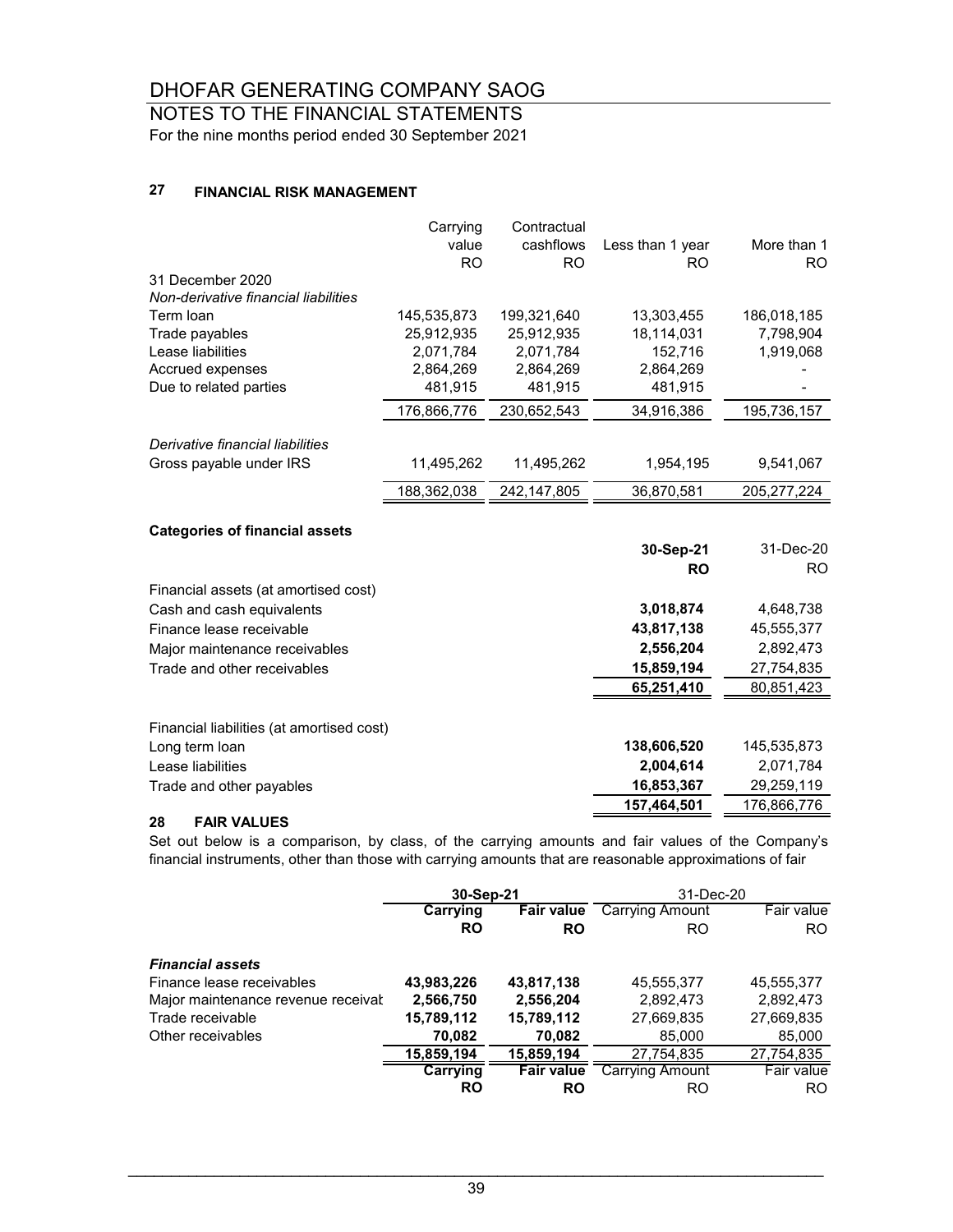## NOTES TO THE FINANCIAL STATEMENTS

For the nine months period ended 30 September 2021

#### **28 FAIR VALUES (continued)**

#### *Financial liabilities*

Interest bearing loans and borrowings

| - Floating rate borrowings       | 80,594,699  | 80,594,699  | 84,812,975  | 84,812,975  |
|----------------------------------|-------------|-------------|-------------|-------------|
| - Fixed rate borrowings          | 59,241,681  | 59,241,681  | 62,081,331  | 60,679,867  |
| Trade payables                   | 12,880,088  | 12,880,088  | 25,912,935  | 25,912,935  |
| Lease liabilities                | 2,004,614   | 2,004,614   | 2,071,784   | 2.071.784   |
| Accrued expenses                 | 2,774,119   | 2,774,119   | 2,864,269   | 2,864,269   |
| Due to related parties           | 721,076     | 721.076     | 481.915     | 481.915     |
| Derivative financial liabilities | 7,737,340   | 7,737,340   | 11,495,262  | 11,495,262  |
|                                  | 165,953,617 | 165,953,617 | 189,720,471 | 188,319,007 |

#### **29 CAPITAL MANAGEMENT**

The Company's objectives when managing capital are to safeguard the Company's ability to continue as a going concern and benefit other stake holders. The management's policy is to maintain a strong capital base so as to maintain creditor and market confidence and to sustain future development of the business. Management is confident of maintaining the current level of profitability by enhancing top line growth and prudent cost management. The Company is not subject to externally imposed capital requirements.

The capital structure of the Company comprises of net debt (borrowings as detailed in notes 16 offset by cash and bank balances), lease liabilities and equity of the Company (comprising the share capital, reserves and retained earnings). The Company is not subject to externally imposed capital requirements other than the requirements of the Commercial Companies Law.

The Board regularly reviews the capital structure of the Company. As part of this review, the Board considers the cost of capital and the risks associated with each class of capital. The gearing ratio at 30 September 2021 of 330.24% (31 December 2020: 380.65%) (see below).

#### *Gearing ratio*

Gearing ratio at the reporting date as follows:

|                          | 30-Sep-21<br><b>RO</b> | 31-Dec-20<br>RO. |
|--------------------------|------------------------|------------------|
| Debt (i)                 | 140,611,134            | 147,607,657      |
| Cash and bank balances   | (3,018,874)            | (4,648,738)      |
| Net debt                 | 137.592.260            | 142.958.919      |
| Equity (ii)              | 41,664,071             | 37,556,074       |
| Net debt to equity ratio | 330.24%                | 380.65%          |
|                          |                        |                  |

(i) Debt is defined as long- and short-term borrowings (excluding derivatives) as described in note 16 and lease liabilities (note 18).

(ii) Equity includes all capital and reserves of the Company that are managed as capital.

#### **30 COMMITMENTS AND CONTINGENCIES**

#### **(i) Debt Service Reserve Account Letter of Credit**

At 30 September 2021, the Company had contingent liabilities in respect of Debt Service Reserve Account ('DSRA') letter of credit amounting to RO 3,309,004 and USD 11,342,251 (31 December 2020 : RO 2,609,818 and USD 9,082,298) in accordance with the requirement of the Common Terms Agreement ('CTA') given in the normal course of business on which no material liabilities are expected to arise.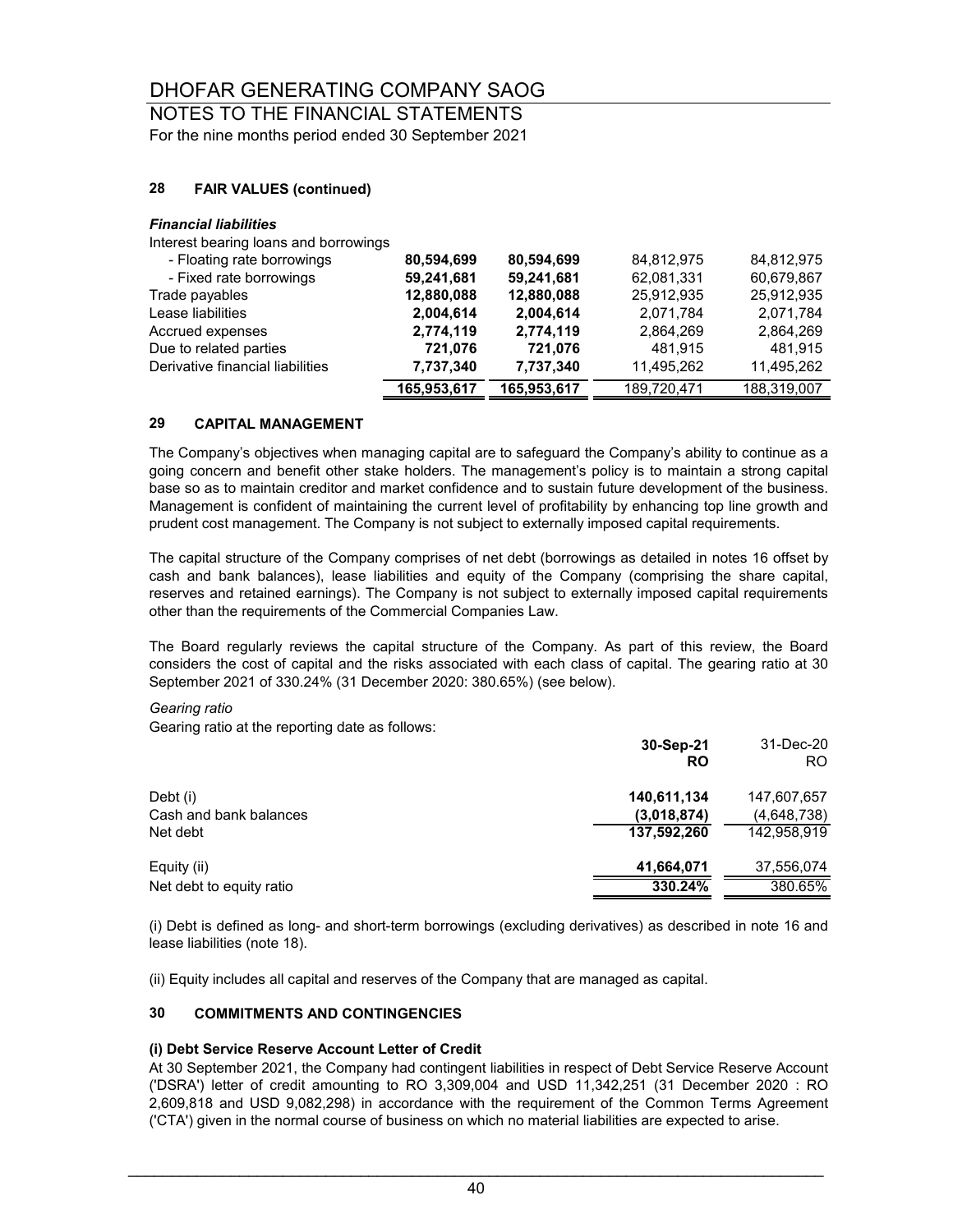NOTES TO THE FINANCIAL STATEMENTS For the nine months period ended 30 September 2021

#### **30 COMMITMENTS AND CONTINGENCIES (continued)**

#### **(ii) Sponsors' Fuel Reserve Account (FRA) Commitment**

Under the Common Terms Agreement (CTA) the project's sponsors are required to provide the Fuel Reserve Account (FRA) commitment to the offshore trustee. The FRA commitment can be provided in the form of cash, letter of credit (LC) or letter of guarantee (LG) . At 31 December 2020, Mitsui & Co., Ltd and ACWA Power provided their support through letter of guarantee and letter of credit respectively, whereas DIDIC deposited the cash of OMR 311,930 (31 December 2019 : OMR 311,930) in FRA bank account to comply with the CTA requirements. FRA bank balance and FRA support can only be utilized with lenders' and sponsors' consent, therefore DGC do not have any control on these amounts and the amount received from DIDIC is held in a fiduciary capacity and not accounted in these financial statements.

#### **(iii) Capital commitments**

The Company has no capital commitments as of 30 September 2021 (31 December 2020: RO 275,494) with contractors for construction and other activities.

#### **(iii) Operating lease arrangement where the Company acts as a lessor**

As disclosed in notes to these financial statements, the arrangement between the Company and OPWP under the PPA for 445 MW power plant is covered under IFRS 16 Leases and such arrangement in substance represents an operating lease under IFRS 16 Leases. The lease commenced on 1 January 2018. The following is the total of future minimum lease receipts expected to be received under the PPA:

|                                                                                         | 30-Sep-21<br><b>RO</b>                 | 31-Dec-20<br>RO.                       |
|-----------------------------------------------------------------------------------------|----------------------------------------|----------------------------------------|
| Due within one year<br>Due after one year but within five years<br>Due after five years | 16,822,637<br>53,758,692<br>83,891,385 | 13.445.683<br>53.772.103<br>93.924.626 |
|                                                                                         | 154.472.714                            | 161.142.412                            |

#### **(iv) Capital connection fee charges**

The Company had entered into agreements for connection to the transmission system and has to pay the fixed and variable connection charges related to connection assets and operation and maintenance fee.

The minimum fixed future payments under the electrical connection agreements are as follow:

|                                          | 30-Sep-21<br>RO | 31-Dec-20<br>RO. |
|------------------------------------------|-----------------|------------------|
| Due within one year                      | 271.958         | 271.958          |
| Due after one year but within five years | 1,087,832       | 1,087,832        |
| Due after five years                     | 760.866         | 1,547,420        |
|                                          | 2,120,656       | 2,907,210        |

#### **31 NET ASSETS PER SHARE**

Net assets per share is calculated by dividing the net assets attributable to the ordinary shareholders of the Company by the ordinary shares outstanding at the reporting date.

|                                 | 30-Sep-21<br><b>RO</b> | 31-Dec-20<br>RO. |
|---------------------------------|------------------------|------------------|
|                                 |                        | Restated         |
| Net assets – shareholder funds  | 41,664,071             | 37,556,074       |
| Total number of ordinary shares | 222,240,000            | 222,240,000      |
|                                 | 0.187                  | 0.169            |
|                                 |                        |                  |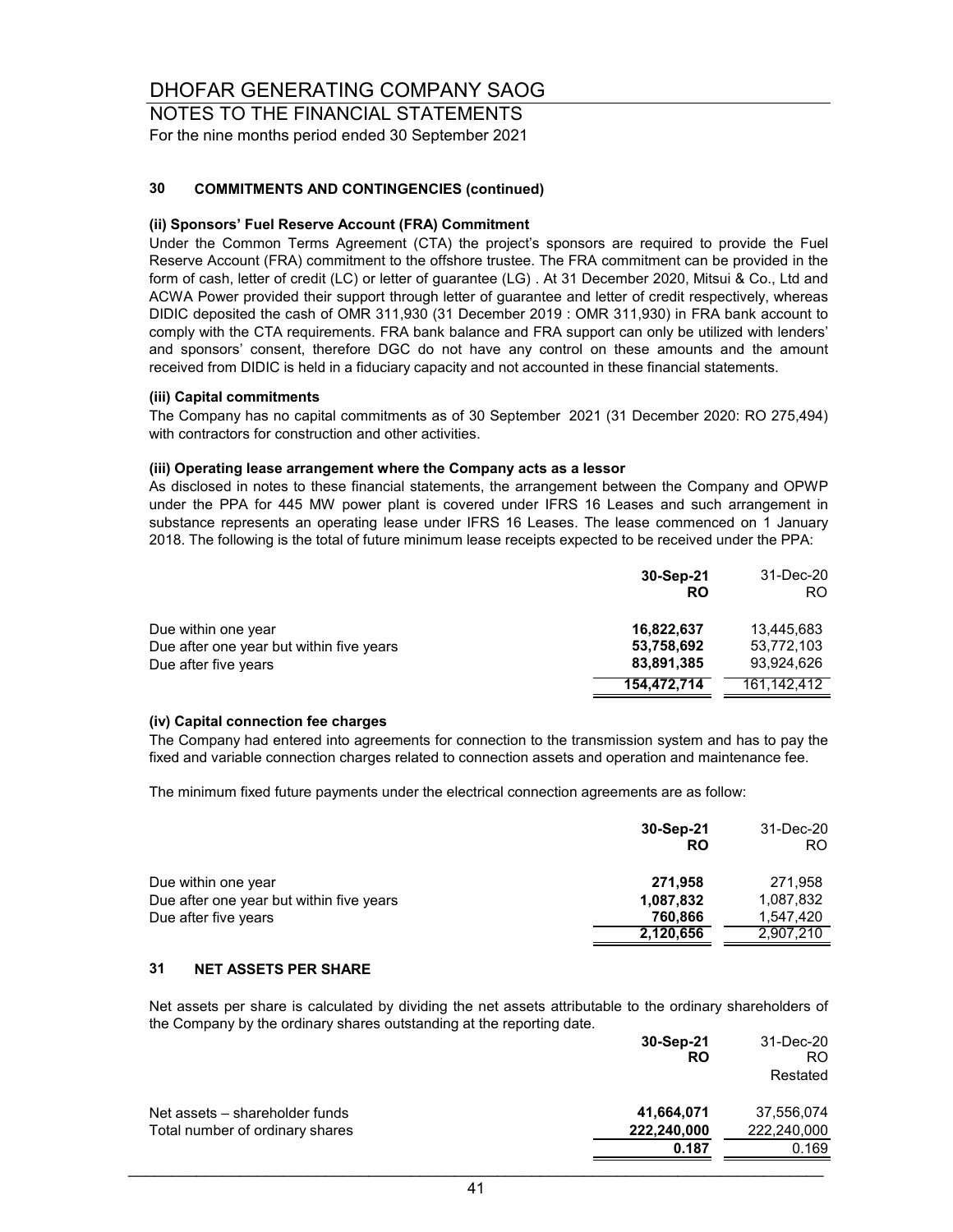NOTES TO THE FINANCIAL STATEMENTS For the nine months period ended 30 September 2021

#### **32 SEGMENT REPORTING**

An operating segment is a component of an entity that engages in business activities from which it may earn revenues and incur expenses including revenues and expenses relating to transactions with other components of the same entity; whose operating results are regularly reviewed by the entity's chief operating decision maker to make decisions about resources to be allocated to the segment and assess its performance; and for which discrete financial information is available.

Information regarding the Company's operating segments is set out below in accordance with IFRS 8 - Operating segments. IFRS 8 requires operating segments to be identified on the basis of internal reports about components of the Company that are regularly reviewed by the chief operating decision maker in order to allocate resources to the segment and to assess its performance.

The Company operates in one business segment that of generation of power. All relevant information relating to this primary segment is disclosed in the statement of financial position, statement of comprehensive income and notes to the financial statements.

No geographical analysis has been disclosed as 100% of the Company's revenue is from one customer based in Oman.

#### **33 DIVIDEND PAYMENT**

During the period, the Company paid dividends of 18 Baiza per share for 22,224,000 number of shares amounting to RO 2,000,160 (31 December 2020:RO 4,000,320). These dividends were approved at the Annual General Meeting held on 16 March 2020. Refer to note 16 for the application of Cash Sweep Mechanism which will have a potential impact on future dividends.

#### **34 PRIOR YEAR RESTATEMENT**

The corresponding figures have been restated in these financial statements to rectify the following in the accounting records of previous years:

(1) Provision for major maintenance of RO 7.5 million was recorded in year 2016 with respect to major maintenance obligation under PPA for 273 MW power plant and increased the finance lease receivables carrying value with same amount. However, as per IFRS 15 major maintenance is treated as a separate performance obligation and a part of the consideration under PPA is also allocated to this performance obligation. Accordingly, the cost of the major maintenance and related revenue are recognized in the profit or loss in the period in which major maintenance is carried out.

The Company continues to receive capacity payments based on the plant availability. The split of capacity revenue in to lease and non lease components is as per IFRS requirements and has no impact for net cashflows of the Company.

(2) Right of use assets were recognized for connection assets agreement with OETC in year 2019 and the same was amortized based on 15 years. Management has reassessed the terms of the contract to determine the control of the connection assets and considering the load dispatch center function of OETC along with right to operate and maintain the connection assets, it has been concluded that the control for connection assets remains with OETC.

Accordingly, right of use assets, lease liability, related depreciation expense and finance cost have been retrospectively adjusted. Further as per management assessment, the Company will receive benefits from connection assets until the plant is in operation, accordingly the connection charges will be expensed over the estimated useful life of the plant.